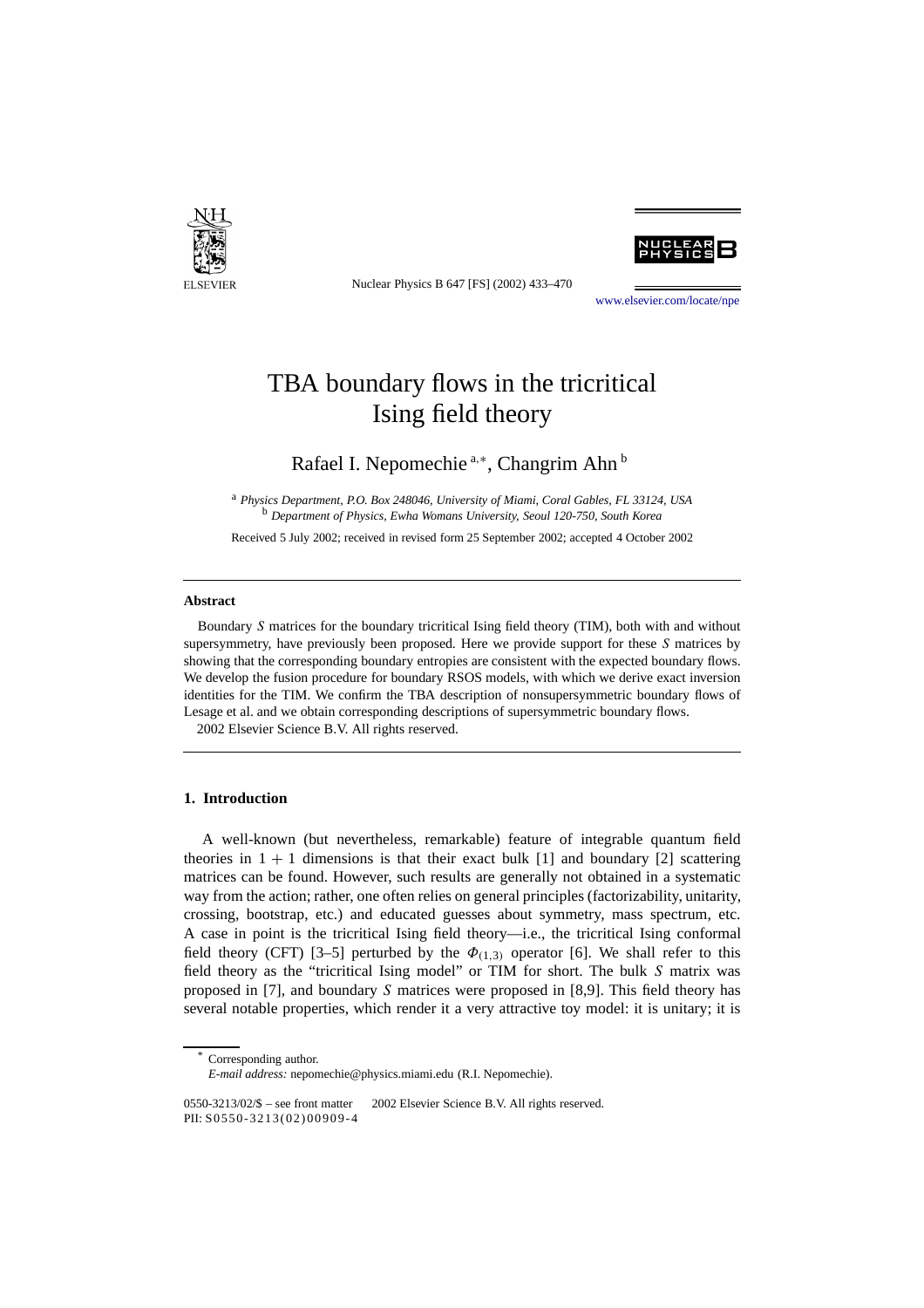supersymmetric; and it is one of the simplest examples of a model of massive kinks, whose scattering matrices are of RSOS [10,11] type. Moreover, the bulk and boundary soliton *S* matrices  $[12-14]$  of the  $N = 1$  supersymmetric sine-Gordon model  $[15,16]$  contain the corresponding TIM *S* matrices as one of the factors.

A thermodynamic Bethe ansatz (TBA) analysis [17] can provide a nontrivial check on a given bulk [18,19] or boundary [20–22] scattering matrix. Indeed, the *S* matrices serve as the input of the "TBA machinery", whose output consists of certain data (central charge [3,4], boundary entropy [23,24]) which characterizes the corresponding CFT. For the TIM, a TBA check of the proposed bulk *S* matrix [7] was performed in [19].

One of the principal aims of this paper is to perform an analogous TBA check of the boundary *S* matrices which have been proposed in [8,9]. Such an analysis is technically nontrivial, since neither the bulk nor boundary *S* matrices are diagonal. As in the bulk case [19], the key step is the derivation of an exact inversion identity which is obeyed by an appropriate transfer matrix. For the boundary case considered here, the transfer matrix is of the "double-row" type [25].

A second aim of this paper is to develop the techniques for deriving the necessary inversion identity. We do this in an extended appendix, building on earlier work on fusion for vertex [26–28] and RSOS [29–31] models. The main idea is to formulate an RSOS open-chain fusion formula, and to show that the TIM fused transfer matrix is proportional to the identity matrix.

A third aim of this paper is to derive TBA descriptions of TIM massless boundary flows. Let us recall [8,9,23] that the tricritical Ising CFT has a discrete set of (super) conformal boundary conditions. Boundary perturbations can lead to flows among these boundary conditions [8,9,32–35]. A TBA description of the nonsupersymmetric flows was proposed in [32] on the basis of an analogy with the Kondo problem. Here we give a derivation of that TBA result, as well as the results for supersymmetric flows not considered in [32], directly from the TIM scattering theory. (An alternative approach based on a lattice formulation of the TIM is considered in [35]. However, it seems that this approach cannot generate the boundary entropies.)

We emphasize that detailed analyses such as ours of boundary integrable quantum field theories may have various important physical applications. For instance, such models can be used to describe quantum impurity problems in strongly correlated condensed matter systems (see, e.g., [32,33,36]). Moreover, such models have applications to D-branes and open string theory (see, e.g., [37,38]). In both the condensed matter and string theory applications, the concept of boundary flow plays a fundamental role.

The outline of this article is as follows. In Section 2, we review the bulk and boundary *S* matrices [7–9] which will serve as inputs for our TBA calculation. There are two boundary *S* matrices that are not supersymmetric; and there are two boundary *S* matrices which do have supersymmetry, which we call NS and R. We also briefly review the classification of (super) conformal boundary conditions, certain pairs of which are connected by boundary flows. In Section 3, we carry out the first step of the TBA program, which consists of constructing the so-called Yang matrix [39] and relating it to a commuting transfer matrix. For the problem at hand, we require a boundary RSOS version of the Yang matrix, which is an interesting generalization of the known case of periodic boundary conditions. In Section 4, we use an exact inversion identity to determine the eigenvalues of the transfer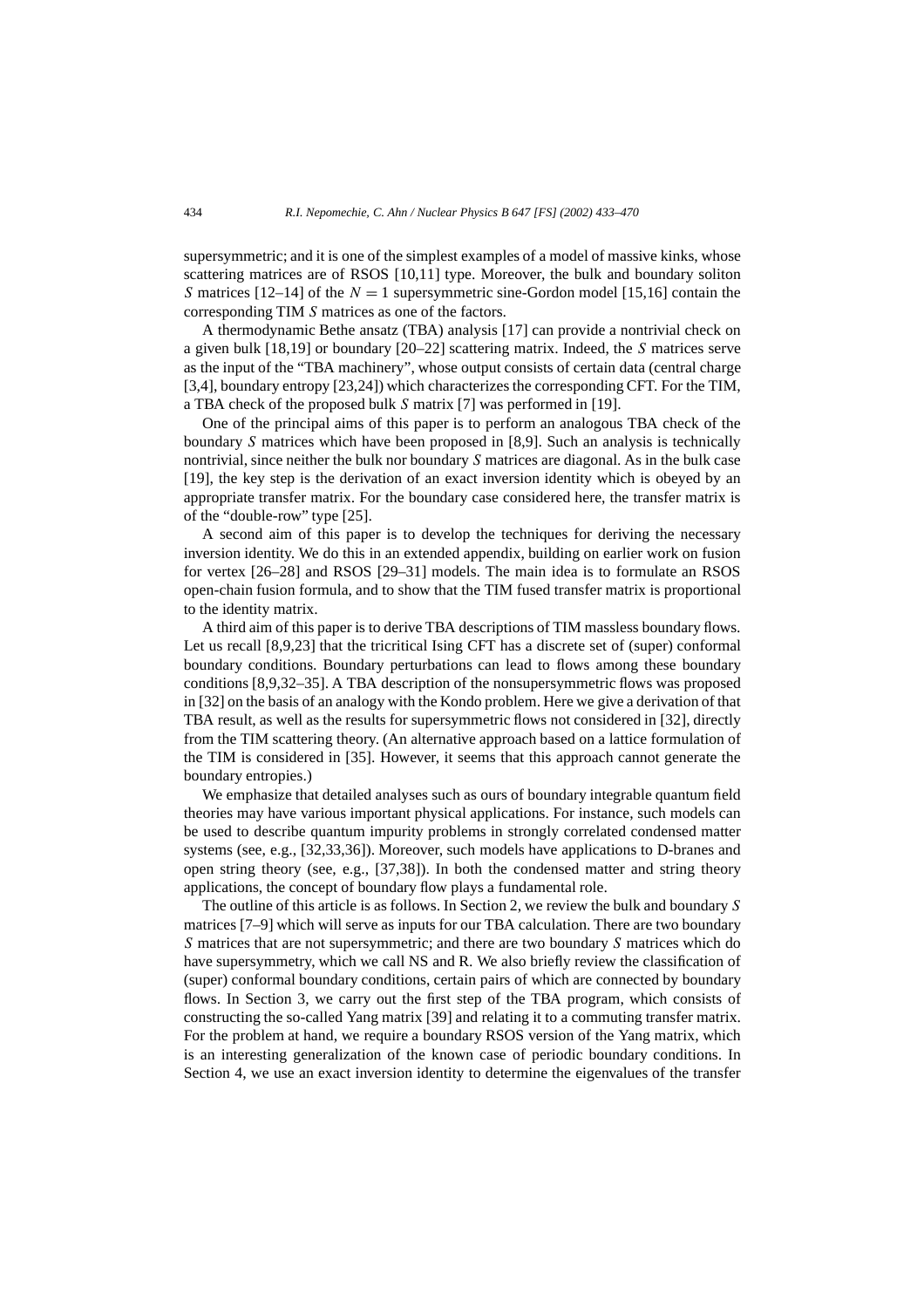matrix in terms of roots of certain Bethe ansatz equations. We restrict our attention here to the NS case. In Section 5 we use these results to derive the TBA equations and boundary entropy. Moreover, we find massless scaling limits which correspond to boundary flows, both for the NS case and the nonsupersymmetric cases. In Section 6 we briefly discuss the R case, which is closely related (in fact, dual) to the NS case. Our conclusions are presented in Section 7. In an Appendix B, we give a brief account of the fusion procedure for RSOS models with boundary, and provide the derivation of the TIM inversion identity.

#### **2. TIM scattering theory**

We briefly review in this section some pertinent results on the TIM scattering theory. We first define the bulk model as a perturbed bulk CFT, and give the bulk *S* matrix [7]. We then enumerate the possible (super) conformal boundary conditions, and give the boundary *S* matrices which have been proposed [8,9] to describe certain perturbations of some of these boundary conditions. Two of the boundary *S* matrices do not have supersymmetry, and two of them do. Many of the notations used in this paper are introduced in this section.

#### *2.1. Bulk*

The bulk TIM is defined by the "action" [7]

$$
A = A_{\mathcal{M}(4/5)} + \lambda \int\limits_{-\infty}^{\infty} dy \int\limits_{-\infty}^{\infty} dx \, \Phi_{(3/5,3/5)}(x, y), \quad \lambda < 0,\tag{2.1}
$$

where  $A_{\mathcal{M}(4/5)}$  is the action for the tricritical Ising CFT (i.e., the minimal unitary model  $M(4/5)$  with central charge  $c = 7/10$ , and  $\Phi_{(3/5,3/5)}$  is the spinless (1, 3) primary field of this CFT with dimensions *(*3*/*5*,* 3*/*5*)*. Moreover, *λ* is a bulk parameter with dimension length−4*/*5. We restrict our attention to the case *λ <* 0, for which there is a three-fold vacuum degeneracy, and the spectrum consists of massive (mass  $m > 0$ ) kinks  $K_{a,b}(\theta)$ that separate neighboring vacua,  $a, b \in \{-1, 0, 1\}$  with  $|a - b| = 1$ . Multi-kink states

$$
K_{a_1,b_1}(\theta_1)K_{a_2,b_2}(\theta_2)\cdots
$$

must obey the adjacency conditions  $b_1 = a_2$ , etc.

The two-kink *S* matrix  $S_{a}^{c}{}_{b}^{d}(\theta)$  is defined by the relation (see Fig. 1)

$$
K_{a,c}(\theta_1)K_{c,b}(\theta_2) = \sum_{d} S_{ab}^{c\,d}(\theta_1 - \theta_2)K_{a,d}(\theta_2)K_{d,b}(\theta_1).
$$
 (2.2)

The nonzero matrix elements are given by  $[7,19]$ <sup>1</sup>

$$
S_{00}^{\sigma\sigma'}(\theta) = e^{-i\gamma\theta}\sigma(\theta)\overline{S}_{00}^{\sigma\sigma'}(\theta),
$$
  
\n
$$
S_{\sigma\sigma'}^{00}(\theta) = e^{i\gamma\theta}\sigma(\theta)\overline{S}_{\sigma\sigma'}^{00}(\theta),
$$
\n(2.3)

<sup>1</sup> It is noted in [7] that this *S* matrix is essentially the solution of the star-triangle equation corresponding to the critical Ising lattice model [10,11].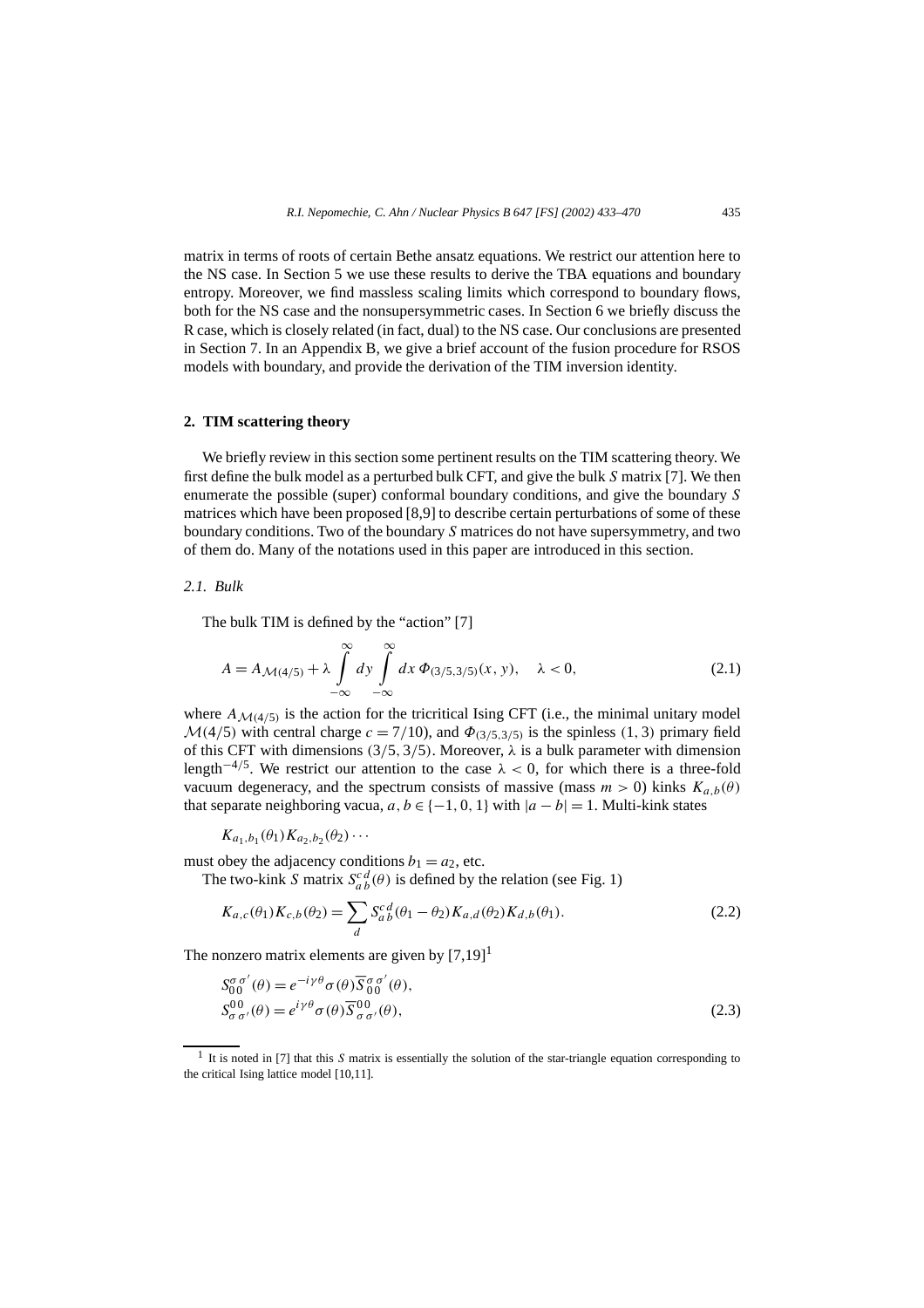

Fig. 1. Bulk *S* matrix  $S_a^c \frac{d}{b}(\theta_1 - \theta_2)$ .

where  $\sigma$ ,  $\sigma' \in \{-1, +1\}$ ,  $\gamma = \frac{1}{2\pi} \ln 2$ , and the "reduced" matrix elements  $\overline{S}_{ab}^{cd}(\theta)$  are given by

$$
\overline{S}_{00}^{\sigma\sigma}(\theta) = \cosh\frac{\theta}{4}, \qquad \overline{S}_{00}^{\sigma-\sigma}(\theta) = -i\sinh\frac{\theta}{4},
$$
  

$$
\overline{S}_{\sigma\sigma}^{00}(\theta) = \sqrt{2}\cosh\frac{1}{4}(\theta - i\pi), \qquad \overline{S}_{\sigma-\sigma}^{00}(\theta) = \sqrt{2}\cosh\frac{1}{4}(\theta + i\pi).
$$
 (2.4)

Finally,  $\sigma(\theta)$  is a function which obeys

$$
\sigma(\theta) = \sigma(i\pi - \theta), \qquad \sigma(\theta)\sigma(-\theta) = \frac{1}{\cosh(\theta/2)},
$$
\n(2.5)

and has no poles in the physical strip  $0 \leq \text{Im} \theta < \pi$ . A useful integral representation for this function is

$$
\sigma(\theta) = \frac{-i}{\sqrt{2}\sinh((\theta - i\pi)/4)} \exp\left(i\int_{0}^{\infty} \frac{dt}{t} \frac{\sin(\theta t/\pi)\sinh(3t/2)}{\sinh(2t)\cosh(t/2)}\right).
$$
 (2.6)

This is a "reduction" of the well-known integral representation for the factor  $U(\theta)$  of the sine-Gordon *S* matrix [1] with  $8\pi/\gamma' = 1/4$ .

Zamolodchikov has shown in [7] that this *S* matrix "commutes" with supersymmetry charges Q and  $\overline{Q}$ , which obey the  $N = 1$  supersymmetry algebra with topological charge. The *S* matrix also commutes with the spin-reversal operator *Γ* , which is defined by

$$
\Gamma K_{a_1, a_2}(\theta_1) K_{a_2, a_3}(\theta_2) \cdots K_{a_N, a_{N+1}}(\theta_N)
$$
  
=  $K_{-a_1, -a_2}(\theta_1) K_{-a_2, -a_3}(\theta_2) \cdots K_{-a_N, -a_{N+1}}(\theta_N).$  (2.7)

Further properties of the *S* matrix are listed in Appendix A.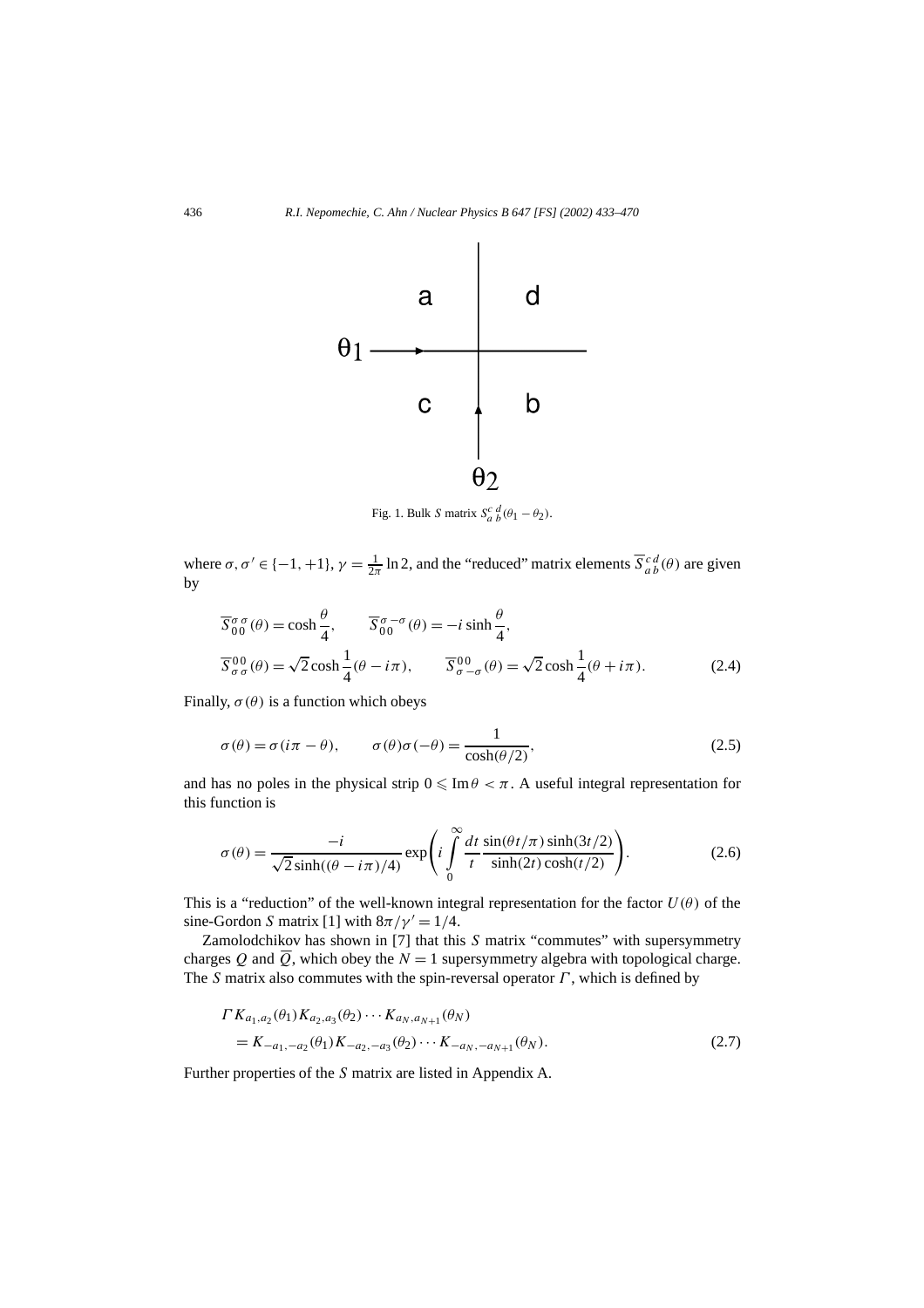#### *2.2. Boundary*

Although the three vacua  $-1, 0, +1$  are degenerate in the bulk, these vacua do not necessarily remain degenerate at the boundary. Chim [8] has identified the six conformal boundary conditions (CBC) [23] of the tricritical Ising CFT as follows: for the boundary conditions  $(-)$ ,  $(0)$ ,  $(+)$ , the order parameter is fixed at the boundary to the vacua −1*,* 0*,*+1, respectively. For the boundary condition *(*−0*)*, the vacua −1 and 0 are degenerate at the boundary; hence, the order parameter at the boundary may be in either of these two vacua. Similarly, for the boundary condition  $(0+)$ , the 0 and  $+1$  vacua are degenerate at the boundary. Finally, for the boundary condition *(d)*, all three vacua −1*,* 0*,*+1 are degenerate at the boundary (as well as in the bulk); i.e., the order parameter at the boundary may be in any of the three vacua. The corresponding *g* factors [24] are given by [8]

$$
g_{(d)} = \sqrt{2} \eta^2 C, \qquad g_{(-0)} = g_{(0+)} = \eta^2 C, g_{(0)} = \sqrt{2} C, \qquad g_{(-)} = g_{(+)} = C,
$$
 (2.8)

where

$$
C = \sqrt{\frac{\sin(\pi/5)}{\sqrt{5}}}, \qquad \eta = \sqrt{\frac{\sin(2\pi/5)}{\sin(\pi/5)}}.
$$
 (2.9)

It is argued in [9] that the conformal boundary conditions  $(-)$ & $(+)$ ,  $(-0)$ & $(0+)$ ,  $(0)$  and *(d)* are in fact superconformal. Notice that the first two of these superconformal boundary conditions correspond to superpositions of "pure" Cardy states.

We shall consider separately integrable perturbations of both conformal and superconformal boundary conditions, resulting in models without and with supersymmetry, respectively. We assume [8] that also in the perturbed theory the boundary can have (at most) three possible states, corresponding to the three different vacua, which are created by the boundary operator  $B_a$  with  $a \in \{-1, 0, 1\}$ . Multi-kink states have the form

$$
K_{a_1,a_2}(\theta_1)K_{a_2,a_3}(\theta_2)\cdots K_{a_N,a}(\theta_N)B_a.
$$

The kink boundary *S* matrix  $Re_b^c(\theta)$  is defined by the relation (see Fig. 2)

$$
K_{a,b}(\theta)B_b = \sum_c R a_b^c(\theta) K_{a,c}(-\theta) B_c.
$$
\n(2.10)

#### *2.2.1. Non-supersymmetric cases*

Chim [8] has considered the TIM on the half-line  $x \leq 0$  corresponding to an integrable perturbation of the CBC *(*−0*)*. The model is defined by the action

$$
A = A_{\mathcal{M}(4/5) + (-0)} + \lambda \int_{-\infty}^{\infty} dy \int_{-\infty}^{0} dx \, \Phi_{(3/5,3/5)}(x, y) - h \int_{-\infty}^{\infty} dy \, \phi_{(3/5), (-0)}(y),
$$
  
  $\lambda < 0.$  (2.11)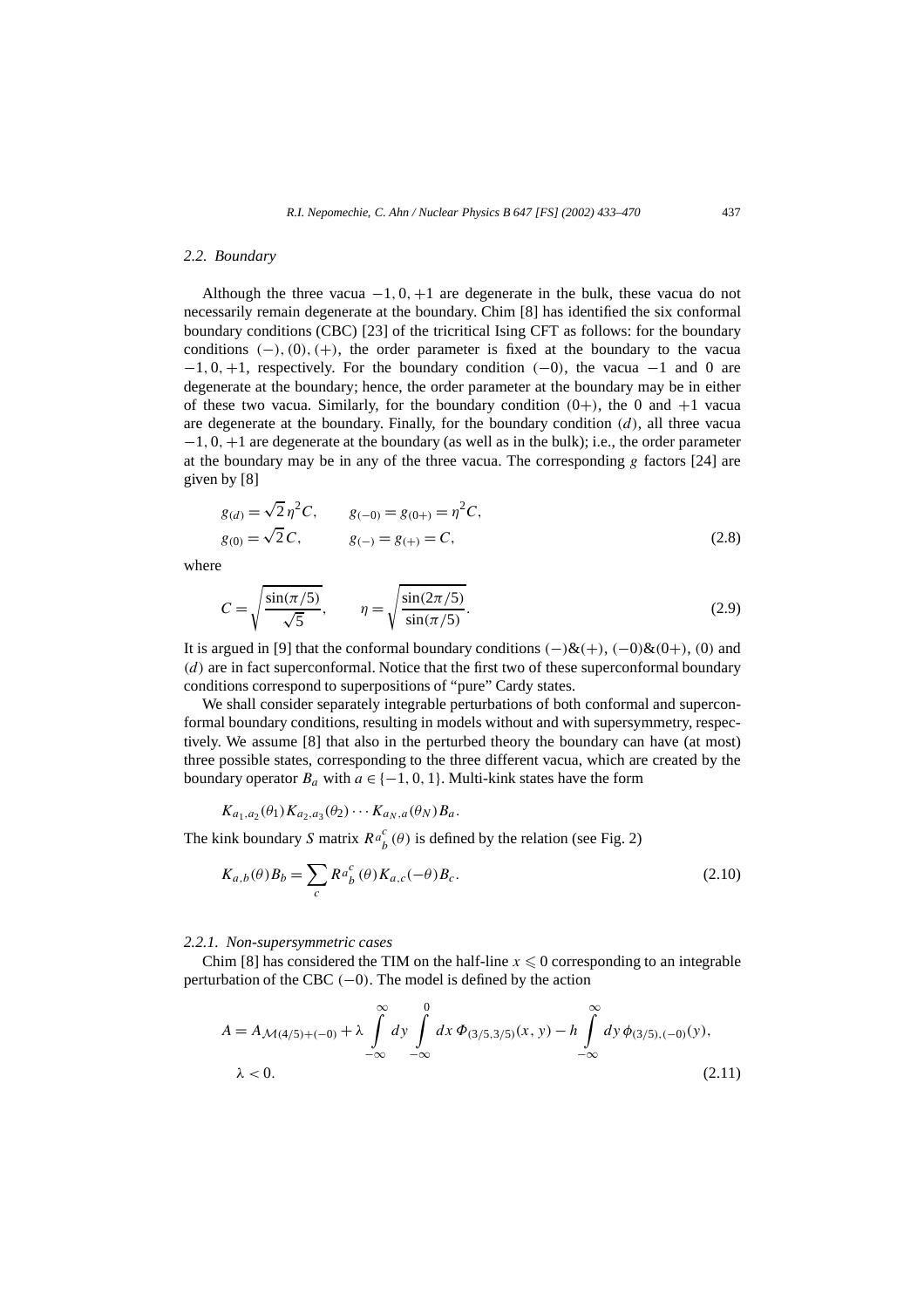

Fig. 2. Boundary *S* matrix  $R a_b^c(\theta)$ .

The last term is the boundary perturbation. It involves the boundary primary field  $\phi_{(3/5),(-0)}$  with dimension  $\Delta_{(1,3)} = 3/5$  which acts on the CBC  $(-0)^2$ . Moreover, *h* is a boundary parameter which has dimensions length−2*/*5.

The boundary *S* matrix which has been proposed [8] for this model has the following nonzero matrix elements

$$
Ro_{-1}^{-1}(\theta, \xi) = P(\theta, \xi) \overline{R}o_{-1}^{-1}(\theta, \xi),
$$
  
\n
$$
Ro_0^0(\theta, \xi) = M(\theta, \xi) \overline{R}o_0^0(\theta, \xi),
$$
\n(2.12)

where the reduced matrix elements  $\overline{R}a_b^c$  ( $\theta$ ,  $\xi$ ) are given by

$$
\overline{R}_{-1}^{0-1}(\theta, \xi) = 1,\n\overline{R}_{\pm 1}^{0}(\theta, \xi) = \cos \frac{\xi}{2} \pm i \sinh \frac{\theta}{2}.
$$
\n(2.13)

The parameter  $\xi$  is related in some way to the boundary parameter *h* appearing in the action (2.11). The function  $P(\theta, \xi)$  is given by

$$
P(\theta, \xi) = P^{\text{CDD}}(\theta, \xi) P_{\min}(\theta), \tag{2.14}
$$

where  $P^{\text{CDD}}(\theta, \xi)$  is the CDD factor

$$
P^{\text{CDD}}(\theta,\xi) = \frac{\sin\xi - i\sinh\theta}{\sin\xi + i\sinh\theta},\tag{2.15}
$$

<sup>&</sup>lt;sup>2</sup> In general, boundary operators  $\phi_a$  and  $\phi_b$  which act on conformal boundary conditions *a* and *b* commute; i.e., their operator product expansion with each other is zero. Such operators have recently been studied in [40].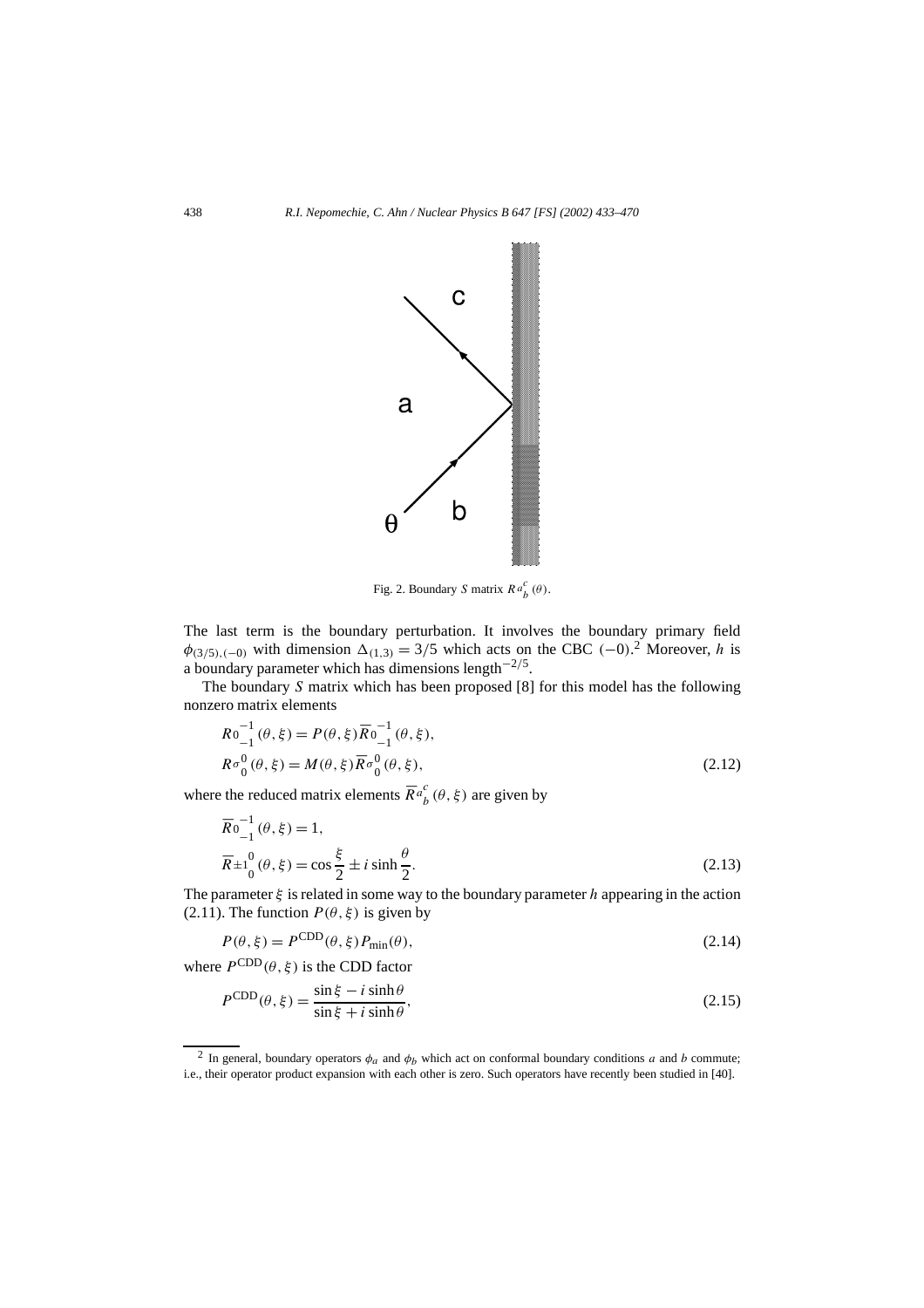which has a pole at  $\theta = i\xi$ , and  $P_{\text{min}}(\theta)$  is the minimal solution of the equations

$$
P_{\min}(\theta) P_{\min}(-\theta) = 1,
$$
  
\n
$$
P_{\min}\left(\frac{i\pi}{2} - \theta\right) = \sqrt{2} e^{2i\gamma\theta} \cosh\left(\frac{\theta}{2} - \frac{i\pi}{4}\right) \sigma(2\theta) P_{\min}\left(\frac{i\pi}{2} + \theta\right),
$$
\n(2.16)

with no poles in the physical strip  $0 \n\leq \text{Im}\theta < \frac{\pi}{2}$ . We find that it has the integral representation

$$
P_{\min}(\theta) = \exp i \left( -\gamma \theta + \frac{1}{8} \int_{0}^{\infty} \frac{dt}{t} \frac{\sin(\frac{2\theta t}{\pi})}{\cosh^2 t \cosh^2 \frac{t}{2}} \right).
$$
 (2.17)

Finally, the function  $M(\theta, \xi)$  is given by

$$
M(\theta, \xi) = e^{2i\gamma\theta} \sigma(\theta - i\xi) \sigma(\theta + i\xi) P(\theta, \xi).
$$
 (2.18)

There is a similar model corresponding to a perturbation of the CBC *(*0+*)*. The boundary *S* matrix for this case is the same as the one given above, except that  $R0_{-1}^{-1}(\theta, \xi) = 0$ , and

$$
R_0^1(\theta,\xi) = P(\theta,\xi)\overline{R}_0^1(\theta,\xi),\tag{2.19}
$$

with  $\overline{R}0^1_1(\theta, \xi) = 1$ . Neither of these two models has supersymmetry.

#### *2.2.2. Supersymmetric cases*

Supersymmetric perturbations of the tricritical Ising boundary CFT with two different superconformal boundary conditions (namely,  $(-0)$ & $(0+)$  and  $(d)$ ) are considered in [9]. We refer to these two cases as NS and R, respectively, since these are the sectors to which the corresponding boundary states belong.

#### (a) *NS case*

The NS case corresponds to a perturbation of the boundary condition *(*−0*)*&*(*0+*)*, with action

$$
A = A_{\mathcal{M}(4/5) + (-0)\&(0+)} + \lambda \int_{-\infty}^{\infty} dy \int_{-\infty}^{0} dx \, \Phi_{(3/5,3/5)}(x, y)
$$

$$
-h \int_{-\infty}^{\infty} dy \, (\phi_{(3/5), (-0)}(y) - \phi_{(3/5), (0+)}(y)), \quad \lambda < 0.
$$
 (2.20)

The proposed boundary *S* matrix is the "direct sum" of the boundary *S* matrices given in Section 2.2.1 for the perturbations of *(*−0*)* and *(*0+*)*. That is, the nonzero matrix elements are given by

$$
Ro^{\sigma}_{\sigma}(\theta,\xi) = P(\theta,\xi)\overline{R}o^{\sigma}_{\sigma}(\theta,\xi),
$$
  
\n
$$
Ro^0_0(\theta,\xi) = M(\theta,\xi)\overline{R}o^0_0(\theta,\xi),
$$
\n(2.21)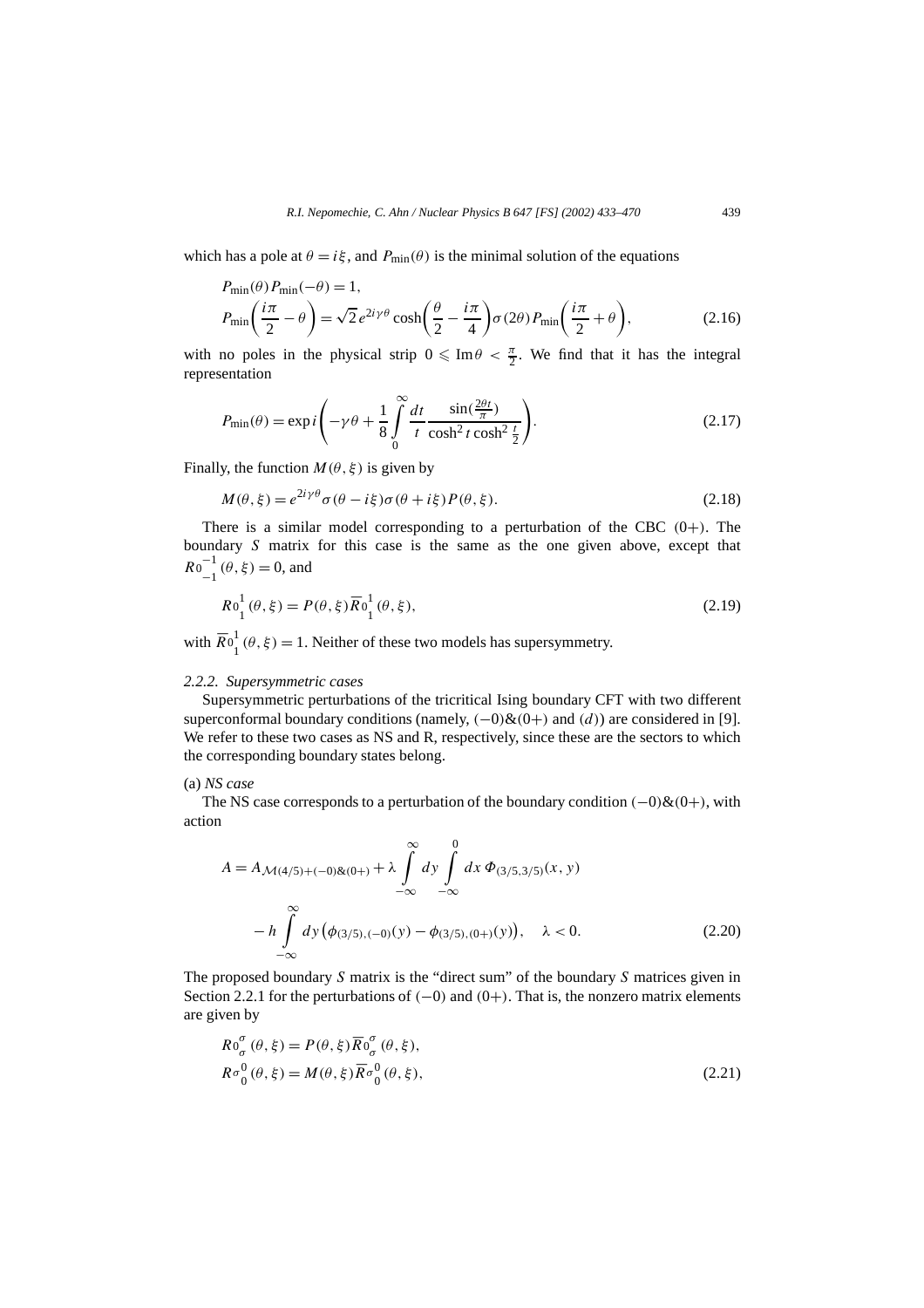where

$$
\overline{R}_{\sigma}^{\sigma}(\theta, \xi) = 1,
$$
  
\n
$$
\overline{R}_{\pm 1}^0(\theta, \xi) = \cos \frac{\xi}{2} \pm i \sinh \frac{\theta}{2},
$$
\n(2.22)

and the functions  $P(\theta, \xi)$  and  $M(\theta, \xi)$  are given by Eqs. (2.14) and (2.18), respectively. This boundary *S* matrix "commutes" with the supersymmetry charge

$$
\widehat{Q} = Q + \overline{Q} + 2\cos\left(\frac{\xi}{2}\right)\sqrt{m}\,\Gamma,\tag{2.23}
$$

where  $\Gamma$  is the spin-reversal operator (2.7).

(b) *R case*

For the R case, which corresponds to a perturbation of the boundary condition *(d)*, the action is given by the image of (2.20) under duality transformation. The proposed boundary *S* matrix has the following nonzero matrix elements

$$
R0_{\sigma}^{\sigma}(\theta, \xi) = N(\theta, \xi) \overline{R}0_{\sigma}^{\sigma}(\theta, \xi),
$$
  
\n
$$
R0_{\sigma}^{-\sigma}(\theta, \xi) = N(\theta, \xi) \overline{R}0_{\sigma}^{-\sigma}(\theta, \xi),
$$
  
\n
$$
R\sigma_0^0(\theta, \xi) = R(\theta, \xi) \overline{R}\sigma_0^0(\theta, \xi),
$$
  
\n(2.24)

where the reduced matrix elements  $\overline{R}a_b^c$  ( $\theta$ ,  $\xi$ ) are given by

$$
\overline{R}_{0}^{\sigma}(\theta, \xi) = \cos \frac{\xi}{2}, \qquad \overline{R}_{0+1}^{-1}(\theta, \xi) = -ir \sinh \frac{\theta}{2}, \n\overline{R}_{0+1}^{-1}(\theta, \xi) = -\frac{i}{r} \sinh \frac{\theta}{2}, \qquad \overline{R}_{0}^{-1}(\theta, \xi) = 1,
$$
\n(2.25)

and *r* is a parameter which presumably is related in some way to the boundary parameter *h*, as is  $\xi$ . Moreover, the functions  $N(\theta, \xi)$  and  $R(\theta, \xi)$  are given by

$$
N(\theta, \xi) = e^{-2i\gamma\theta} M(\theta, \xi), \qquad R(\theta, \xi) = e^{2i\gamma\theta} P(\theta, \xi). \tag{2.26}
$$

This boundary *S* matrix "commutes" with the supersymmetry charge

$$
\widehat{Q} = Q - \overline{Q} + \frac{4ir}{1 - r^2} \cos\left(\frac{\xi}{2}\right) \sqrt{m} \Gamma.
$$
\n(2.27)

In contrast to the NS case, here the matrix  $Ra_b^c(\theta, \xi)$  does not vanish for  $b \neq c$ ; i.e., it is not "diagonal".

The parameter  $r$  can be set to unity by an appropriate gauge transformation [2] of the kink operators, which corresponds to adding a total derivative term to the boundary action that restores spin-reversal symmetry. This limiting case, for which the supersymmetry charge (2.27) reduces to *Γ* , was considered earlier in [8].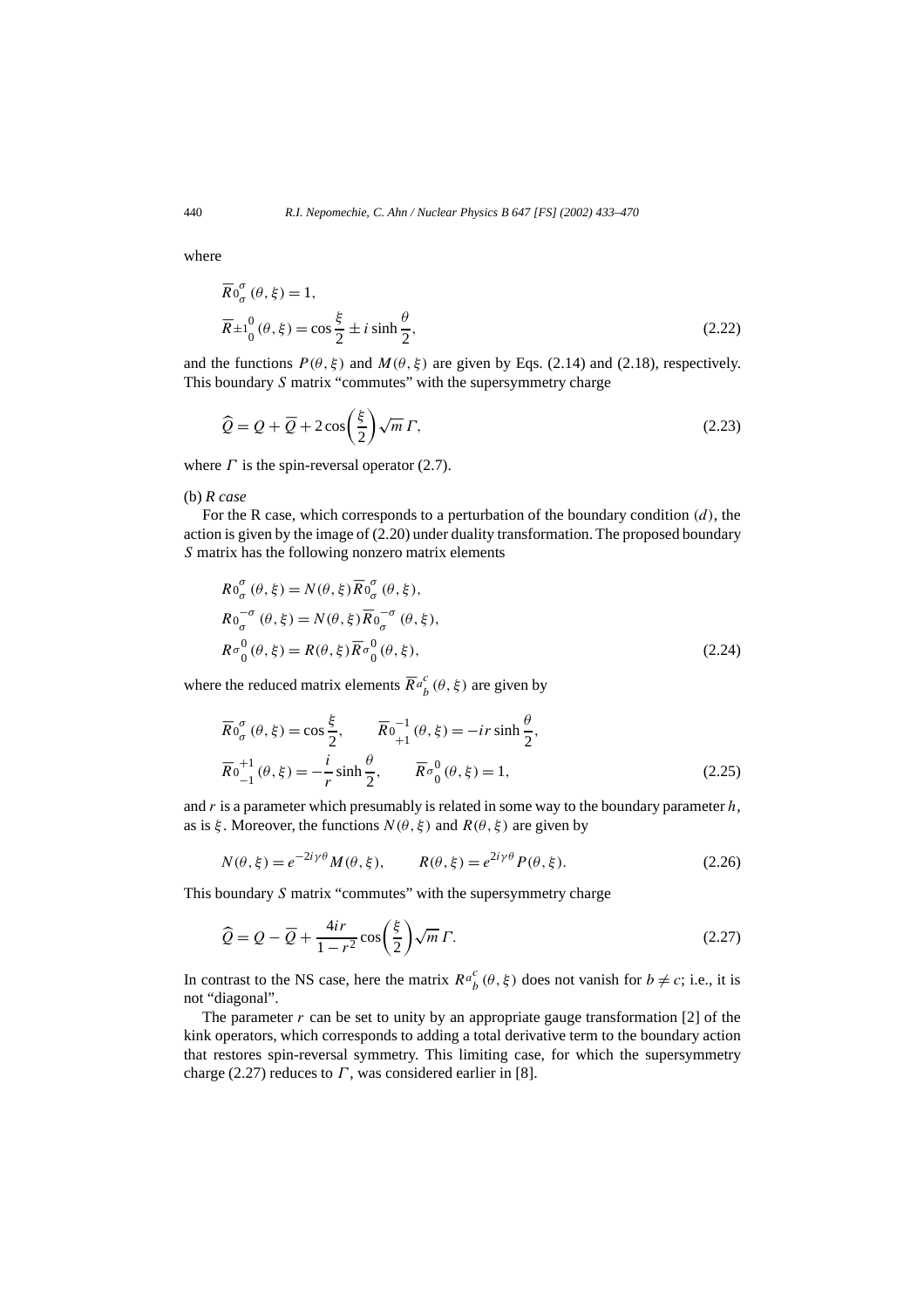#### **3. Yang matrix and transfer matrix**

The first step of the TBA program is to formulate the "Yang matrix" [39] and relate it to an appropriate commuting transfer matrix. Since it is not obvious how to do this for the case of boundaries, we begin by reviewing the case [19] of periodic boundary conditions.<sup>3</sup>

#### *3.1. Closed-chain transfer matrix*

Following [19], we consider *N* kinks of mass *m* with real rapidities  $\theta_1, \ldots, \theta_N$  and two-kink *S* matrix  $S_{ab}^{cd}(\theta)$  in a periodic box of length  $L \gg \frac{1}{m}$ . We impose the periodicity condition

$$
e^{iLm\sinh\theta_1} K_{a_1, a_2}(\theta_1) K_{a_2, a_3}(\theta_2) \cdots K_{a_{N-1}, a_N}(\theta_{N-1}) K_{a_N, a_1}(\theta_N)
$$
  
=  $K_{a_2, a_3}(\theta_2) \cdots K_{a_N, a_1}(\theta_N) K_{a_1, a_2}(\theta_1).$  (3.1)

Commuting the kink operator  $K_{a_1,a_2}(\theta_1)$  on the LHS past the others using the relation (2.2), we obtain

$$
e^{iLm\sinh\theta_1} \sum_{d_2,\dots,d_N} \left\{ S_{a_1 a_3}^{a_2 d_2}(\theta_1 - \theta_2) S_{d_2 a_4}^{a_3 d_3}(\theta_1 - \theta_3) \cdots S_{d_{N-2} a_N}^{a_{N-1} d_{N-1}}(\theta_1 - \theta_{N-1}) \right\}
$$

$$
\times S_{d_{N-1} a_1}^{a_N d_N}(\theta_1 - \theta_N) K_{a_1, d_2}(\theta_2) K_{d_2, d_3}(\theta_3) \cdots
$$

$$
\times K_{a_{N-1}, d_N}(\theta_N) K_{d_N, a_1}(\theta_1) \right\}
$$

$$
= K_{a_2, a_3}(\theta_2) \cdots K_{a_N, a_1}(\theta_N) K_{a_1, a_2}(\theta_1).
$$
(3.2)

Multiplying both sides by the "wavefunction"  $\Psi^{a_1 \cdots a_N}$ , summing over  $a_1, \ldots, a_N$ , and relabeling indices appropriately, we obtain the Yang equation for kink 1

$$
e^{iLm\sinh\theta_1} \sum_{a'_1,\dots,a'_N} Y_{(1)}{}^{a_1\cdots a_N}_{a'_1\cdots a'_N} \Psi^{a'_1\cdots a'_N} = \Psi^{a_1\cdots a_N},\tag{3.3}
$$

where  $Y_{(1)}$  is the Yang matrix

$$
Y_{(1)}{}^{a_1 \cdots a_N}_{a'_1 \cdots a'_N} = \delta^{a_2}_{a'_1} S^{a'_2 a_3}_{a_2 a'_3} (\theta_1 - \theta_2) S^{a'_3 a_4}_{a_3 a'_4} (\theta_1 - \theta_3) \cdots S^{a'_{N-1} a'_N}_{a_{N-1} a'_N} (\theta_1 - \theta_{N-1})
$$
  
\$\times S^{a'\_N a\_1}\_{a\_N a\_2} (\theta\_1 - \theta\_N). \qquad (3.4)

There are similar equations, and corresponding matrices  $Y_{(k)}$ , for the other kinks  $k =$ 2*,* 3*,...,N*.

The objective is to diagonalize  $Y_{(k)}$ . The key to this problem is to relate  $Y_{(k)}$  to an inhomogeneous closed-chain transfer matrix, for which there are well-developed diagonalization techniques. To this end, we consider the transfer matrix

$$
\tau_{a'_1 \cdots a'_N}^{a_1 \cdots a_N}(\theta | \theta_1, \ldots, \theta_N)
$$
\n
$$
= S_{a_1 a'_2}^{a'_1 a_2}(\theta - \theta_1) S_{a_2 a'_3}^{a'_2 a_3}(\theta - \theta_2) \cdots S_{a_{N-1} a'_N}^{a'_{N-1} a_N}(\theta - \theta_{N-1}) S_{a_N a'_1}^{a'_N a_1}(\theta - \theta_N),
$$
\n(3.5)

<sup>3</sup> The analysis presented here for RSOS-type *S* matrices is parallel to the one given in [22] for vertex-type *S* matrices.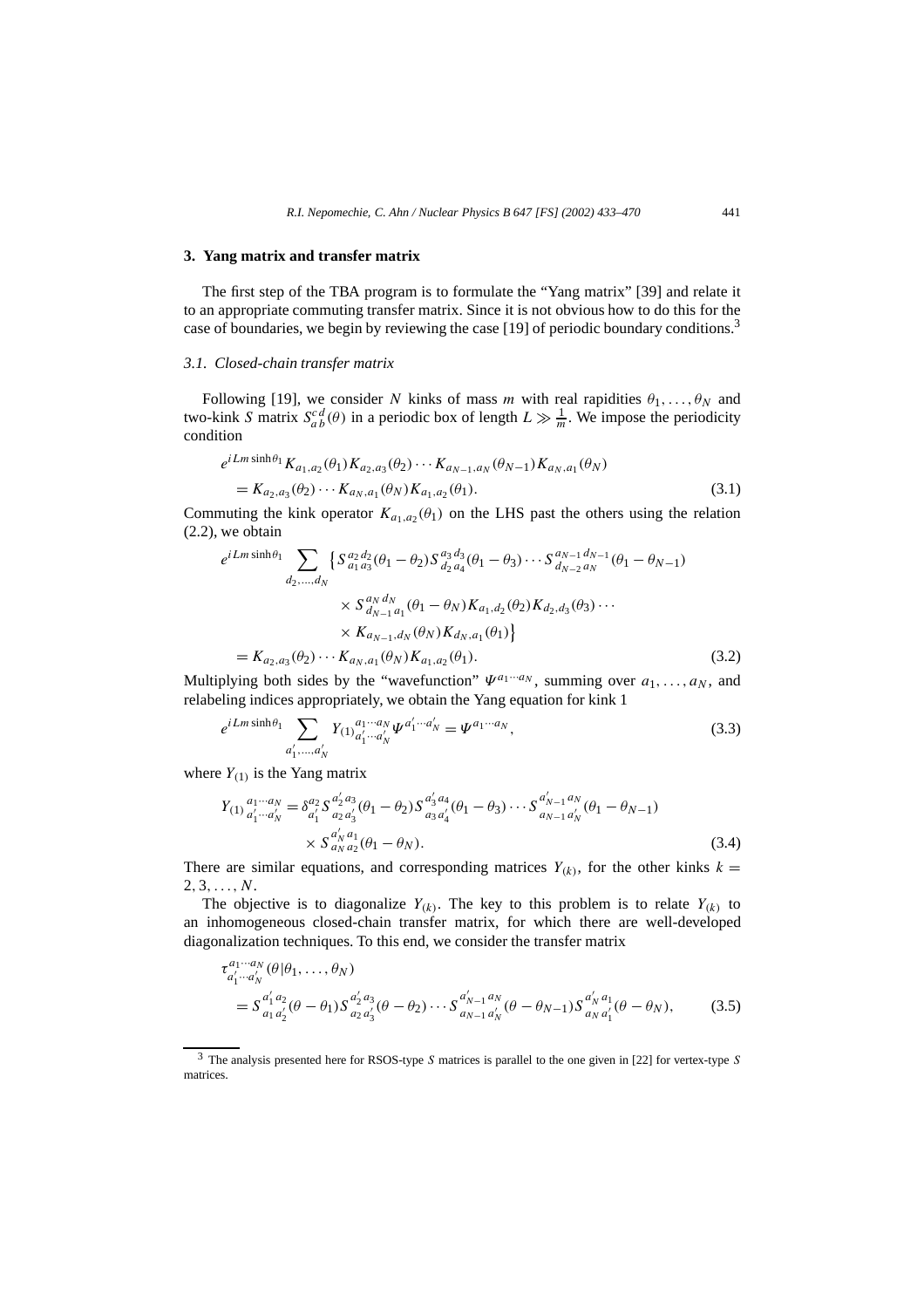with inhomogeneities  $\theta_1, \ldots, \theta_N$ . Because the *S* matrix satisfies the Yang–Baxter equation (A.5), the transfer matrix commutes for different values of  $\theta^4$ 

$$
[\tau(\theta|\theta_1,\ldots,\theta_N),\tau(\theta'|\theta_1,\ldots,\theta_N)]=0.
$$
\n(3.6)

Let us now evaluate this transfer matrix at  $\theta = \theta_1$ . Using the fact that the *S* matrix at zero rapidity is given by (A.6), we immediately obtain  $\tau(\theta_1|\theta_1,\ldots,\theta_N)=Y_{(1)}$ . In general, we have

$$
Y_{(k)} = \tau(\theta_k | \theta_1, \dots, \theta_N), \quad k = 1, \dots, N. \tag{3.7}
$$

This is the sought-after relation. In order to diagonalize the Yang matrices  $Y_{(k)}$ , it suffices to diagonalize the commuting closed-chain transfer matrix  $\tau(\theta|\theta_1,\ldots,\theta_N)$ . That calculation, as well as the corresponding bulk TBA analysis, is described for the TIM in [19].

#### *3.2. Open-chain transfer matrix*

We turn now to the case with boundaries, which is our primary interest here. We therefore consider *N* kinks of mass *m* with real, positive rapidities  $\theta_1, \ldots, \theta_N$  in an interval of length  $L \gg \frac{1}{m}$ , with bulk *S* matrix  $S_{ab}^{cd}(\theta)$  and boundary *S* matrix  $R_{b}^{a}(\theta, \xi)$ . In analogy with  $(3.1)$ , we propose the formal relation

$$
e^{2i Lm \sinh \theta_1} B_{a_1}^+ K_{a_1, a_2}(\theta_1) K_{a_2, a_3}(\theta_2) \cdots K_{a_{N-1}, a_N}(\theta_{N-1}) K_{a_N, a_{N+1}}(\theta_N) B_{a_{N+1}}^-
$$
  
=  $B_{a_1}^+ K_{a_1, a_2}(\theta_1) K_{a_2, a_3}(\theta_2) \cdots K_{a_{N-1}, a_N}(\theta_{N-1}) K_{a_N, a_{N+1}}(\theta_N) B_{a_{N+1}}^-$ , (3.8)

where now there are two boundary operators  $B_a^{\pm}$  corresponding to the left and right boundaries, with (cf. Eq.  $(2.10)$ )<sup>5</sup>

$$
K_{a,b}(\theta)B_{b}^{-} = \sum_{c} R a_{b}^{c} (\theta, \xi_{-}) K_{a,c}(-\theta) B_{c}^{-},
$$
\n(3.9)

$$
B_b^+ K_{b,a}(\theta) = \sum_c B_c^+ K_{c,a}(-\theta) R a_b^c (-\theta, \xi_+).
$$
 (3.10)

Note that for each boundary operator  $B_a^{\pm}$  there is a corresponding boundary parameter  $\xi_{\pm}$ . By moving the kink operator with rapidity  $\theta_1$  on the LHS of (3.8) to the far right using (2.2), reflecting it from the right boundary using (3.9), moving it to the far left using again (2.2), and finally reflecting it from the left boundary using (3.10), we arrive at the Yang equation for kink 1

$$
e^{2iLm\sinh\theta_1} \sum_{a'_1,\dots,a'_{N+1}} Y_{(1)} a_1^{\alpha_1\cdots\alpha_{N+1}} \Psi^{a'_1\cdots a'_{N+1}} = \Psi^{a_1\cdots a_{N+1}},
$$
\n(3.11)

<sup>4</sup> Our convention for matrix multiplication is given by

$$
(AB)^{a_1...a_N}_{a'_1...a'_N}=\sum_{a''_1,...,a''_N}A^{a''_1...a''_N}_{a'_1...a'_N}B^{a_1...a_N}_{a''_1...a''_N}.
$$

<sup>5</sup> The relations (3.9) and (3.10) are consistent in that both lead to the same boundary Yang–Baxter equation (A.10).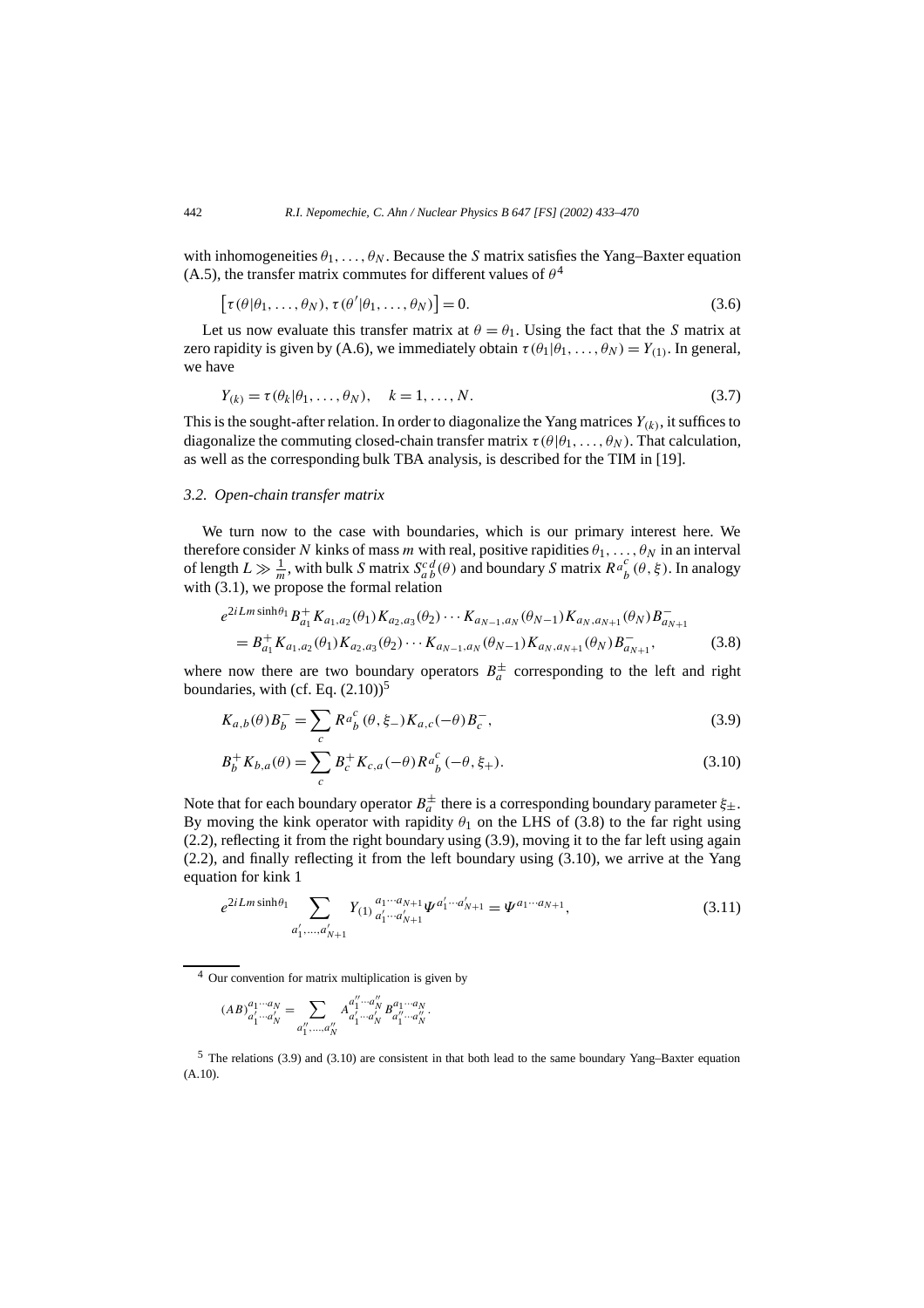where the Yang matrix  $Y_{(1)}$  is given by

$$
Y_{(1)} \, a'_{1} \cdots a'_{N+1} = \sum_{d_2, \ldots, d_N} \left\{ R^{a_2} a'_1 \, (\theta_1, \xi_+) S^{a'_2 \, d_2}_{a'_1 \, a'_3} (\theta_1 - \theta_2) \cdots S^{a'_N \, d_N}_{d_{N-1} \, a'_{N+1}} (\theta_1 - \theta_N) \right. \\
 \times R^{d_N} a'_{N+1} \, (\theta_1, \xi_-) S^{d_N \, a_N}_{d_{N-1} \, a_{N+1}} (\theta_1 + \theta_N) \cdots S^{d_2 \, a_2}_{a'_1 \, a_3} (\theta_1 + \theta_2) \right\}.
$$
\n(3.12)

There are similar matrices  $Y_{(k)}$  for the other kinks. In analogy with the case of periodic boundary conditions, the key to diagonalizing the Yang matrix is to relate it to an inhomogeneous open-chain transfer matrix

$$
t_{a'_1 \cdots a'_{N+1}}^{a_1 \cdots a_{N+1}}(\theta | \theta_1, \ldots, \theta_N)
$$
\n
$$
= \sum_{a''_1, \ldots, a''_{N+1}} \left\{ R^{a''_1 a'_1}_{a'_1} (i\pi - \theta, \xi_+) S^{a'_1 a''_2}_{a''_1 a'_2} (\theta - \theta_1) \cdots S^{a'_N a''_{N+1}}_{a'_N a'_{N+1}} (\theta - \theta_N)
$$
\n
$$
\times R^{a''_{N+1}}_{a'_{N+1}} (\theta, \xi_-) S^{a''_{N+1} a_N}_{a''_N a_{N+1}} (\theta + \theta_N) \cdots S^{a''_2 a_1}_{a''_1 a_2} (\theta + \theta_1) \right\}, \quad (3.13)
$$

which commutes for different values of *θ*

$$
[t(\theta|\theta_1,\ldots,\theta_N),t(\theta'|\theta_1,\ldots,\theta_N)]=0.
$$
\n(3.14)

The transfer matrix (3.13) is an RSOS version [13,30,31] of the Sklyanin [25] vertex-type transfer matrix. Using the relations (A.6), (A.9) and (A.2), one can show that

$$
Y_{(k)} = t(\theta_k | \theta_1, \dots, \theta_N), \quad k = 1, \dots, N. \tag{3.15}
$$

Hence, in order to diagonalize the Yang matrices  $Y_{(k)}$ , it suffices to diagonalize the openchain transfer matrix  $t(\theta | \theta_1, \ldots, \theta_N)$ . Indeed, let  $\Psi(\theta_1, \ldots, \theta_N)$  be an eigenvector of the transfer matrix with corresponding eigenvalue  $\Lambda(\theta|\theta_1,\ldots,\theta_N)$ ,

$$
t(\theta|\theta_1,\ldots,\theta_N)\Psi(\theta_1,\ldots,\theta_N)=\Lambda(\theta|\theta_1,\ldots,\theta_N)\Psi(\theta_1,\ldots,\theta_N).
$$
 (3.16)

The eigenvector is independent of  $\theta$  by virtue of the commutativity property (3.14). With the help of the result  $(3.15)$ , the Yang equation  $(3.11)$  implies

$$
e^{2iLm\sinh\theta_k} \Lambda(\theta_k|\theta_1,\ldots,\theta_N) = 1, \quad k = 1,\ldots,N. \tag{3.17}
$$

#### **4. Inversion identity and transfer-matrix eigenvalues: NS case**

We turn now to the problem of determining the eigenvalues of the inhomogeneous openchain transfer matrix (3.13). As for the closed chain [19], our approach is to derive an exact inversion identity. For definiteness, we treat here the NS case (see Section 2.2.2.). The results for the R case, which are closely related to those for the NS case, are presented in Section 6.

Instead of working with the full ("dressed") transfer matrix (3.13), it is convenient (see Footnote 6 below) to work instead with the reduced ("bare") transfer matrix  $\bar{t}$ , which is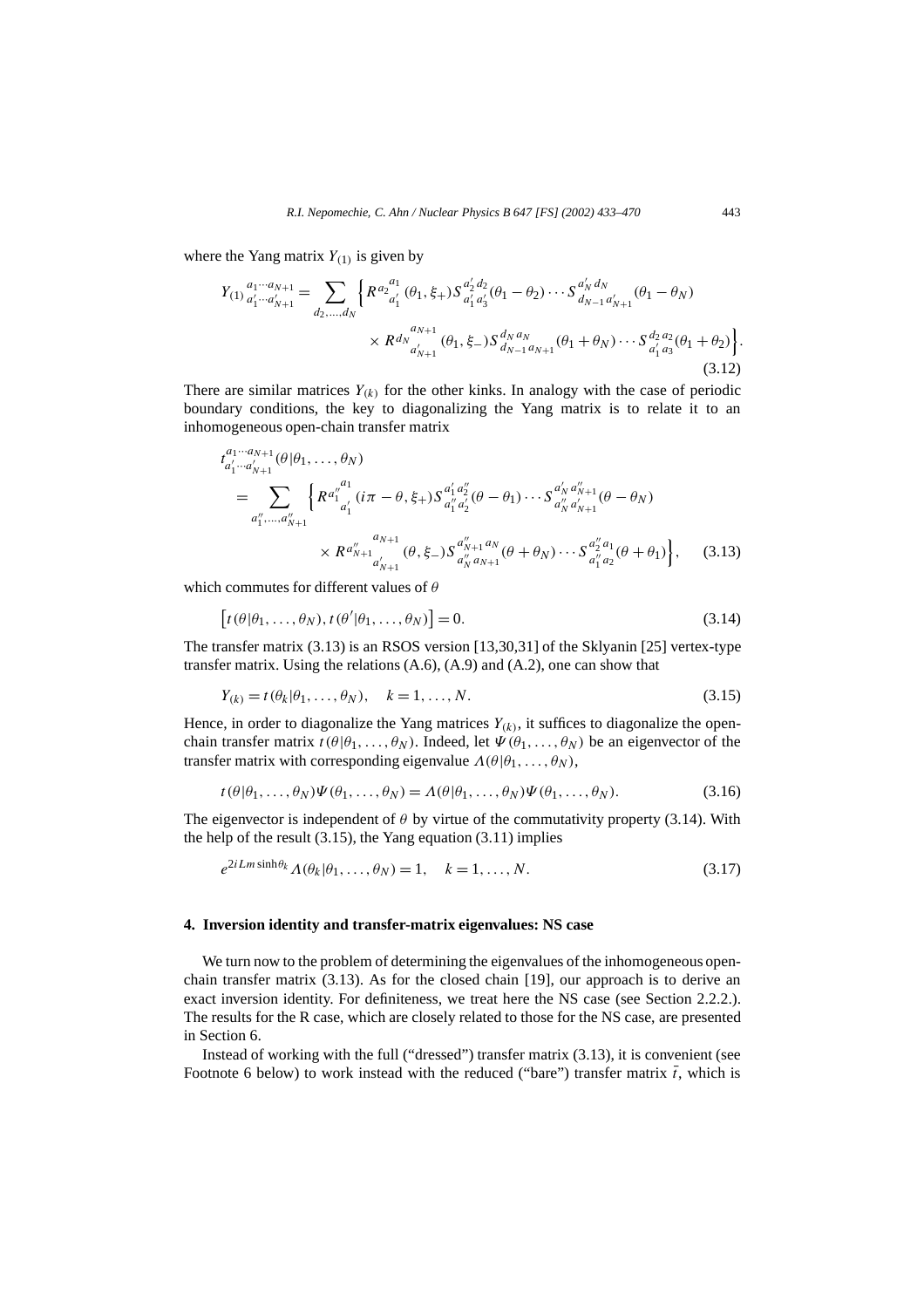constructed from the reduced bulk and boundary *S* matrices,

$$
\bar{t}_{a'_1 \cdots a'_{N+1}}^{a_1 \cdots a_{N+1}}(\theta | \theta_1, \ldots, \theta_N)
$$
\n
$$
= \sum_{a''_1, \ldots, a''_{N+1}} \left\{ \overline{R}^{a''_1}_{a'_1} (i\pi - \theta, \xi_+) \overline{S}^{a'_1 a''_2}_{a''_1 a'_2} (\theta - \theta_1) \cdots \overline{S}^{a'_N a''_{N+1}}_{a''_N a'_{N+1}} (\theta - \theta_N)
$$
\n
$$
\times \overline{R}^{a''_{N+1}}_{a'_{N+1}} (\theta, \xi_-) \overline{S}^{a''_{N+1} a_N}_{a'_N a_{N+1}} (\theta + \theta_N) \cdots \overline{S}^{a''_2 a_1}_{a''_1 a_2} (\theta + \theta_1) \right\}.
$$
\n(4.1)

It is also convenient to define the following four "sectors":

$$
N = \text{even} - \text{sector I:} \quad a_1, a'_1, a_{N+1}, a'_{N+1} \in \{-1, +1\},
$$
\n
$$
N = \text{even} - \text{sector II:} \quad a_1 = a'_1 = a_{N+1} = a'_{N+1} = 0,
$$
\n
$$
N = \text{odd} - \text{sector I:} \quad a_1, a'_1 \in \{-1, +1\}, \quad a_{N+1} = a'_{N+1} = 0,
$$
\n
$$
N = \text{odd} - \text{sector II:} \quad a_1 = a'_1 = 0, \quad a_{N+1}, a'_{N+1} \in \{-1, +1\}.
$$
\n(4.2)

The nonzero matrix elements of the transfer matrix lie exclusively in these sectors. For a given parity of *N* (i.e., even or odd), the transfer matrix decomposes into two blocks along the diagonal corresponding to sectors I and II. For the NS case (2.21), (2.22), the relation between the full transfer matrix and the reduced transfer matrix is given by

$$
t^{(\alpha)}(\theta|\theta_1,\ldots,\theta_N) = w^{(\alpha)}(\theta)\overline{t}^{(\alpha)}(\theta|\theta_1,\ldots,\theta_N),
$$
\n(4.3)

where  $\alpha$  runs over the four sectors (4.2), and  $w^{(\alpha)}(\theta)$  is given by

$$
w^{(\alpha)}(\theta) = \prod_{j=1}^{N} \sigma(\theta - \theta_j) \sigma(\theta + \theta_j) \times \begin{cases} P(i\pi - \theta, \xi_+) P(\theta, \xi_-), \\ M(i\pi - \theta, \xi_+) M(\theta, \xi_-), \\ e^{-2i\gamma\theta} P(i\pi - \theta, \xi_+) M(\theta, \xi_-), \\ e^{2i\gamma\theta} M(i\pi - \theta, \xi_+) P(\theta, \xi_-), \end{cases}
$$
(4.4)

respectively. The latter can be brought to the form

$$
w^{(\alpha)}(\theta) = \frac{1}{\sigma(2\theta)\cosh(\theta/2)} \prod_{j=1}^{N} \sigma(\theta - \theta_j)\sigma(\theta + \theta_j)
$$
  

$$
\times \begin{cases} e^{2i\gamma\theta}P(\theta, \xi_+) P(\theta, \xi_-), \\ \frac{1}{2}e^{-2i\gamma\theta}M(\theta, \xi_+)M(\theta, \xi_-), \\ P(\theta, \xi_+)M(\theta, \xi_-), \\ \frac{1}{2}M(\theta, \xi_+)P(\theta, \xi_-) \end{cases}
$$
(4.5)

with the help of the crossing properties  $(2.5)$ ,  $(2.16)$ .

Using the fusion procedure, we show in Appendix B that the reduced transfer matrix obeys the inversion identity

$$
\bar{t}^{(\alpha)}(\theta|\theta_1,\ldots,\theta_N)\bar{t}^{(\alpha)}(\theta+i\pi|\theta_1,\ldots,\theta_N)=f^{(\alpha)}(\theta)\mathbb{I}^{(\alpha)},\tag{4.6}
$$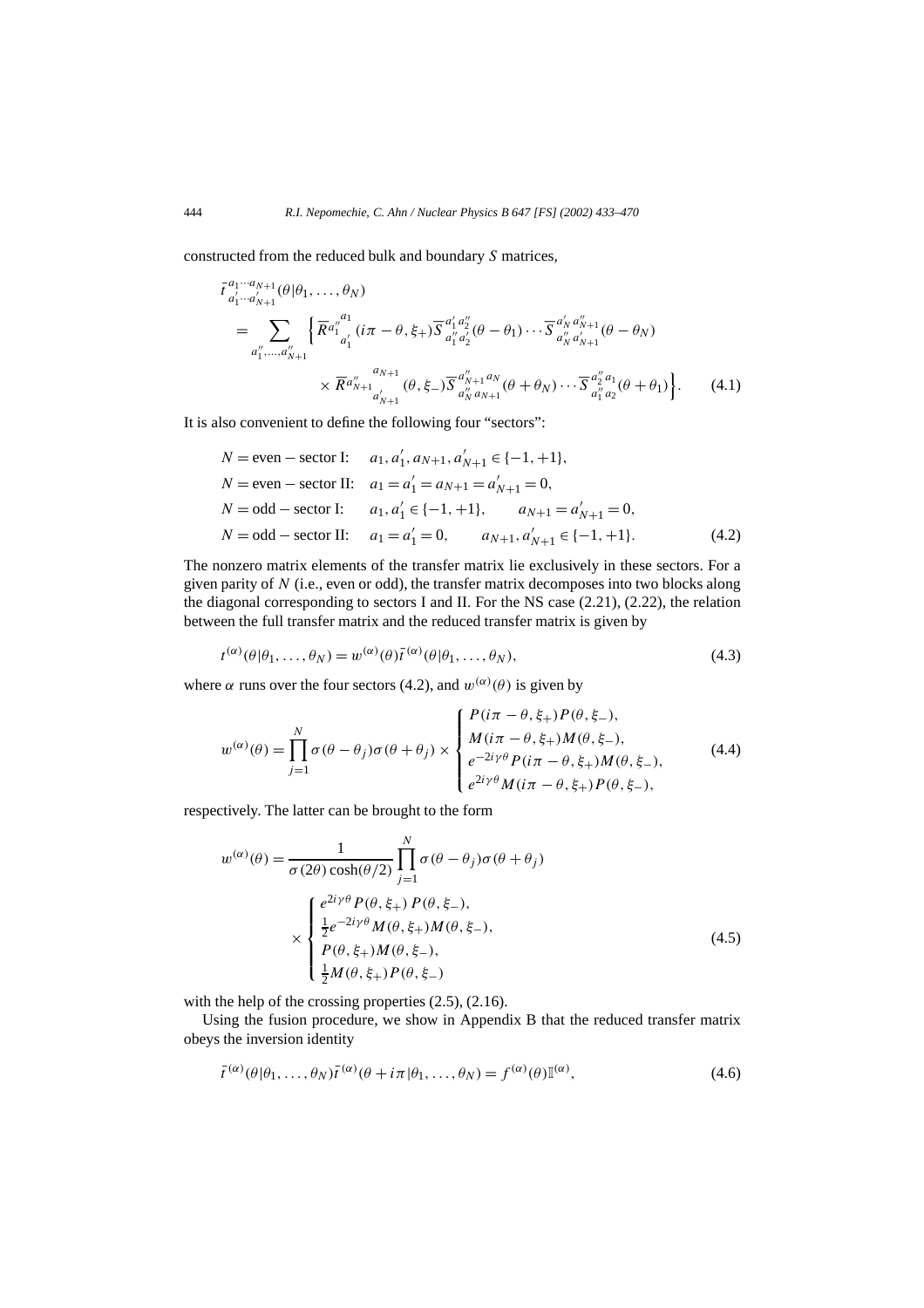where  $\alpha$  runs over the four sectors (4.2), and  $f^{(\alpha)}(\theta)$  is given by

$$
f^{(\alpha)}(\theta) = \frac{1}{\cosh \theta} \left[ f^{(\alpha)}_+(\theta) \cosh^2 \frac{\theta}{2} \prod_{j=1}^N \cosh \left( \frac{1}{2} (\theta - \theta_j) \right) \cosh \left( \frac{1}{2} (\theta + \theta_j) \right) + f^{(\alpha)}_-(\theta) \sinh^2 \frac{\theta}{2} \prod_{j=1}^N \sinh \left( \frac{1}{2} (\theta - \theta_j) \right) \sinh \left( \frac{1}{2} (\theta + \theta_j) \right) \right],
$$
\n(4.7)

where

$$
f_{\pm}^{(\alpha)}(\theta) = \begin{cases} 1, \\ (\cosh \theta \pm \cos \xi_{-})(\cosh \theta \pm \cos \xi_{+}), \\ \frac{1}{2}(\cosh \theta \pm \cos \xi_{-}), \\ 2(\cosh \theta \pm \cos \xi_{+}), \end{cases}
$$
(4.8)

respectively. This inversion identity is one of the main results of this paper. We have checked it explicitly up to  $N = 4$ .

In addition to the inversion identity, we can establish certain further properties of the transfer matrix which are needed to determine its eigenvalues. Namely, periodicity<sup>6</sup>

$$
\bar{t}(\theta + 2i\pi | \theta_1, \dots, \theta_N) = \bar{t}(\theta | \theta_1, \dots, \theta_N),
$$
\n(4.9)

crossing

$$
\bar{t}(i\pi - \theta | \theta_1, \dots, \theta_N) = \bar{t}(\theta | \theta_1, \dots, \theta_N),
$$
\n(4.10)

and asymptotic behavior for large *θ*

$$
\bar{t}^{(\alpha)}(\theta|\theta_1,\ldots,\theta_N) \sim z^{(\alpha)}(\theta) \mathbb{I}^{(\alpha)}, \quad \text{for } \theta \to \infty,
$$
\n(4.11)

where  $\alpha$  runs over the four sectors (4.2), and  $z^{(\alpha)}$  is given by

$$
z^{(\alpha)}(\theta) = \begin{cases} \left(-\frac{ie^{\theta}}{4}\right)^{N/2} (\delta_{a_1, a_{N+1}} - \delta_{a_1, -a_{N+1}}),\\ 2\left(-\frac{ie^{\theta}}{4}\right)^{(N/2)+1},\\ \left(-\frac{ie^{\theta}}{4}\right)^{(N+1)/2} (\delta_{a_1, -1} - \delta_{a_1, 1}),\\ 2\left(-\frac{ie^{\theta}}{4}\right)^{(N+1)/2} (\delta_{a_{N+1}, -1} - \delta_{a_{N+1}, 1}), \end{cases} \tag{4.12}
$$

respectively.

Acting with the above relations on an eigenvector  $\Psi(\theta_1, \ldots, \theta_N)$  of the (reduced) transfer matrix

$$
\bar{t}(\theta|\theta_1,\ldots,\theta_N)\Psi(\theta_1,\ldots,\theta_N)=\bar{A}(\theta|\theta_1,\ldots,\theta_N)\Psi(\theta_1,\ldots,\theta_N),
$$
\n(4.13)

<sup>&</sup>lt;sup>6</sup> This is not the case for the full transfer matrix  $t(\theta | \theta_1, \ldots, \theta_N)$ .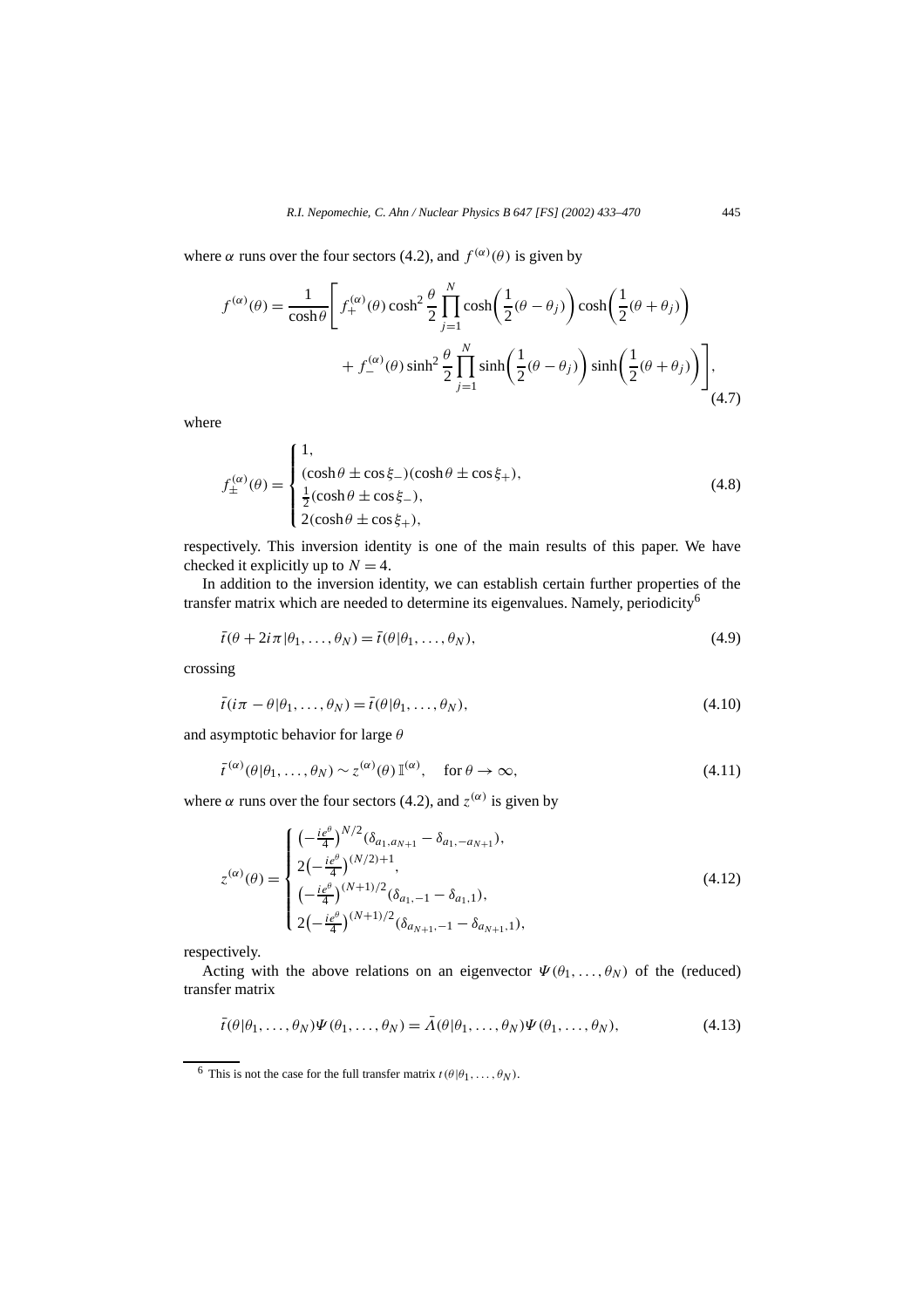we obtain corresponding relations for the eigenvalues  $\bar{\Lambda}^{(\alpha)}(\theta|\theta_1,\ldots,\theta_N)$  in the various sectors,

$$
\bar{\Lambda}^{(\alpha)}(\theta|\theta_1,\ldots,\theta_N)\bar{\Lambda}^{(\alpha)}(\theta+i\pi|\theta_1,\ldots,\theta_N)=f^{(\alpha)}(\theta),\tag{4.14}
$$

$$
\bar{\Lambda}^{(\alpha)}(\theta + 2i\pi | \theta_1, \dots, \theta_N) = \bar{\Lambda}^{(\alpha)}(\theta | \theta_1, \dots, \theta_N),
$$
\n(4.15)

$$
\bar{\Lambda}^{(\alpha)}(i\pi - \theta | \theta_1, \dots, \theta_N) = \bar{\Lambda}^{(\alpha)}(\theta | \theta_1, \dots, \theta_N),\tag{4.16}
$$

$$
\bar{\Lambda}^{(\alpha)}(\theta|\theta_1,\ldots,\theta_N) \sim z^{(\alpha)}(\theta), \quad \text{for } \theta \to \infty.
$$
 (4.17)

The periodicity, crossing and asymptotic behavior requirements of the eigenvalues  $(4.15)$ – $(4.17)$  are fulfilled by the ansatz

$$
\bar{\Lambda}^{(\alpha)}(\theta|\theta_1,\ldots,\theta_N) = c^{(\alpha)} \prod_{j=1}^{d^{(\alpha)}} (-i) \sinh\left(\frac{1}{2}(\theta - u_j)\right) \cosh\left(\frac{1}{2}(\theta + u_j)\right),\tag{4.18}
$$

where  $c^{(\alpha)}$  and  $d^{(\alpha)}$  are given by

$$
c^{(\alpha)} = \begin{cases} \pm 1, \\ 2, \\ \pm 1, \\ \pm 2, \end{cases} \qquad d^{(\alpha)} = \begin{cases} \frac{N}{2}, \\ \frac{N}{2} + 1, \\ \frac{N+1}{2}, \\ \frac{N+1}{2}, \end{cases} \tag{4.19}
$$

respectively. The parameters  $\{u_i\}$  appearing in the ansatz (4.18) are evidently roots of the eigenvalues,  $\bar{\Lambda}^{(\alpha)}(u_i|\theta_1,\ldots,\theta_N) = 0$ . It follows from the inversion identity (4.14) that  ${u_i}$  are also roots of the function  $f^{(\alpha)}(\theta)$ , i.e.,  $f^{(\alpha)}(u_i) = 0$ . We conclude from (4.7) that  ${u_i}$  are solutions of the set of equations

$$
-\frac{f_{-}^{(\alpha)}(u_j)}{f_{+}^{(\alpha)}(u_j)} \frac{\sinh^2 \frac{u_j}{2}}{\cosh^2 \frac{u_j}{2}} \prod_{k=1}^N \frac{\sinh(\frac{1}{2}(u_j - \theta_k))}{\cosh(\frac{1}{2}(u_j - \theta_k))} \frac{\sinh(\frac{1}{2}(u_j + \theta_k))}{\cosh(\frac{1}{2}(u_j + \theta_k))} = 1,
$$
  
\n $j = 1, ..., d^{(\alpha)},$ \n(4.20)

to which we refer as "Bethe ansatz" equations.

The periodicity property (4.15) implies that we can restrict the roots *u<sub>j</sub>* of  $\bar{\Lambda}^{(\alpha)}(\theta)$  to the interval

$$
-\pi < \operatorname{Im} u_j \leqslant \pi. \tag{4.21}
$$

We now demonstrate that all the roots  $u_j$  have the form  $x_j \pm \frac{i\pi}{2}$  with  $x_j$  real. Indeed, we observe that  $f^{(\alpha)}(\theta)$  has the properties<sup>7</sup>

$$
\left[f^{(\alpha)}(\theta)\right]^* = f^{(\alpha)}(\theta^*), \qquad f^{(\alpha)}(\theta \mp i\pi) = f^{(\alpha)}(\theta), \tag{4.22}
$$

where  $*$  denotes complex conjugation. These two properties imply that if  $u_j$  is a root of  $f^{(\alpha)}(\theta)$ , then so are  $u_j^*$  and  $u_j \neq i\pi$ , respectively. Since  $u_j^* \neq u_j$ , then  $u_j^* = u_j \neq i\pi$ . Hence,  $\text{Im}\,u_j = \pm \frac{i\pi}{2}$ .

<sup>&</sup>lt;sup>7</sup> We assume here that  $\{\theta_k\}$  and  $\xi_{\pm}$  are real.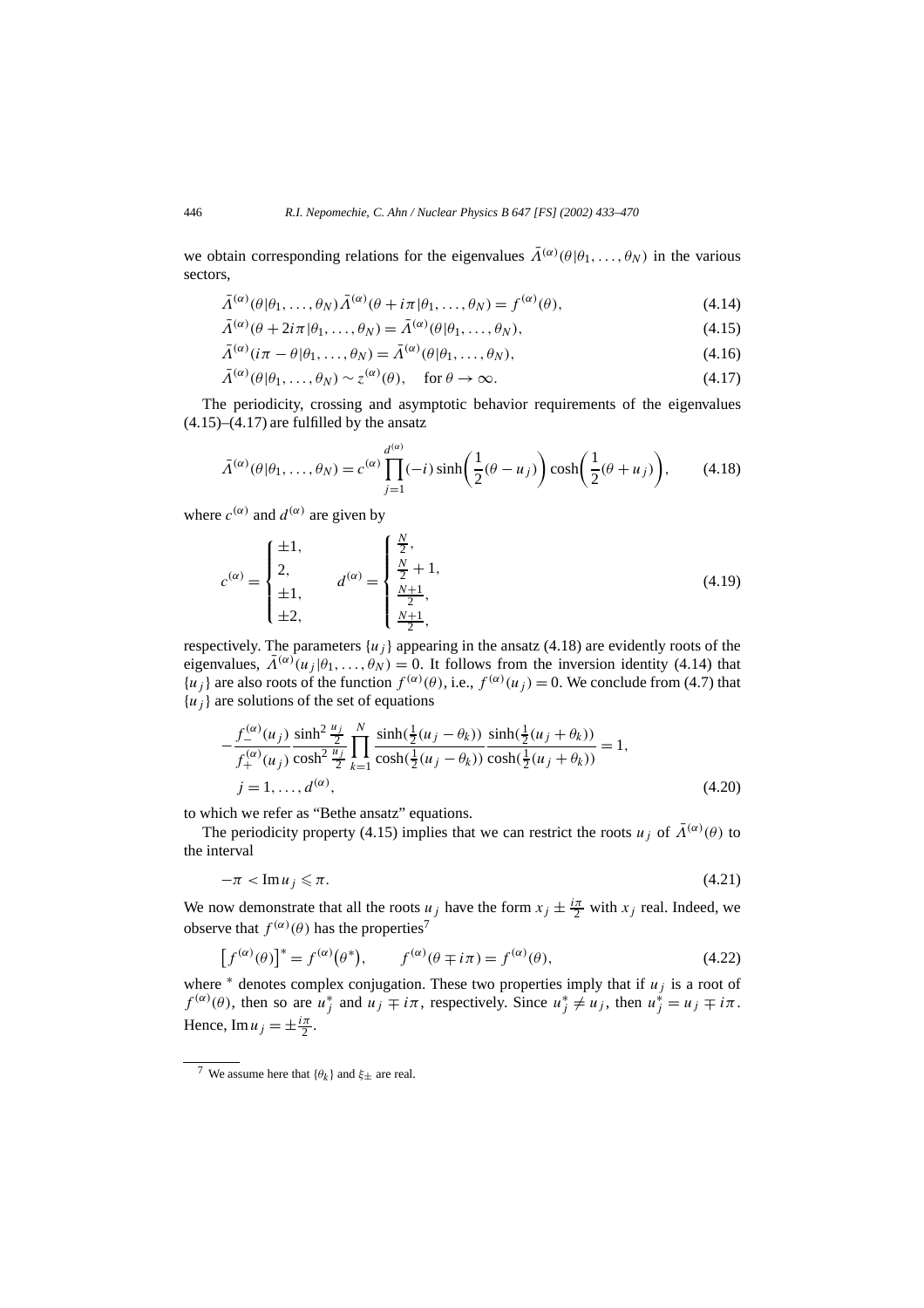In view of the above, we set

$$
u_j = x_j + \frac{i\pi}{2}\epsilon_j,\tag{4.23}
$$

with *x<sub>j</sub>* real and  $\epsilon_j = \pm 1$ . The eigenvalues (4.18) are specified by  $\{x_j, \epsilon_j\}$ ,  $j = 1, \ldots, d^{(\alpha)}$ , similarly to the bulk case [19]. Hence, we can rewrite the expression for the eigenvalues as

$$
\bar{\Lambda}^{(\alpha)}(\theta|\theta_1,\ldots,\theta_N) = c^{(\alpha)} \prod_{j=1}^{d^{(\alpha)}} \lambda_{\epsilon_j}^{(1)}(\theta - x_j) \lambda_{\epsilon_j}^{(2)}(\theta + x_j),
$$
\n(4.24)

where

$$
\lambda_{\epsilon}^{(1)}(\theta) = \sinh\frac{1}{2}\left(\theta - \frac{i\pi}{2}\epsilon\right), \qquad \lambda_{\epsilon}^{(2)}(\theta) = -i\cosh\frac{1}{2}\left(\theta + \frac{i\pi}{2}\epsilon\right). \tag{4.25}
$$

Moreover, we can rewrite the Bethe ansatz equations  $(4.20)$  in terms of  $x_i$  (they do not depend on  $\epsilon_i$ ) as

$$
\mathcal{Q}^{(\alpha)}(x_j, \xi_{\pm}) \frac{\sinh^2(\frac{x_j}{2} - \frac{i\pi}{4})}{\sinh^2(\frac{x_j}{2} + \frac{i\pi}{4})} \prod_{k=1}^N \left[ -\frac{\sinh(\frac{x_j - \theta_k}{2} - \frac{i\pi}{4})}{\sinh(\frac{x_j - \theta_k}{2} + \frac{i\pi}{4})} \frac{\sinh(\frac{x_j + \theta_k}{2} - \frac{i\pi}{4})}{\sinh(\frac{x_j + \theta_k}{2} + \frac{i\pi}{4})} \right] = 1,
$$
\n
$$
j = 1, \dots, d^{(\alpha)}, \tag{4.26}
$$

where

$$
Q^{(\alpha)}(x_j, \xi_{\pm}) = \begin{cases} 1, \\ Q(x_j, \xi_{-}) Q(x_j, \xi_{+}), \\ Q(x_j, \xi_{-}), \\ Q(x_j, \xi_{+}) \end{cases}
$$
(4.27)

and

$$
Q(x,\xi) = \frac{\sinh x - i \cos \xi}{\sinh x + i \cos \xi}.
$$
\n(4.28)

(As always,  $\alpha$  runs over the four sectors (4.2).) Notice that (4.26) is invariant under  $x_j \mapsto -x_j$ . Moreover, following [41,42], we assume that the root  $x_j = 0$  corresponds to an eigenvector with zero norm. Hence, we restrict to solutions with  $x_j > 0$ .

To summarize this section, the eigenvalues (3.16) of the full transfer matrix for the NS case of the TIM are given by

$$
\Lambda^{(\alpha)}(\theta|\theta_1,\ldots,\theta_N) = w^{(\alpha)}(\theta)\bar{\Lambda}^{(\alpha)}(\theta|\theta_1,\ldots,\theta_N),\tag{4.29}
$$

where  $w^{(\alpha)}(\theta)$  is given by (4.5),  $\bar{\Lambda}^{(\alpha)}(\theta|\theta_1,\ldots,\theta_N)$  is given by (4.24), and  $\{x_i\}$  are positive solutions of the Bethe ansatz equations (4.26).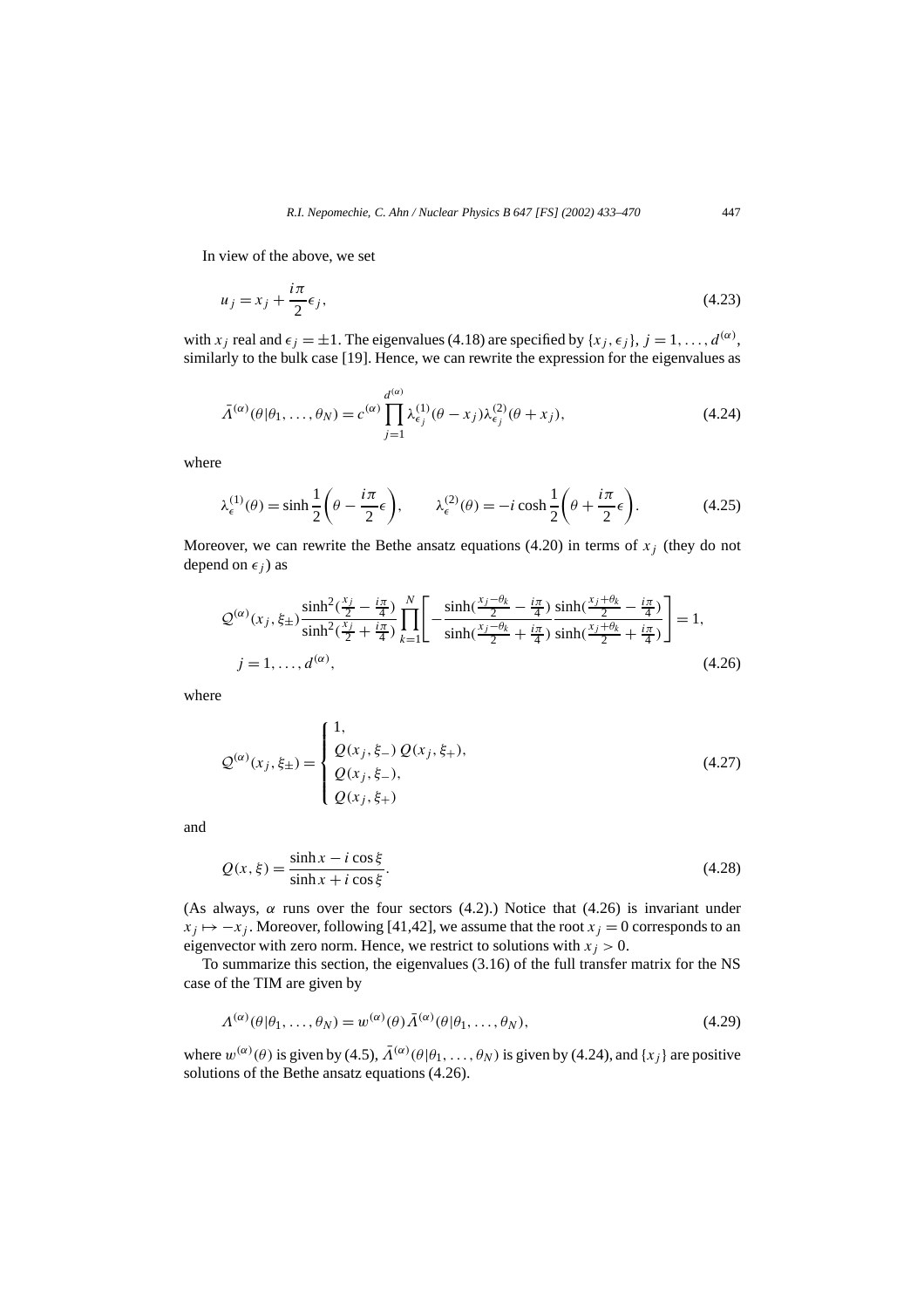#### **5. TBA analysis**

Having obtained the eigenvalues of the transfer matrix and the Bethe ansatz equations, we can proceed to the derivation of the corresponding TBA equations and boundary entropy. Following [2,20] we consider the partition function  $Z_{+-}$  of the system on a cylinder of length *L* and circumference *R* with left/right boundary conditions denoted by  $\pm$ . It is given by

$$
Z_{+-} = \text{tr} \, e^{-RH_{+-}} = e^{-RF}
$$
  
=  $\langle B_+|e^{-LH_P}|B_-\rangle$   
 $\approx \langle B_+|0\rangle\langle 0|B_- \rangle e^{-LE_0}, \quad \text{for } L \to \infty.$  (5.1)

In the first line, Euclidean time evolves along the circumference of the cylinder, and *H*+− is the Hamiltonian for the system with spatial boundary conditions  $\pm$ . In the second line, time evolves parallel to the axis of the cylinder,  $H_P$  is the Hamiltonian for the system with periodic boundary conditions, and  $|B_{\pm}\rangle$  are boundary states which encode initial/final (temporal) conditions. In the third line, we consider the limit  $L \to \infty$ ; the state  $|0\rangle$  is the ground state of  $H_P$ , and  $E_0$  is the corresponding eigenvalue. The quantity  $\ln \langle B_+|0\rangle \langle 0|B_-\rangle$ is the sought-after boundary entropy [20,24]. Taking the logarithm of the above expressions for the partition function, one obtains

$$
-RF \approx -LE_0 + \ln \langle B_+|0\rangle \langle 0|B_-\rangle. \tag{5.2}
$$

Whereas the free energy  $F$  has a leading contribution which is of order  $L$ , we seek here the subleading correction which is of order 1.

#### *5.1. Thermodynamic limit*

We proceed to compute *F* using the TBA approach [17–22]. To this end, we introduce the densities  $P_{\pm}(\theta)$  of "magnons", i.e., of real Bethe ansatz roots  $\{x_i\}$  with  $\epsilon_i = \pm 1$ , respectively; and also the densities  $\rho_1(\theta)$  and  $\tilde{\rho}(\theta)$  of particles  $\{\theta_k\}$  and holes, respectively. Computing the imaginary part of the logarithmic derivative of the "magnonic" Bethe ansatz equations (4.26), we obtain<sup>8</sup>

$$
P_{+}(\theta) + P_{-}(\theta) = \frac{1}{2\pi} \int_{0}^{\infty} d\theta' \rho_{1}(\theta') [\Phi(\theta - \theta') + \Phi(\theta + \theta')]
$$

$$
+ \frac{1}{2\pi L} [\Phi(\theta) + \Psi_{\xi_{+}}(\theta) + \Psi_{\xi_{-}}(\theta)], \qquad (5.3)
$$

where

$$
\Phi(\theta) = \frac{\partial}{\partial \theta} \operatorname{Im} \ln \left( \frac{\sinh(\frac{\theta}{2} - \frac{i\pi}{4})}{\sinh(\frac{\theta}{2} + \frac{i\pi}{4})} \right) = \frac{1}{\cosh \theta},
$$
\n
$$
\Psi_{\xi}(\theta) = \frac{\partial}{\partial \theta} \operatorname{Im} \ln Q(\theta, \xi) = \frac{4 \cos \xi \cosh \theta}{\cos 2\xi + \cosh 2\theta}.
$$
\n(5.4)

<sup>&</sup>lt;sup>8</sup> There is a contribution  $-\frac{1}{2\pi L}\Phi(\theta)$  which originates from the exclusion [41,42] of the Bethe ansatz root  $x_i = 0$ .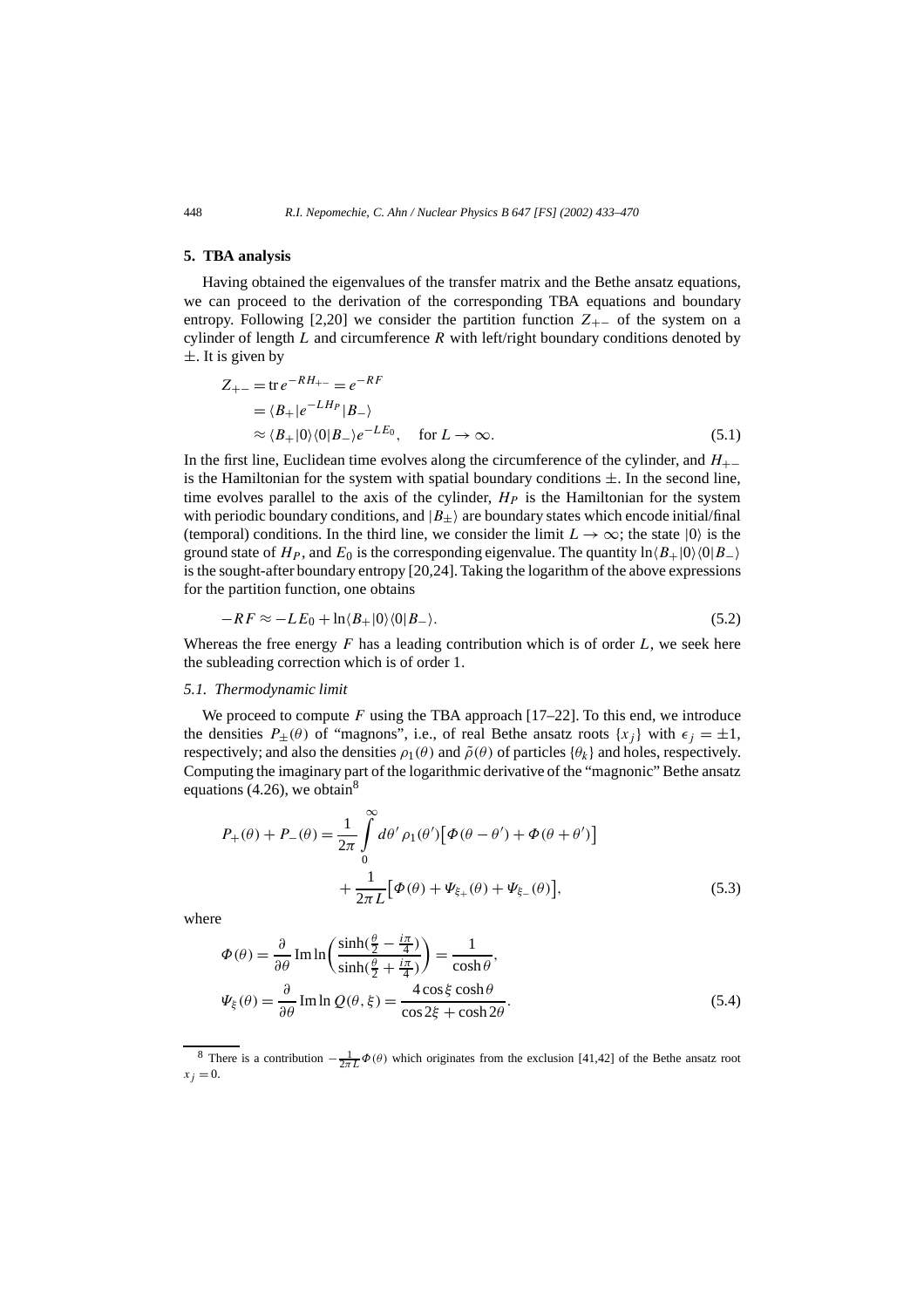In the final equality, we have used the expression (4.28) for  $Q(\theta, \xi)$ , and we have assumed that  $\xi$  is real. We present here the results for  $N =$  even  $-$  sector II, from which the results for the other sectors (see (4.27)) can be read off by inspection. Defining  $\rho_1(\theta)$  for negative values of  $\theta$  to be equal to  $\rho_1(|\theta|)$ , we obtain the final form

$$
P_{+}(\theta) + P_{-}(\theta) = \frac{1}{2\pi} (\rho_1 * \Phi)(\theta) + \frac{1}{2\pi L} [\Phi(\theta) + \Psi_{\xi_{+}}(\theta) + \Psi_{\xi_{-}}(\theta)],
$$
 (5.5)

where ∗ denotes convolution

$$
(f * g)(\theta) = \int_{-\infty}^{\infty} d\theta' f(\theta - \theta') g(\theta').
$$
\n(5.6)

Computing the imaginary part of the logarithmic derivative of the Yang equation (3.17) using the result (4.29) for the eigenvalue, we obtain (again for  $N =$  even  $-$  sector II)

$$
\rho_1(\theta) + \tilde{\rho}(\theta) = \frac{1}{2\pi} \left\{ 2m \cosh \theta + \int_0^\infty d\theta' \rho_1(\theta') \left[ \Phi_\sigma(\theta - \theta') + \Phi_\sigma(\theta + \theta') \right] \right.+ \int_0^\infty d\theta' \left[ P_+(\theta') \left( \Phi_+^{(1)}(\theta - \theta') + \Phi_+^{(2)}(\theta + \theta') \right) \right.+ P_-(\theta') \left( \Phi_-^{(1)}(\theta - \theta') + \Phi_-^{(2)}(\theta + \theta') \right) \right]+ \frac{1}{L} \left[ -2\gamma - \Phi_\sigma(\theta) - 2\Phi_\sigma(2\theta) + \frac{\partial}{\partial \theta} \text{Im} \ln M(\theta, \xi +) \right.+ \frac{\partial}{\partial \theta} \text{Im} \ln M(\theta, \xi -) \right], \tag{5.7}
$$

where

$$
\Phi_{\sigma}(\theta) = \frac{\partial}{\partial \theta} \operatorname{Im} \ln \sigma(\theta) = \frac{1}{8} \int_{-\infty}^{\infty} dk \, \frac{e^{ik\theta}}{\cosh^2 \frac{\pi k}{2}} = \frac{\theta}{2\pi \sinh \theta},
$$
  

$$
\Phi_{\pm}^{(l)}(\theta) = \frac{\partial}{\partial \theta} \operatorname{Im} \ln \lambda_{\pm}^{(l)}(\theta), \quad l = 1, 2,
$$
 (5.8)

and  $\lambda_{\pm}^{(l)}(\theta)$  are introduced in (4.25). Using the facts  $\Phi_{\pm}^{(1)}(\theta) = \Phi_{\pm}^{(2)}(\theta) = \pm \frac{1}{2}\Phi(\theta)$ , and defining  $P_{\pm}(\theta)$  for negative values of  $\theta$  to be equal to  $P_{\pm}(\theta)$ , we obtain

$$
\rho_1(\theta) + \tilde{\rho}(\theta)
$$
\n
$$
= \frac{m}{\pi} \cosh \theta + \frac{1}{2\pi} (\rho_1 * \Phi_\sigma)(\theta) + \frac{1}{4\pi} ((P_+ - P_-) * \Phi)(\theta)
$$
\n
$$
+ \frac{1}{2\pi L} \left[ -2\gamma - \Phi_\sigma(\theta) - 2\Phi_\sigma(2\theta) + \frac{\partial}{\partial \theta} \operatorname{Im} \ln M(\theta, \xi_+) \right]
$$
\n
$$
+ \frac{\partial}{\partial \theta} \operatorname{Im} \ln M(\theta, \xi_-) \right].
$$
\n(5.9)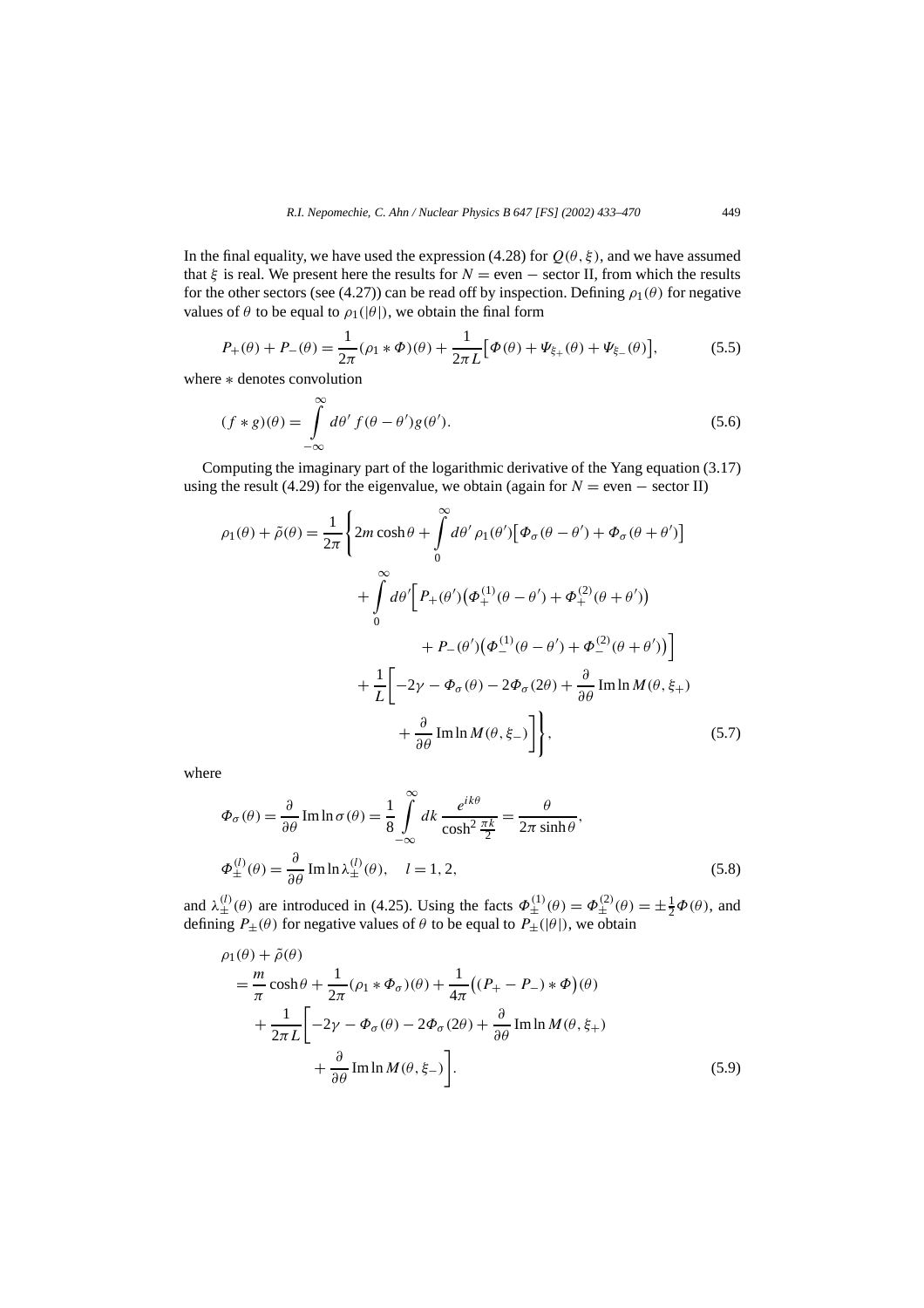Using (5.5) to eliminate  $P_$ , and (2.14), (2.18) to separate the various factors in  $M(\theta, \xi)$ , we obtain

$$
\rho_1(\theta) + \tilde{\rho}(\theta)
$$
\n
$$
= \frac{m}{\pi} \cosh \theta + \frac{1}{2\pi} P_+ * \Phi + \frac{1}{2\pi} \rho_1 * (\Phi_\sigma - \frac{1}{4\pi} \Phi * \Phi)
$$
\n
$$
+ \frac{1}{2\pi L} \Big[ 2 \Big( \frac{\partial}{\partial \theta} \operatorname{Im} \ln P_{\min}(\theta) - \Phi_\sigma(2\theta) - \Phi_\sigma(\theta) + \gamma \Big) + (\Phi_\sigma - \frac{1}{4\pi} \Phi * \Phi)
$$
\n
$$
+ (\Phi_\sigma(\theta - i\xi_+) + \Phi_\sigma(\theta + i\xi_+) - \frac{1}{4\pi} \Psi_{\xi_+} * \Phi)
$$
\n
$$
+ (\Phi_\sigma(\theta - i\xi_-) + \Phi_\sigma(\theta + i\xi_-) - \frac{1}{4\pi} \Psi_{\xi_-} * \Phi)
$$
\n
$$
+ \frac{\partial}{\partial \theta} \operatorname{Im} \ln P^{\text{CDD}}(\theta, \xi_+) + \frac{\partial}{\partial \theta} \operatorname{Im} \ln P^{\text{CDD}}(\theta, \xi_-) \Big]. \tag{5.10}
$$

Using the identity [19]

$$
\Phi_{\sigma}(\theta) - \frac{1}{4\pi}(\Phi * \Phi)(\theta) = 0, \tag{5.11}
$$

as well as the identities

$$
\Phi_{\sigma}(\theta - i\xi) + \Phi_{\sigma}(\theta + i\xi) - \frac{1}{4\pi}(\Psi_{\xi} * \Phi)(\theta) = 0,
$$
  

$$
\frac{\partial}{\partial \theta} \operatorname{Im} \ln P_{\min}(\theta) - \Phi_{\sigma}(2\theta) - \Phi_{\sigma}(\theta) + \gamma = -\frac{1}{4}\Phi(\theta),
$$
 (5.12)

we arrive at the final simple result

1

$$
\rho_1(\theta) + \tilde{\rho}(\theta)
$$
  
=  $\frac{m}{\pi} \cosh \theta + \frac{1}{2\pi} (P_+ * \Phi)(\theta) + \frac{1}{2\pi L} \left[ -\frac{1}{2} \Phi(\theta) + \kappa_{\xi_+}(\theta) + \kappa_{\xi_-}(\theta) \right],$  (5.13)

where

$$
\kappa_{\xi}(\theta) = \frac{\partial}{\partial \theta} \operatorname{Im} \ln P^{\text{CDD}}(\theta, \xi) = \frac{4 \sin \xi \cosh \theta}{\cos 2\xi - \cosh 2\theta}.
$$
 (5.14)

The result (5.13) holds in fact for all four sectors.

The thermodynamic limit of the magnonic Bethe ansatz equations and the Yang equations, given by (5.5) and (5.13), respectively, are the main results of this subsection.

### *5.2. TBA equations and boundary entropy*

The free energy *F* is given by

$$
F = E - TS,\tag{5.15}
$$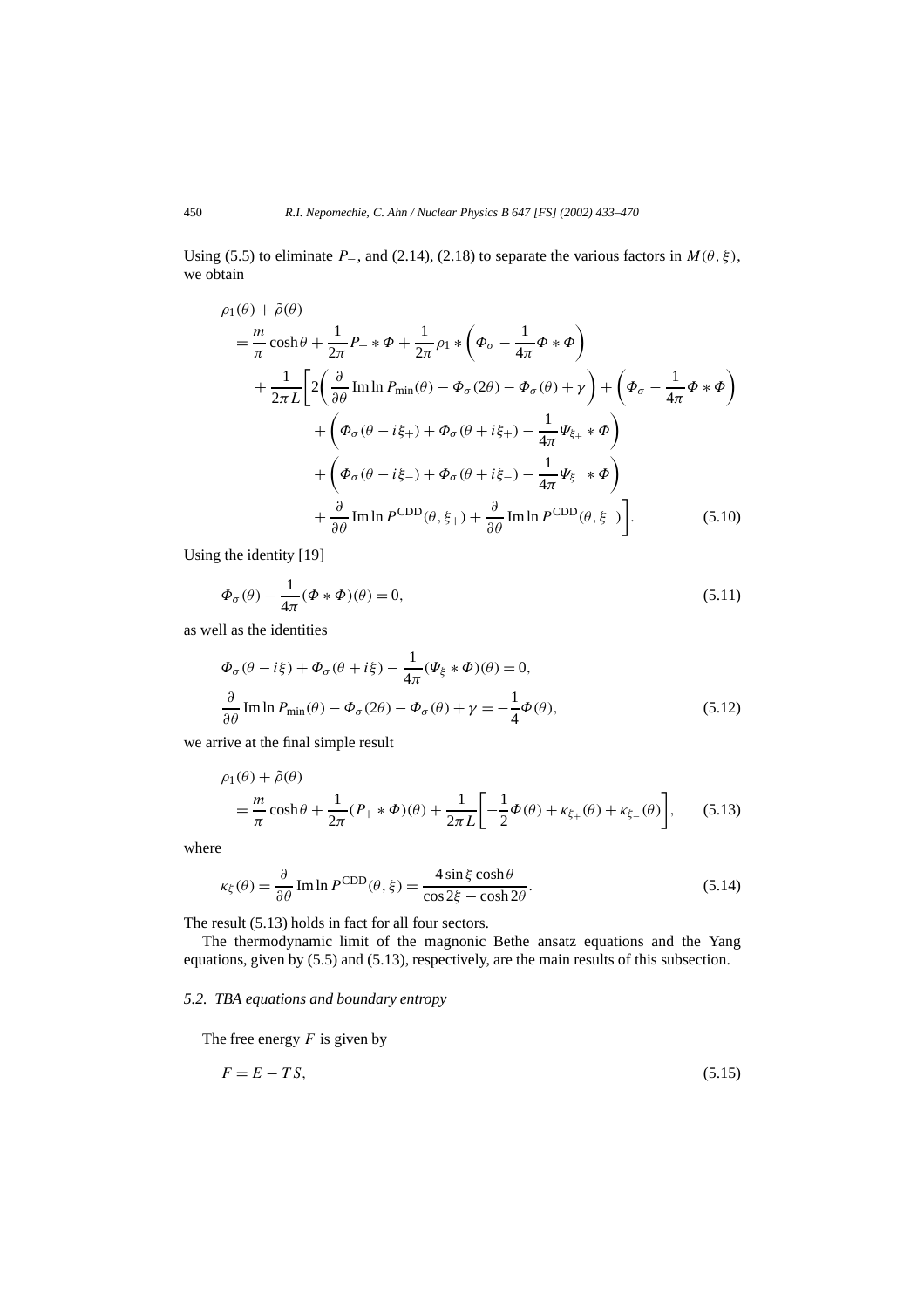where the temperature is  $T = \frac{1}{R}$ , the energy *E* is

$$
E = \sum_{k=1}^{N} m \cosh \theta_k = \frac{L}{2} \int_{-\infty}^{\infty} d\theta \, \rho_1(\theta) m \cosh \theta,\tag{5.16}
$$

and the entropy *S* is [17,19]

$$
S = \frac{L}{2} \int_{-\infty}^{\infty} d\theta \{ (\rho_1 + \tilde{\rho}) \ln(\rho_1 + \tilde{\rho}) - \rho_1 \ln \rho_1 - \tilde{\rho} \ln \tilde{\rho} + (P_+ + P_-) \ln(P_+ + P_-) - P_+ \ln P_+ - P_- \ln P_- \}.
$$
\n(5.17)

Extremizing the free energy  $(\delta F = 0)$  subject to the constraints

$$
\delta P_{-} = -\delta P_{+} + \frac{1}{2\pi} \delta \rho_{1} * \Phi, \qquad \delta \tilde{\rho} = -\delta \rho_{1} + \frac{1}{2\pi} \delta P_{+} * \Phi,
$$
\n(5.18)

(which follow from Eqs. (5.5), (5.13), respectively) we obtain a set of TBA equations which is the same as for the case of periodic boundary conditions [19]

$$
\mathfrak{r}\cosh\theta = \epsilon_1(\theta) + \frac{1}{2\pi}(\Phi * L_2)(\theta),
$$
  

$$
0 = \epsilon_2(\theta) + \frac{1}{2\pi}(\Phi * L_1)(\theta),
$$
 (5.19)

where

$$
L_i(\theta) = \ln(1 + e^{-\epsilon_i(\theta)}), \qquad \mathfrak{r} = mR,
$$
  

$$
\epsilon_1 = \ln\left(\frac{\tilde{\rho}}{\rho_1}\right), \qquad \epsilon_2 = \ln\left(\frac{P_-}{P_+}\right).
$$
 (5.20)

We next evaluate *F* using also the constraints (5.5), (5.13) and the TBA equations. From the boundary (order 1) contribution, we obtain (see Eq.  $(5.2)$ ) the boundary entropy<sup>9</sup>

$$
\ln \langle B_+|0\rangle \langle 0|B_-\rangle = \frac{1}{4\pi} \int_{-\infty}^{\infty} d\theta \left\{ \left[ -\frac{1}{2} \Phi(\theta) + \kappa_{\xi_+}(\theta) + \kappa_{\xi_-}(\theta) \right] L_1(\theta) + \left[ \Phi(\theta) + \Psi_{\xi_+}(\theta) + \Psi_{\xi_-}(\theta) \right] L_2(\theta) \right\}.
$$
 (5.22)

$$
\Psi^{(\alpha)}(\theta,\xi_{\pm}) = \begin{cases} 0, & (\xi_{\pm}) \in \Psi_{\xi_{\pm}}(\theta), \\ \Psi_{\xi_{\pm}}(\theta), & (\xi_{\pm}) \in \Psi_{\xi_{\pm}}(\theta), \\ \Psi_{\xi_{\pm}}(\theta), & (\xi_{\pm}) \in \Psi_{\xi_{\pm}}(\theta). \end{cases}
$$

respectively.

<sup>&</sup>lt;sup>9</sup> Taking into account all the sectors, the last term in (5.22) should be replaced by  $[Φ(θ) + Ψ(α)(θ, ξ<sub>±</sub>)]L<sub>2</sub>(θ)$ , where *α* runs over the four sectors (4.2), and  $\Psi^{(\alpha)}(\theta, \xi_{\pm})$  is given by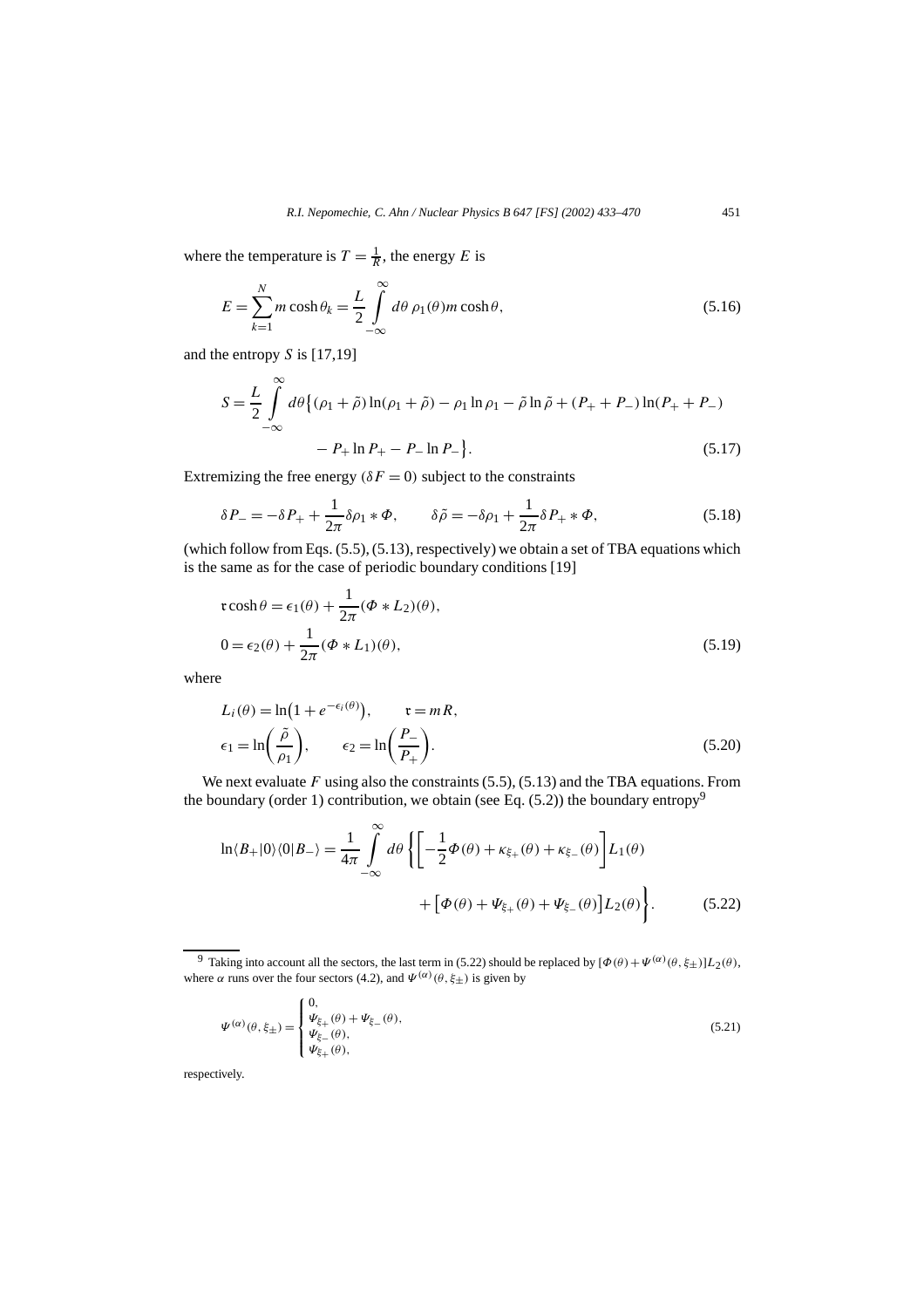In particular, the dependence of the boundary entropy of a single boundary on the boundary parameter *ξ* is given by

$$
\ln g(\xi) = \frac{1}{4\pi} \int_{-\infty}^{\infty} d\theta \left[ \kappa_{\xi}(\theta) L_1(\theta) + \Psi_{\xi}(\theta) L_2(\theta) \right],
$$
\n(5.23)

where the kernels  $\kappa_{\xi}(\theta)$  and  $\Psi_{\xi}(\theta)$  are given in Eqs. (5.14) and (5.4), respectively. This expression for the boundary entropy for the NS case of the TIM is another of the main results of this paper.

#### *5.3. Massless boundary flows*

We now consider the case of massless boundary flow. That is, we consider the bulk massless scaling limit

$$
m = \mu n, \qquad \theta = \hat{\theta} \mp \ln \frac{n}{2}, \quad n \to 0,
$$
\n(5.24)

where  $\mu$  and  $\hat{\theta}$  are finite, which implies  $E = \mu e^{\pm \hat{\theta}}$ ,  $P = \pm \mu e^{\pm \hat{\theta}}$ . There are two nontrivial scaling limits of the boundary parameter, which we consider in turn. As we shall see, these two limits correspond to the boundary flows  $(-0)$ & $(0+) \rightarrow (-)$ & $(+)$  and  $(-0)$ & $(0+) \rightarrow$ 2*(*0*)*, respectively.

#### *5.3.1. The boundary flow*  $(-0)$ & $(0+)$  →  $(-)$ & $(+)$ Let us first consider the scaling limit

$$
\xi = -\frac{\pi}{2} + i\left(\theta_B - \ln\frac{n}{2}\right), \quad n \to 0,
$$
\n(5.25)

where the boundary scale  $\theta_B$  is finite. For the sign—in the limit (5.24), the CDD factor has a nontrivial limit

$$
P^{\text{CDD}}(\theta,\xi) \to -\frac{i\sinh(\frac{\hat{\theta}-\theta_B}{2} - \frac{i\pi}{4})}{\sinh(\frac{\hat{\theta}-\theta_B}{2} + \frac{i\pi}{4})},\tag{5.26}
$$

and therefore, so does the corresponding kernel (5.14)

$$
\kappa_{\xi}(\theta) \to \Phi(\hat{\theta} - \theta_B). \tag{5.27}
$$

On the other hand, the factor  $Q(\theta, \xi)$  (4.28) becomes real in this limit; hence, the corresponding kernel  $\Psi_{\xi}(\theta)$  (5.4) vanishes. The result (5.23) for the boundary entropy therefore implies

$$
\ln g = \frac{2}{4\pi} \int_{-\infty}^{\infty} d\hat{\theta} \, \Phi(\hat{\theta} - \theta_B) \, \hat{L}_1(\hat{\theta}), \tag{5.28}
$$

where  $\hat{\epsilon}_i(\hat{\theta}) \equiv \epsilon_i(\hat{\theta} - \ln n/2)$ , and  $\hat{L}_i(\hat{\theta}) = \ln(1 + e^{-\hat{\epsilon}_i(\hat{\theta})})$ . The factor of 2 appearing in  $(5.28)$  accounts for the contribution from the sign  $+$  in the limit (5.24), corresponding to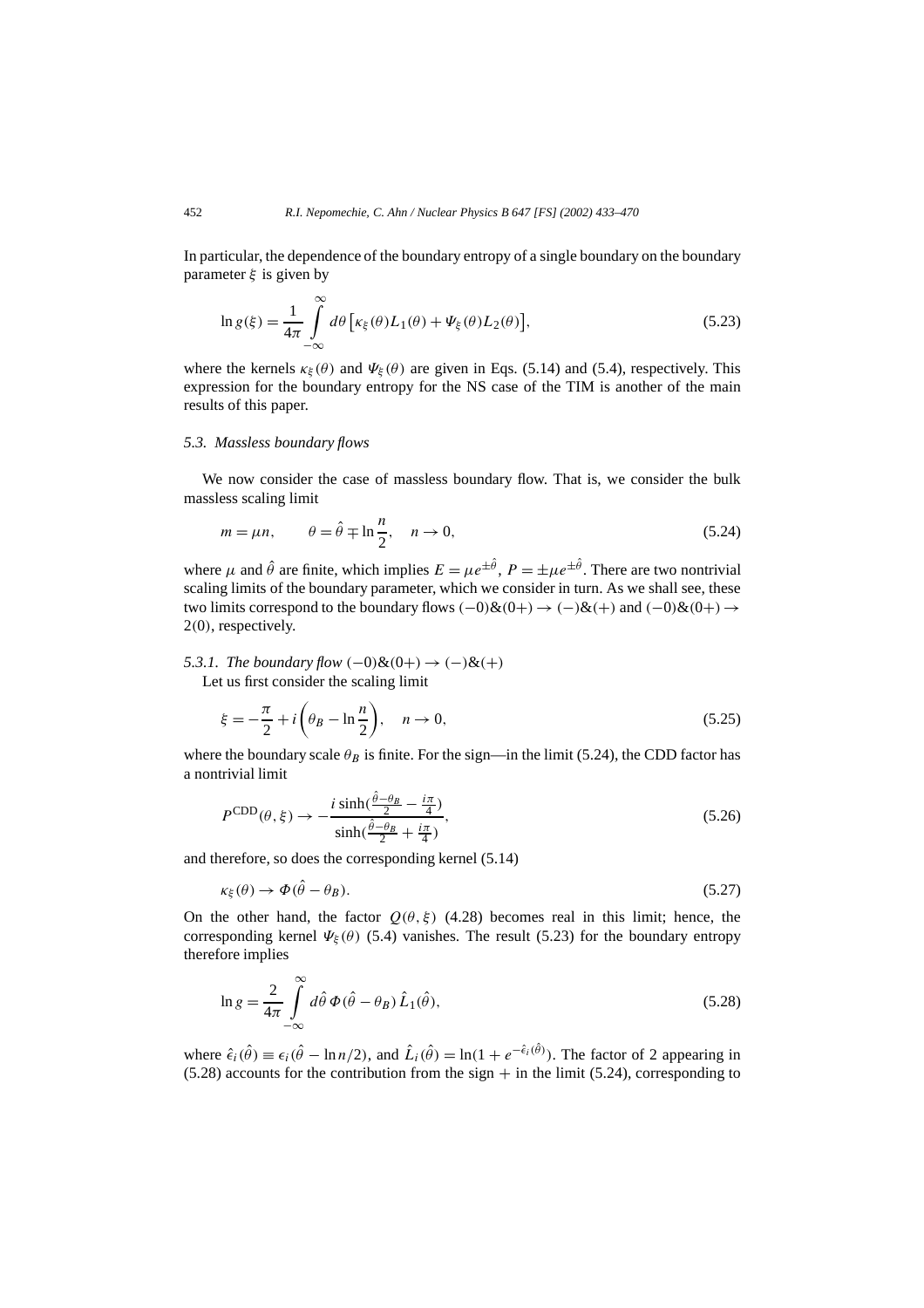

the fact that right-movers and left-movers give equal contributions to the boundary entropy. In the UV limit  $\theta_B \to -\infty$ , the integrand is nonvanishing for  $\hat{\theta} \to -\infty$ ; similarly, the IR In the UV limit  $\theta_B \to -\infty$ , the integrand is nonvanishing for  $\theta \to -\infty$ ; similarly, the IR<br>limit  $\theta_B \to \infty$  requires  $\hat{\theta} \to \infty$ . Using the results  $\hat{L}_1(-\infty) = \ln(\frac{1}{2}(3 + \sqrt{5}))$ ,  $\hat{L}_1(\infty) = 0$ which follow from the TBA Eq.  $(5.19)$ , we conclude from  $(5.28)$  that

$$
\frac{g^{\text{UV}}}{g^{\text{IR}}} = \frac{1}{2} (1 + \sqrt{5}).\tag{5.29}
$$

This is precisely the ratio of *g* factors corresponding to the boundary flow  $(-0)$ & $(0+) \rightarrow$ *(*−*)*&*(*+*)*, as follows from (2.8),

$$
\frac{g_{(-0)k(0+)}}{g_{(-)k(+)}} = \eta^2 = \frac{1}{2} \left( 1 + \sqrt{5} \right). \tag{5.30}
$$

A plot of ln *g* in (5.23) as a function of the boundary scaling parameter  $\theta_B$  defined in (5.25) with finite  $n^{10}$  for various values of r is given in Fig. 3. Observe that for  $r \ll 1$ , the correct conformal boundary entropy is reproduced. As  $\tau$  increases, one can see that the entropy deviates from the conformal field theory value. Indeed, for  $r \rightarrow 1$ , the entropy approaches zero, as expected for a massive theory.

One might wonder how there can be a flow to the boundary condition  $(-)$ & $(+)$  in the  $N =$  even  $-$  sector II, for which the boundary "spins" are fixed to 0 (see (4.2)). Our explanation is that there are boundary bound states with spins  $\pm 1$ , corresponding to the pole at  $\hat{\theta} = \theta_0 \equiv \theta_B - \frac{i\pi}{2}$  in the CDD factor (see Fig. 4).

*5.3.2. The boundary flow*  $(-0)$ & $(0+)$  → 2 $(0)$ 

Let us now consider instead the scaling limit

$$
\xi = i \left( \theta_B - \ln \frac{n}{2} \right), \quad n \to 0,
$$
\n(5.31)

<sup>10</sup> The horizontal axis is rescaled in such a way that the range is mapped to *(*0*,* 1*)*.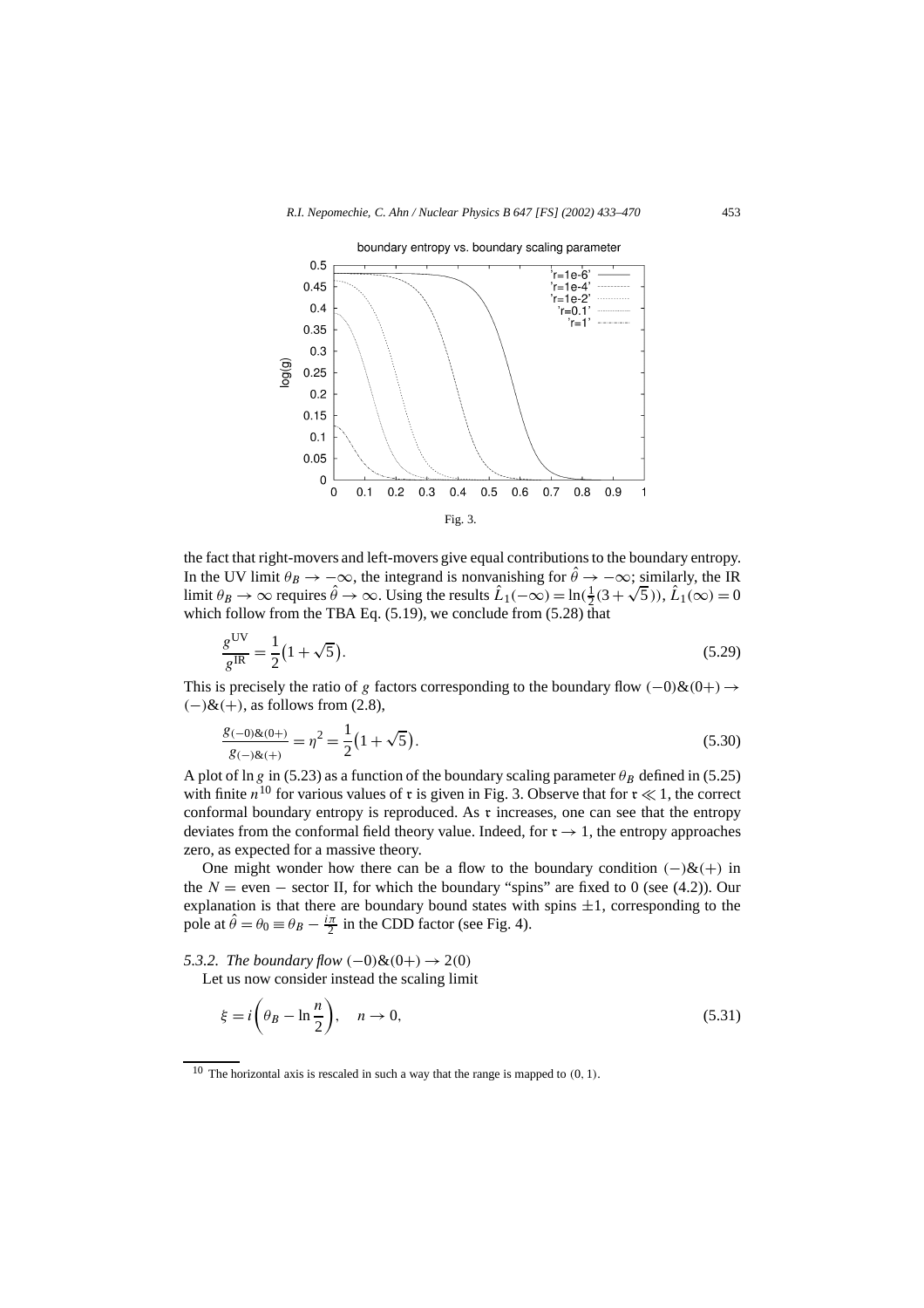

Fig. 4. Boundary bound state pole.

with  $\theta_B$  finite. Taking again the sign—in the limit (5.24), the factor  $P^{\text{CDD}}(\theta, \xi)$  becomes real, and so the corresponding kernel  $\kappa_{\xi}(\theta)$  vanishes. However,

$$
Q(\theta, \xi) \to \frac{i \sinh(\frac{\hat{\theta} - \theta_B}{2} - \frac{i\pi}{4})}{\sinh(\frac{\hat{\theta} - \theta_B}{2} + \frac{i\pi}{4})},
$$
\n(5.32)

and therefore

$$
\Psi_{\xi}(\theta) \to \Phi(\hat{\theta} - \theta_B). \tag{5.33}
$$

The result (5.23) for the boundary entropy now implies

$$
\ln g = \frac{2}{4\pi} \int_{-\infty}^{\infty} d\hat{\theta} \, \Phi(\hat{\theta} - \theta_B) \hat{L}_2(\hat{\theta}). \tag{5.34}
$$

Using the results  $\hat{L}_2(-\infty) = \ln(\frac{1}{2}(3+\sqrt{5}))$ ,  $\hat{L}_2(\infty) = \ln 2$ , we obtain<sup>11</sup>

$$
\frac{g^{\text{UV}}}{g^{\text{IR}}} = \frac{1}{2}\sqrt{3 + \sqrt{5}}.
$$
\n(5.35)

This is the ratio of *g* factors corresponding to the boundary flow  $(-0)$ & $(0+)$   $\rightarrow$  2 $(0)$ , since

$$
\frac{g_{(-0)\&(0+)}{g_{2(0)}} = \frac{\eta^2}{\sqrt{2}} = \frac{1}{2}\sqrt{3 + \sqrt{5}}.
$$
\n(5.36)

<sup>&</sup>lt;sup>11</sup> This flow does not occur for  $N =$  even  $-$  sector I, since for this sector there is no  $L_2(\theta)$  contribution to the boundary entropy, as can be seen from (5.21). Our understanding of this fact is as follows: by definition (4.2), this sector has boundary "spins"  $\pm 1$ . Moreover, in the scaling limit (5.31), there cannot be a boundary bound state with spin 0, since the CDD factor does not have a corresponding pole. That is, the process represented by Fig. 4 with the spins ±1 and 0 interchanged does not occur. Hence, there cannot be a flow to the boundary condition *(*0*)* in this sector.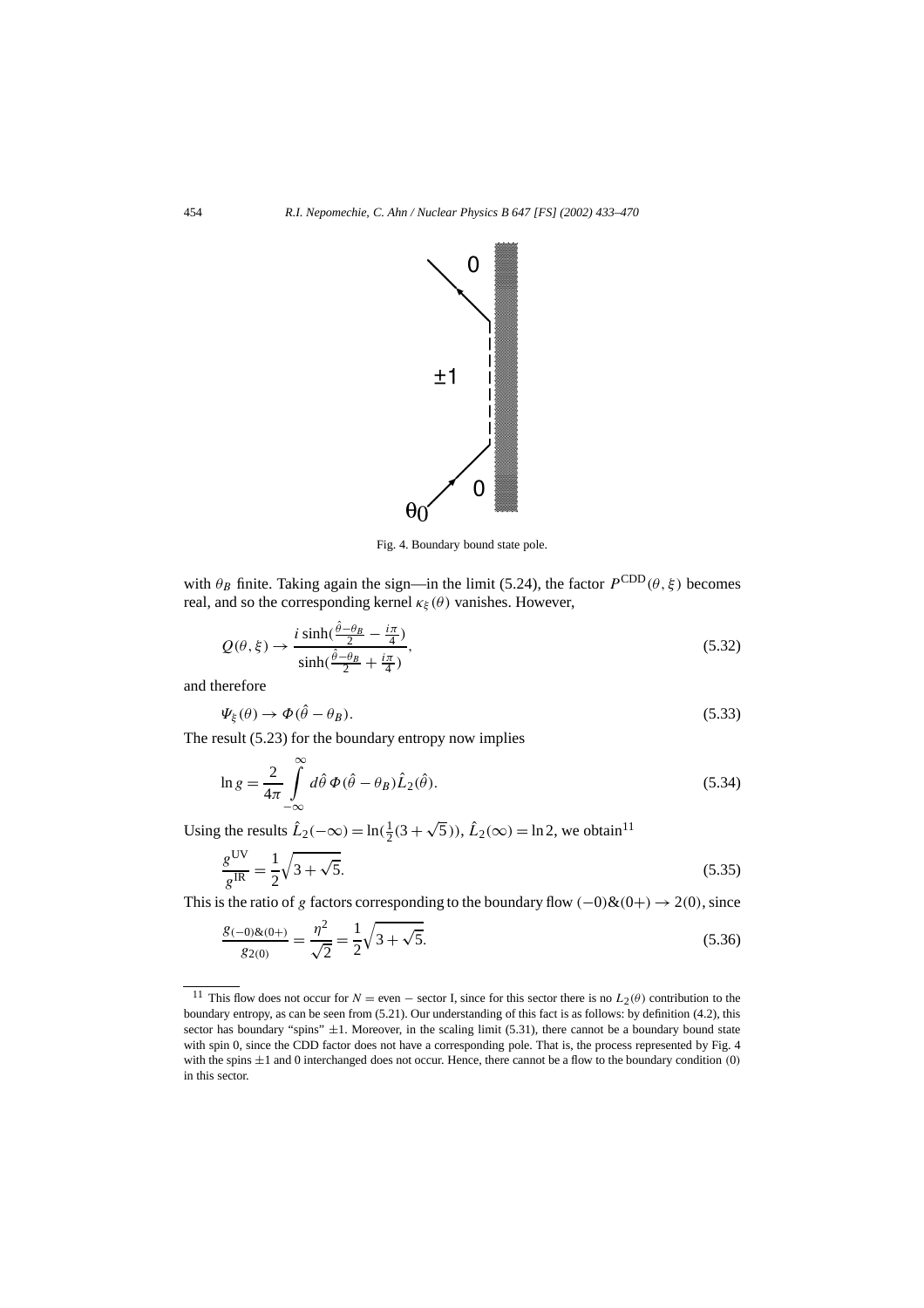#### *5.3.3. Nonsupersymmetric flows*

The analysis presented so far in Sections 4 and 5 has been restricted to the NS case of the TIM, for which the boundary *S* matrix is given by (2.21), (2.22). However, the results for the cases without supersymmetry can now be obtained with no additional effort.

For definiteness, let us now consider the nonsupersymmetric boundary *S* matrix (2.12)–  $(2.18)$ .<sup>12</sup> The corresponding inversion identity is again given by  $(4.6)$ – $(4.8)$ , except the sectors are now given by

$$
N = \text{even} - \text{sector I:} \quad a_1 = a'_1 = a_{N+1} = a'_{N+1} = -1,
$$
  
\n
$$
N = \text{even} - \text{sector II:} \quad a_1 = a'_1 = a_{N+1} = a'_{N+1} = 0,
$$
  
\n
$$
N = \text{odd} - \text{sector I:} \quad a_1 = a'_1 = -1, \qquad a_{N+1} = a'_{N+1} = 0,
$$
  
\n
$$
N = \text{odd} - \text{sector II:} \quad a_1 = a'_1 = 0, \qquad a_{N+1} = a'_{N+1} = -1.
$$
  
\n(5.37)

That is, the sectors are restrictions of those in the NS case  $(4.2)$ . In particular, the  $N =$  even − sector II is identical to the one for the NS case. Hence, the TBA equations and boundary entropy are the same as before (5.19), (5.23). Moreover, the two massless scaling limits give the same results (5.28), (5.34). However, the interpretation of these scaling limits is different from the interpretation in the NS case: the first scaling limit now corresponds to the boundary flow  $(-0) \rightarrow (-)$ , while the second scaling limit now corresponds to the boundary flow  $(-0) \rightarrow (0)$ . That both interpretations are possible is due to the coincidence in the ratio of *g* factors [9],

$$
\frac{g_{(-0)\&(0+)}{g_{(-)\&(+)}}}{g_{(-)\&(+)}} = \frac{g_{(-0)}}{g_{(-)}}, \qquad \frac{g_{(-0)\&(0+)}{g_{(0)}}}{g_{(0)}} = \frac{g_{(-0)}}{g_{(0)}}.
$$
\n(5.38)

The TBA results (5.28), (5.34) for these flows coincide with those obtained in [32] on the basis of an analogy with the Kondo problem.

#### **6. R case**

We now consider the R case of the TIM, for which the boundary *S* matrix is given by (2.24)–(2.26). Remarkably, the results are closely related (in fact, dual) to those for the NS case. Indeed, let us define the four sectors as before (4.2). The relation between the full and reduced transfer matrices is again given by (4.3), except  $w^{(\alpha)}(\theta)$  is now given by

$$
w^{(\alpha)}(\theta) = \prod_{j=1}^{N} \sigma(\theta - \theta_j) \sigma(\theta + \theta_j) \times \begin{cases} N(i\pi - \theta, \xi_+) N(\theta, \xi_-), \\ R(i\pi - \theta, \xi_+) R(\theta, \xi_-), \\ e^{-2i\gamma\theta} N(i\pi - \theta, \xi_+) R(\theta, \xi_-), \\ e^{2i\gamma\theta} R(i\pi - \theta, \xi_+) N(\theta, \xi_-). \end{cases}
$$
(6.1)

<sup>&</sup>lt;sup>12</sup> For the other nonsupersymmetric case (2.19), the results are exactly parallel, with the spins  $-1$  interchanged with  $+1$ .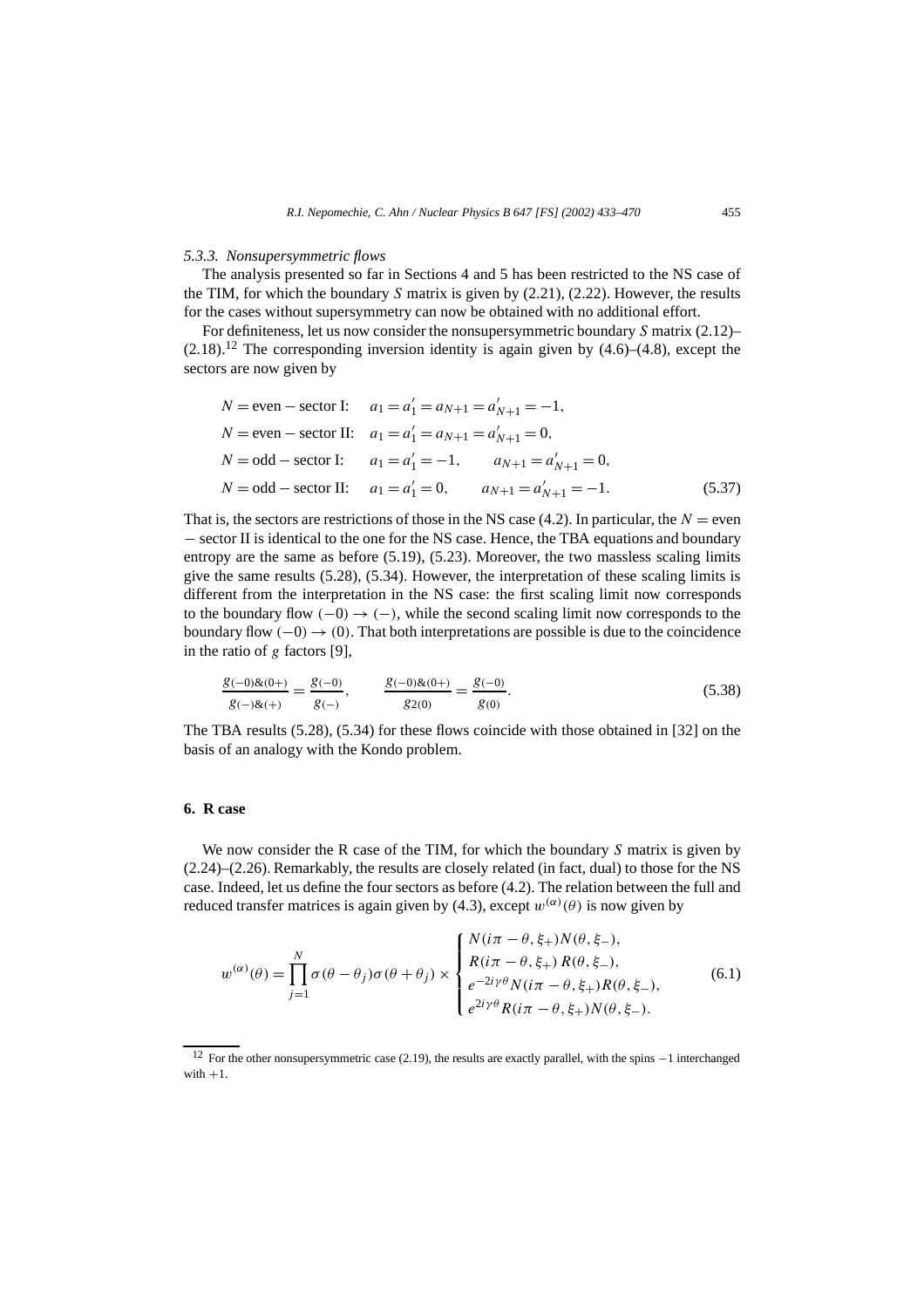The inversion identity is again given by (4.6), (4.7), except  $f_{\pm}^{(\alpha)}(\theta)$  is now given by

$$
f_{\pm}^{(\alpha)}(\theta) = \begin{cases} \frac{1}{4}(\cosh \theta \pm \cos \xi_{-})(\cosh \theta \pm \cos \xi_{+}),\\ 4,\\ \frac{1}{2}(\cosh \theta \pm \cos \xi_{+}),\\ 2(\cosh \theta \pm \cos \xi_{-}). \end{cases}
$$
(6.2)

The periodicity and crossing properties of the reduced transfer matrix are the same as before (4.9), (4.10). In contrast to the NS case, the reduced transfer matrix now becomes an anti-diagonal (rather than diagonal) matrix for  $\theta \to \infty$ . Nevertheless, the asymptotic values of the eigenvalues are again given by (4.17), except  $z^{(\alpha)}$  is now given by

$$
z^{(\alpha)}(\theta) = \begin{cases} \pm \left(-\frac{ie^{\theta}}{4}\right)^{(N/2)+1}, \\ \pm 2\left(-\frac{ie^{\theta}}{4}\right)^{N/2}, \\ \pm \left(-\frac{ie^{\theta}}{4}\right)^{(N+1)/2}, \\ \pm 2\left(-\frac{ie^{\theta}}{4}\right)^{(N+1)/2}. \end{cases}
$$
(6.3)

A suitable ansatz for the eigenvalues is again given by (4.18), except  $c^{(\alpha)}$  and  $d^{(\alpha)}$  are now given by

$$
c^{(\alpha)} = \begin{cases} \pm 1, & \text{if } \\ \pm 2, & \text{if } \\ \pm 1, & \text{if } \\ \pm 2, & \text{if } \\ \pm 2, & \text{if } \\ \end{cases} \qquad d^{(\alpha)} = \begin{cases} \frac{N}{2} + 1, & \text{if } \\ \frac{N}{2}, & \text{if } \\ \frac{N+1}{2}, & \text{if } \\ \frac{N+1}{2}, & \text{if } \\ \end{cases} \tag{6.4}
$$

respectively. The Bethe ansatz equations are therefore again given by (4.20), with the new  $f_{\pm}^{(\alpha)}(\theta)$  given in (6.2). Comparing with the old  $f_{\pm}^{(\alpha)}(\theta)$  given in (4.8), we conclude that the Bethe ansatz equations for the R case exactly coincide with those for the NS case, except the sectors I and II are interchanged (for both  $N =$  even and  $N =$  odd)! We remark that the eigenvalues do not depend on the parameter *r* which appears in the boundary *S* matrix.

It is now straightforward to repeat the TBA analysis. For  $N =$  even  $-$  sector I, we obtain the same constraint equations (5.5), (5.13), and therefore the same TBA equations (5.19) and boundary entropy (5.23). The result (5.28) for the first massless scaling limit can now be interpreted as the boundary flow  $(d) \rightarrow (0)$ , since

$$
\frac{g_{(d)}}{g_{(0)}} = \eta^2 = \frac{1}{2} \left( 1 + \sqrt{5} \right),\tag{6.5}
$$

as follows from  $(2.8)$ . Similarly, the result  $(5.34)$  for the second massless scaling limit can now be interpreted as the boundary flow  $(d) \rightarrow (-) \& (+)$ , since

$$
\frac{g(d)}{g(-)g(x+)} = \frac{\eta^2}{\sqrt{2}} = \frac{1}{2}\sqrt{3+\sqrt{5}}.
$$
\n(6.6)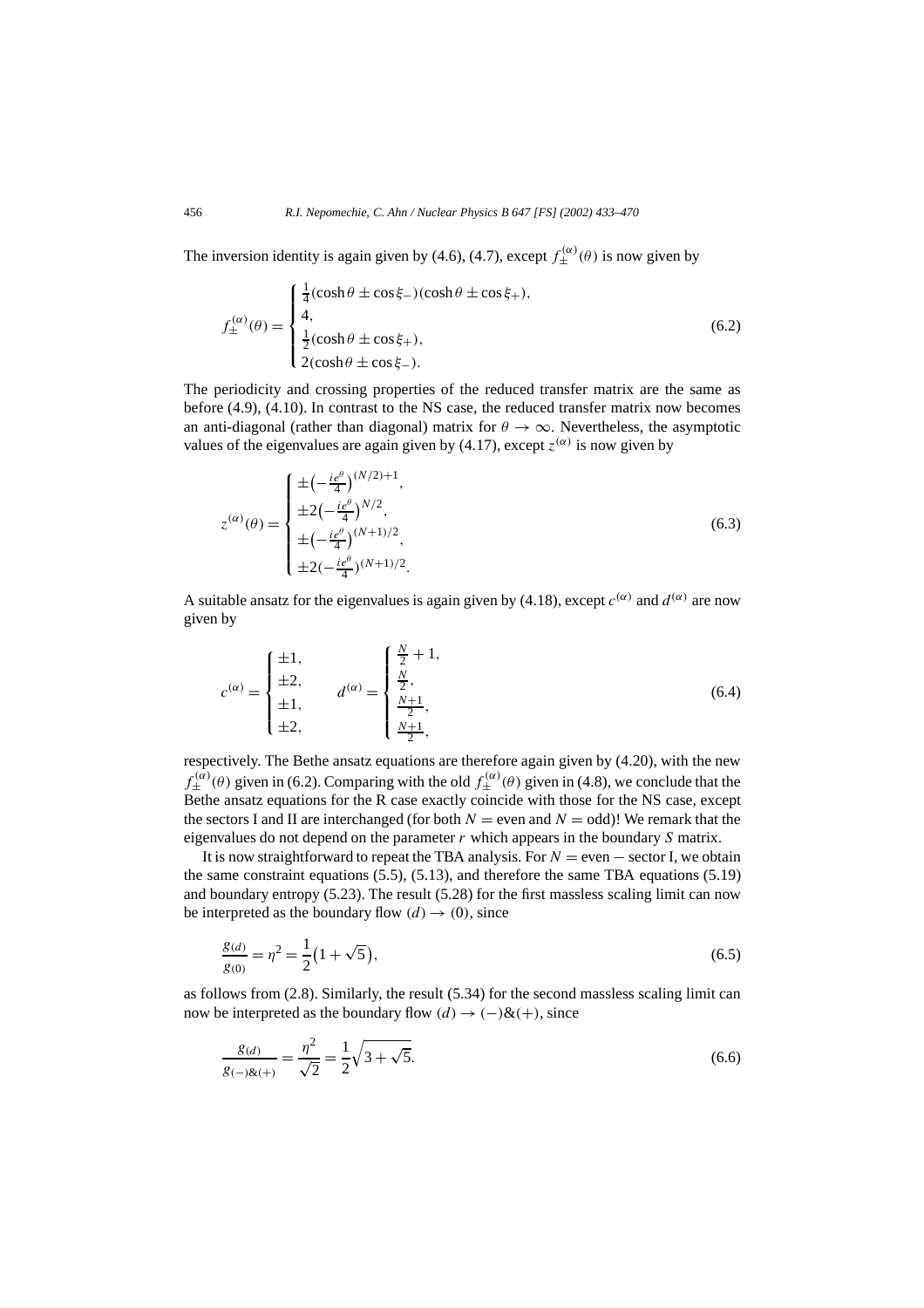### **7. Conclusion**

We have achieved the principal goals set out in the introduction:

- We have provided support for the proposed TIM boundary *S* matrices [8,9] by showing that the corresponding boundary entropies (5.23), (5.28), (5.34) are consistent with boundary flows (both supersymmetric (5.30), (5.36), (6.5), (6.6) and nonsupersymmetric (5.38)) which were expected on other grounds [8,9,32–35].
- We have developed in Appendix B analytical tools for RSOS models with boundary, which we have used to derive exact inversion identities for the TIM. (See  $(4.6)$ – $(4.8)$ ) and (6.2) for the supersymmetric cases, and (5.37) for the nonsupersymmetric case.)
- Our TBA descriptions of boundary flows have been derived directly from the TIM scattering theory. The fact that we have reproduced the TBA description of the nonsupersymmetric flows given by Lesage et al. [32] provides support for their approach based on an analogy with the Kondo problem. The TBA descriptions of the supersymmetric boundary flows are new.

It would be interesting to see if the approach presented here can also be used to investigate massless flow in the bulk [32]. Moreover, we expect that it should be possible to generalize this approach to more complicated models, such as the  $\text{RSOS}_n$  models with *n >* 3 [19,32], and coset models [45,46].

#### **Acknowledgements**

Each of the authors is grateful for the hospitality extended to him at the other's home institution. This work was supported in part by KOSEF R01-1999-00018 and KRF 2001- 015-D00071 (C.A.) and by the National Science Foundation under Grants PHY-9870101 and PHY-0098088 (R.N.).

#### **Appendix A. Properties of** *S* **matrices**

We collect here some important properties which are satisfied by the TIM bulk and boundary *S* matrices.

#### *A.1. Bulk S matrix*

The bulk *S* matrix (2.3)–(2.6) has the following symmetries in its indices

$$
S_{ab}^{c\,d}(\theta) = S_{ba}^{c\,d}(\theta) = S_{ab}^{d\,c}(\theta). \tag{A.1}
$$

It also satisfies the crossing relation

$$
S_{ab}^{c d}(\theta) = S_{c d}^{a b} (i\pi - \theta)
$$
\n(A.2)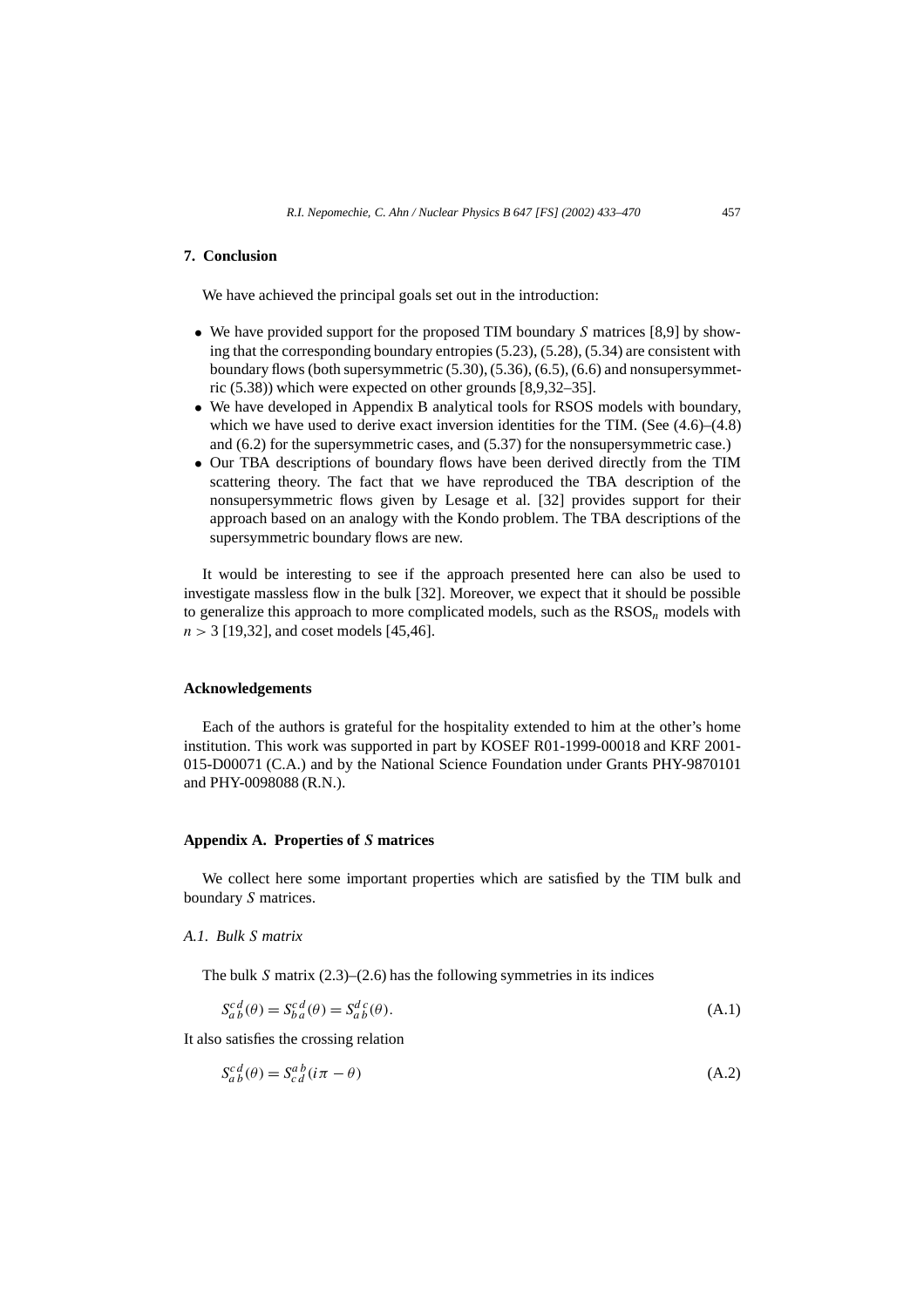and the unitarity relation

$$
\sum_{d} S_{a}^{cd}(\theta) S_{ab}^{dc'}(-\theta) = \delta_{cc'} A_{ac} A_{bc},
$$
\n(A.3)

where  $A_{ab}$  is the so-called adjacency matrix (see, e.g., [30])

$$
A_{ab} = \delta_{a,b-1} + \delta_{a,b+1}.\tag{A.4}
$$

Moreover, it satisfies the Yang–Baxter (star-triangle) equation

$$
\sum_{g} S_{a}^{b}{}_{c}^{g}(\theta_{1} - \theta_{2}) S_{g}^{c}{}_{d}^{e}(\theta_{1} - \theta_{3}) S_{a}^{g}{}_{e}^{f}(\theta_{2} - \theta_{3})
$$
\n
$$
= \sum_{g} S_{b}^{c}{}_{d}^{g}(\theta_{2} - \theta_{3}) S_{a}^{b}{}_{g}^{f}(\theta_{1} - \theta_{3}) S_{f}^{g}{}_{d}^{e}(\theta_{1} - \theta_{2}).
$$
\n(A.5)

Finally, we note that the bulk *S* matrix at zero rapidity is given by

$$
S_{ab}^{c\,d}(0) = \delta_{c,d} A_{ac} A_{bd}.
$$
\n(A.6)

#### *A.2. Boundary S matrix*

The nonsupersymmetric boundary *S* matrix (2.12)–(2.18) obeys the unitarity relation

$$
\sum_{c} R^{a}^{c}(\theta) R^{d}_{c}(-\theta) = \delta_{b,d} A_{ab} B_{d},
$$
\n(A.7)

where here  $B_d$  equals 1 if  $d$  is an allowed state of the boundary and equals zero otherwise; hence, it is given by

$$
B_d = \delta_{d,-1} + \delta_{d,0}.\tag{A.8}
$$

This *S* matrix also obeys the boundary crossing-unitarity relation [2]

$$
Rb_c^a\left(\frac{i\pi}{2}-\theta\right) = \sum_d S_{ac}^{bd}(2\theta)Rd_c^a\left(\frac{i\pi}{2}+\theta\right),\tag{A.9}
$$

as well as the boundary Yang–Baxter equation [8,13,30,31,43]

$$
\sum_{f,g} S_{a c}^{b g} (\theta_1 - \theta_2) R_{g}^{f} (\theta_1) S_{a f}^{g d} (\theta_1 + \theta_2) R_{f}^{e} (\theta_2)
$$
  
= 
$$
\sum_{f,g} R_{b c}^{g} (\theta_2) S_{a g}^{b f} (\theta_1 + \theta_2) R_{g}^{e} (\theta_1) S_{a e}^{f d} (\theta_1 - \theta_2).
$$
 (A.10)

The supersymmetric boundary *S* matrices described in Section 2.2.2 obey the unitarity condition (A.7) with  $B_d = 1$ , and also (A.9), (A.10).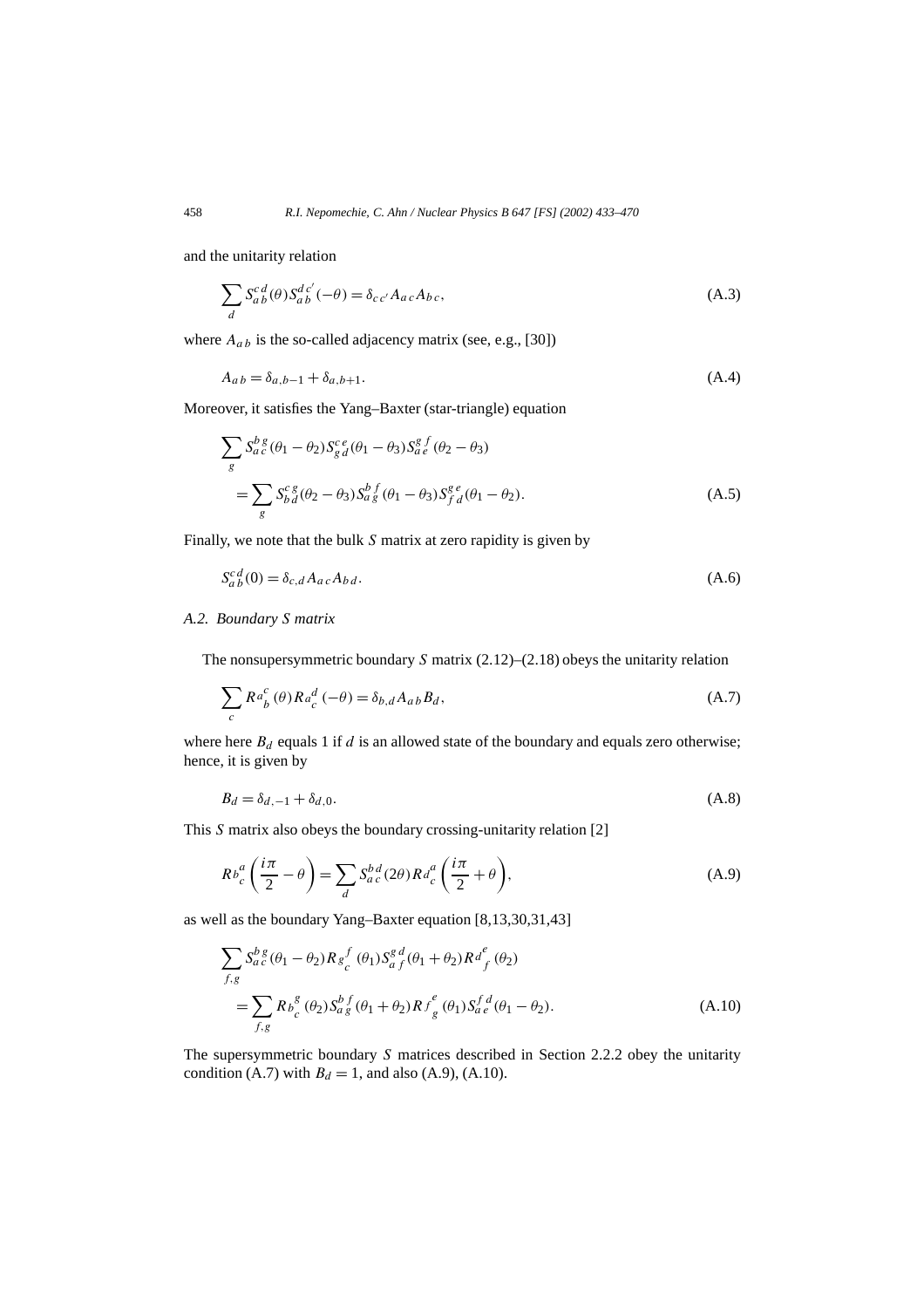#### **Appendix B. Fusion procedure for RSOS models with boundary**

The fusion procedure was developed for bulk vertex models in [26,27], and was adapted to bulk RSOS models in [29]. The fusion procedure was extended to vertex models with boundary in [28], but this work has been adapted only in part to the RSOS case [30, 31]. In particular, the useful notions of projectors and quantum determinants have not been explicitly implemented in [30,31]. For this reason, and also to make this paper selfcontained, we give here a brief summary of the fusion procedure for RSOS models with boundary, and provide the derivation of the TIM inversion identity. However, our treatment is not completely general. In particular, to avoid complications which are not necessary for the TIM, we restrict to *S* matrices with the symmetries (A.1).

We remind the reader that a bar over a quantity (e.g., S) denotes that it is "reduced", and a tilde over a quantity (e.g.,  $\widetilde{S}$ ) denotes that it is "fused".

#### *B.1. Projectors*

We shall carry out the fusion procedure by exploiting the fact that the reduced<sup>13</sup> bulk *S* matrix degenerates into the projector  $P^{-c} d \over ab$  for some value of the rapidity, which for the TIM is  $\theta = -i\pi$ ,

$$
\overline{S}_{ab}^{cd}(-i\pi) = \sqrt{2} P^{-cd}_{ab}.
$$
\n(B.1)

For the TIM,  $P^{-c d}_{ab}$  has the matrix elements

$$
P^{-\sigma \sigma'}_{00} = \frac{1}{2} (\delta_{\sigma,\sigma'} - \delta_{\sigma,-\sigma'}),
$$
  
\n
$$
P^{-00}_{\sigma \sigma'} = \delta_{\sigma,-\sigma'},
$$
\n(B.2)

where as usual  $\sigma, \sigma' \in \{-1, +1\}$ . We define the projector  $P^{\dagger}{}_{ab}^{cd}$  by

$$
P^{+}{}_{ab}^{cd} = \mathbb{I}_{ab}^{cd} - P^{-}{}_{ab}^{cd},\tag{B.3}
$$

where  $\mathbb{I}_{ab}^{cd}$  is the "adjacency-inclusive" identity matrix,

$$
\mathbb{I}_{ab}^{cd} = \delta_{c,d} A_{ac} A_{bd}.
$$
\n(B.4)

For the TIM,  $P^{+}{}_{a}^{cd}$  has the matrix elements

$$
P^{+}{}_{00}^{\sigma\sigma'} = \frac{1}{2} (\delta_{\sigma,\sigma'} + \delta_{\sigma,-\sigma'}) = \frac{1}{2},
$$
  
\n
$$
P^{+}{}_{\sigma\sigma'}^{00} = \delta_{\sigma,\sigma'}.
$$
\n(B.5)

<sup>&</sup>lt;sup>13</sup> Note that we work here with the reduced matrix  $\overline{S}{}_{a}^{c}d(\theta)$  rather than the full matrix  $S{}_{a}^{c}d(\theta)$ . There are good reasons for so doing: (i) as explained in Section 4, it is the reduced transfer matrix for inversion identity; and (ii) the full *S* matrix is singular at  $\theta = -i\pi$ .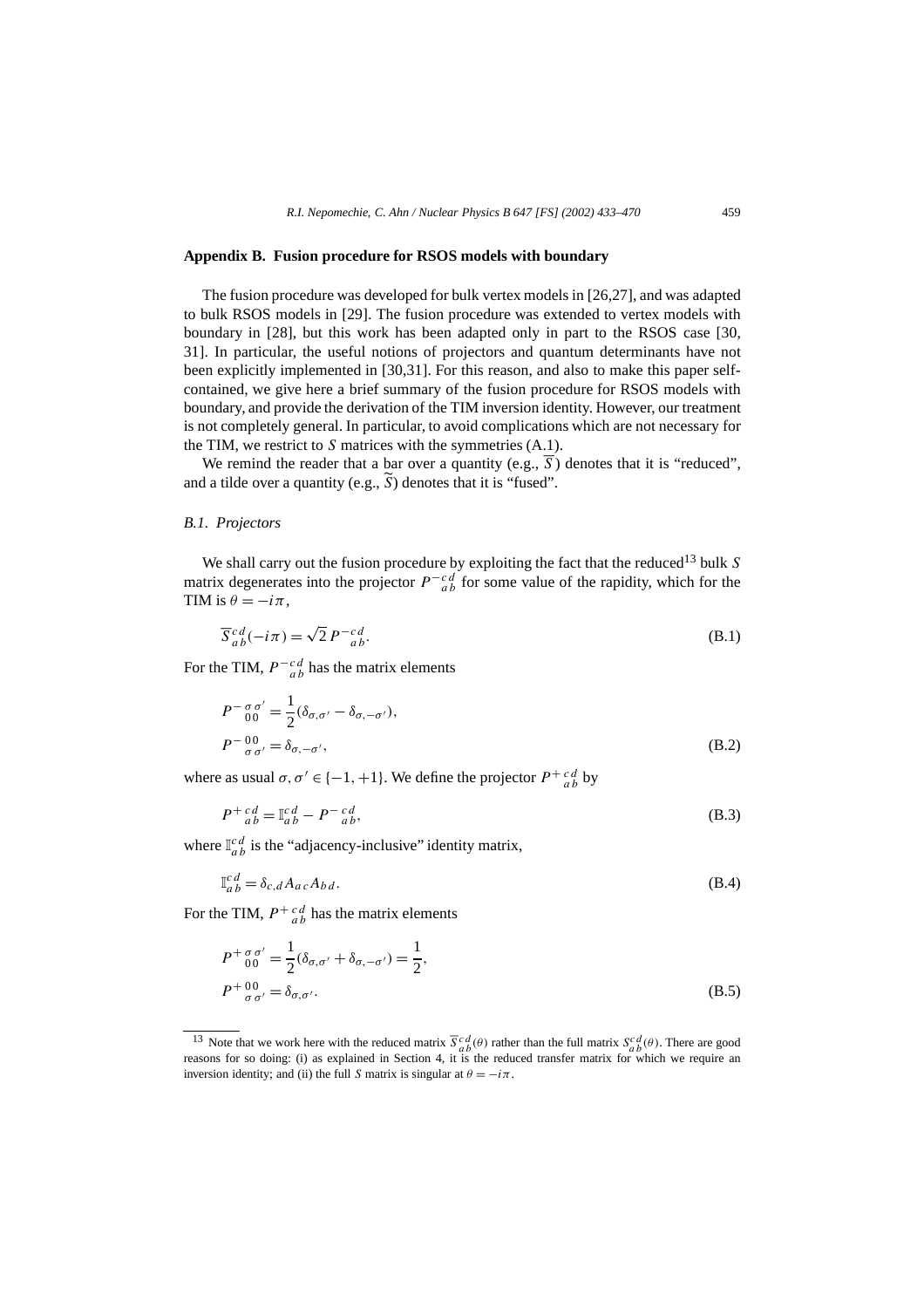

These projectors have the important properties

$$
\sum_{c'} P^{-c'_{ab}'} P^{-c'd}_{ab} = P^{-cd}_{ab}, \qquad \sum_{c'} P^{+c'_{ab}'} P^{+c'd}_{ab} = P^{+cd}_{ab},
$$
\n
$$
\sum_{c'} P^{-c'_{ab}'} P^{+c'd}_{ab} = 0.
$$
\n(B.6)

#### *B.2. Fused bulk S matrices*

We derive a bulk "fusion identity" from a degeneration of the Yang–Baxter equation. That is, in (A.5) we set  $\theta_1 = \theta$ ,  $\theta_2 = \theta + i\pi$ ,  $\theta_3 = 0$ , use the degeneration result (B.1), and contract on the right of both sides with the projector  $P<sup>+</sup>$  to obtain

$$
\sum_{f,g} P^{-\frac{b}{a}} \overline{S}^c_{gd}(\theta) \overline{S}^g_{af}(\theta + i\pi) P^{+ \frac{f k}{j}} = 0.
$$
 (B.7)

This identity can be used to show that the "fused" *S* matrix (which can be read off from (B.7) by replacing the projector  $P^-$  with  $P^+$ , and which is represented by Fig. 5),

$$
\widetilde{\overline{S}}_{\substack{bk\\ad}}^{c\ j}(\theta) = \sum_{f,g} P^+{}_{ac}^{b\ g} \overline{S}_{g\ d}^{c\ f}(\theta) \overline{S}_{af}^{g\ j}(\theta + i\pi) P^+{}_{j\ d}^{f\ k} \tag{B.8}
$$

satisfies the generalized Yang–Baxter equation

$$
\sum_{f,g} \tilde{\overline{S}}_{\substack{k g \\ a c}}^{b f} (\theta_1 - \theta_2) \tilde{\overline{S}}_{\substack{s l \\ f d}}^{c m} (\theta_1 - \theta_3) \overline{S}_{\substack{s \\ a f}}^{f j} (\theta_2 - \theta_3)
$$
  
= 
$$
\sum_{f,g} \overline{S}_{bd}^{c f} (\theta_2 - \theta_3) \tilde{\overline{S}}_{\substack{k g \\ a f}}^{b j} (\theta_1 - \theta_3) \tilde{\overline{S}}_{\substack{s l \\ j d}}^{f m} (\theta_1 - \theta_2).
$$
 (B.9)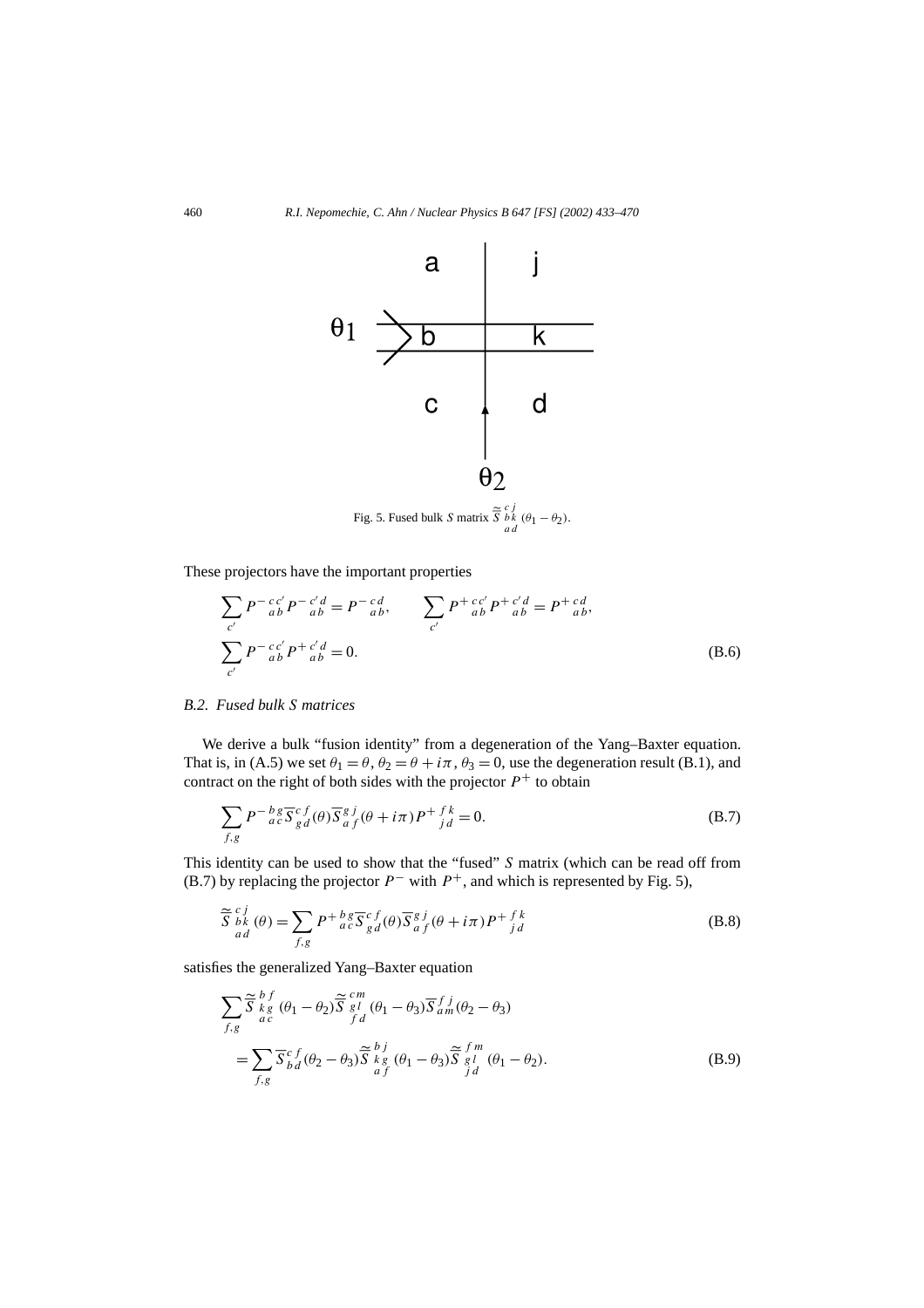

Fig. 6. Fused bulk *S* matrix  $\tilde{S}'_{acj}^{bkd}(\theta_1 - \theta_2)$ .

For the TIM, the nonzero matrix elements of  $\tilde{S}$  are given by

$$
\widetilde{\overline{S}} \, \underset{\sigma}{\sigma^0}^{0} (\theta) = \widetilde{\overline{S}} \, \underset{0 \sigma}{\sigma^0}^{0} (\theta) = \frac{1}{\sqrt{2}} \cosh \frac{\theta}{2}.
$$
\n(B.10)

From a second degeneration of the Yang–Baxter equation (A.5) with  $\theta_2 - \theta_3 = -i\pi$ , we obtain a second fused *S* matrix (see Fig. 6)

$$
\widetilde{\overline{S}}'{}_{ac}^{bkd}(\theta) = \sum_{f,g} P^+{}_{bd}^{c} \overline{S}{}_{ag}^{b}(\theta - i\pi) \overline{S}{}_{fd}^{g}(\theta) P^+{}_{aj}^{f},
$$
\n(B.11)

which obeys

$$
\sum_{f,g} \tilde{\overline{S}}' \, \frac{b g c}{a k f} (\theta_1 - \theta_2) \overline{S} \, \frac{c m}{f d} (\theta_1 - \theta_3) \tilde{\overline{S}} \, \frac{f j}{g l} (\theta_2 - \theta_3)
$$
\n
$$
= \sum_{f,g} \tilde{\overline{S}} \, \frac{c f}{k g} (\theta_2 - \theta_3) \overline{S} \, \frac{b j}{a f} (\theta_1 - \theta_3) \tilde{\overline{S}}' \, \frac{f l d}{j g m} (\theta_1 - \theta_2). \tag{B.12}
$$

For the TIM, the nonzero matrix elements of  $\tilde{S}'$  are given by

$$
\widetilde{\overline{S}}^{\prime}{}_{\sigma\sigma^{\prime}\sigma}^{000}(\theta) = \widetilde{\overline{S}}^{\prime}{}_{000}^{\sigma\sigma^{\prime}\sigma}(\theta) = \frac{1}{\sqrt{2}} \cosh\frac{\theta}{2}.
$$
\n(B.13)

#### *B.3. Fused boundary S matrix*

Following [28], we obtain a boundary fusion identity from the degeneration of the boundary Yang–Baxter equation (A.10) with  $\theta_1 - \theta_2 = -i\pi$ ,

$$
\sum_{d,f,g} P^{-\frac{b}{a}} \overline{R}_{g} f(\theta) \overline{S}_{a}^{g} d(2\theta + i\pi) \overline{R}_{f}^{k} (\theta + i\pi) P^{+}{}_{a}^{j} = 0.
$$
 (B.14)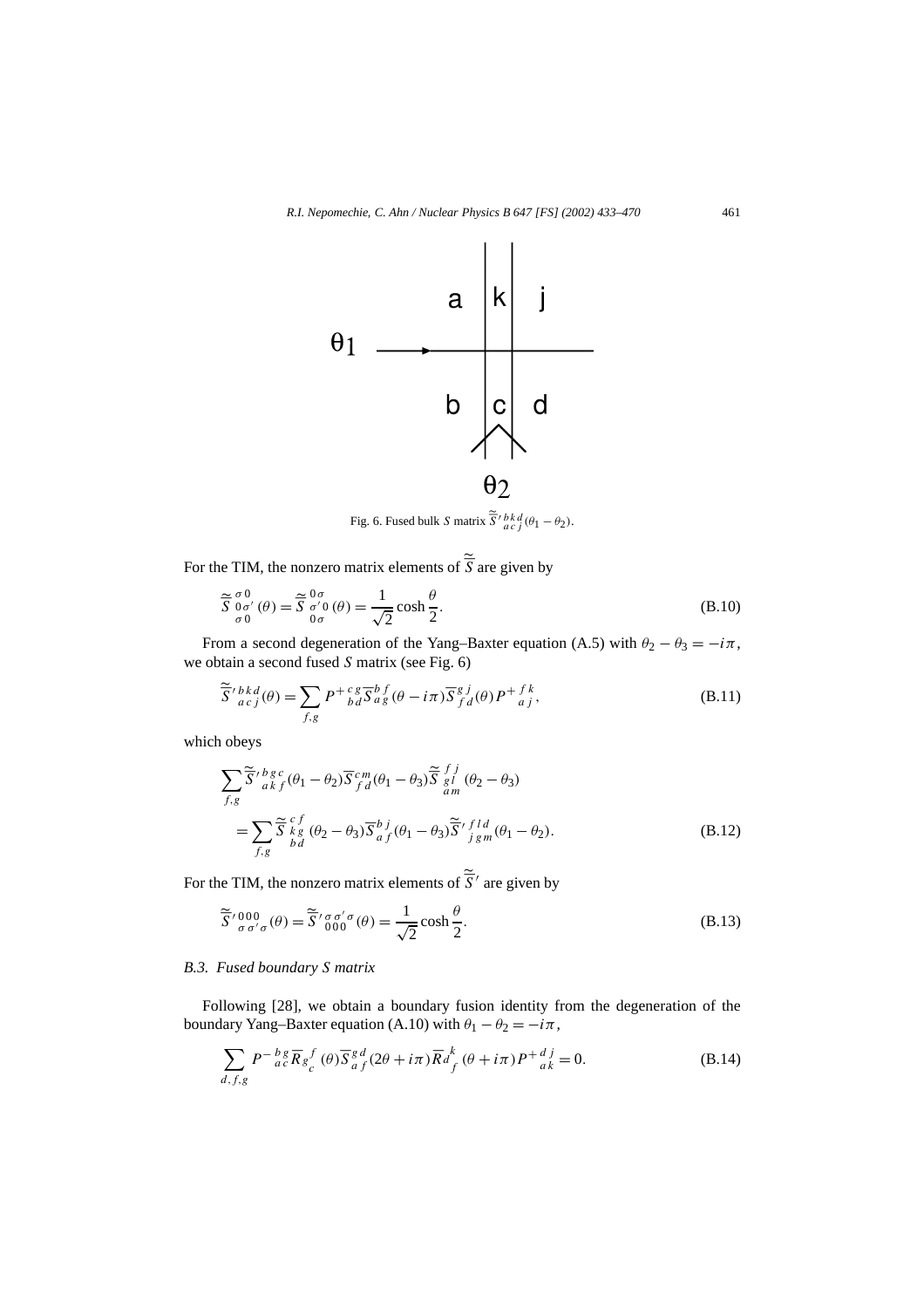

Fig. 7. Fused boundary *S* matrix  $\frac{\widetilde{\mathcal{R}}_a{}^j k}{b c}(\theta)$ .

This identity can be used to show that the "fused" *R* matrix (which can be read off from (B.14) by replacing the projector  $P^-$  with  $P^+$ , and which is represented by Fig. 7),

$$
\widetilde{\overline{R}}a_{bc}^{j\,k}(\theta) = \sum_{d,f,g} P^{+\,b\,g}_{a\,c} \overline{R}_{g}^{f}_{c}(\theta) \overline{S}_{a\,f}^{g\,d}(2\theta + i\pi) \overline{R}a_{f}^{k}(\theta + i\pi) P^{+\,d\,j}_{a\,k} \tag{B.15}
$$

satisfies the generalized boundary Yang–Baxter equation

$$
\sum_{f,g,h,i} \tilde{\overline{S}}'{}_{dbg}^{ahc}(\theta_1 - \theta_2) \overline{R}_{g}{}_{c}^{f}(\theta_1) \tilde{\overline{S}}{}_{h}^{g}{}_{i}^{e}(\theta_1 + \theta_2) \tilde{\overline{R}}_{i}{}_{f}^{j}(\theta_2)
$$
\n
$$
= \sum_{f,g,h,i} \tilde{\overline{R}}{}_{a}{}^{i}{}_{g}^{g}(\theta_2) \tilde{\overline{S}}'{}_{dif}^{a}{}_{i}^{g}(\theta_1 + \theta_2 + i\pi) \overline{R}{}_{f}^{k}(\theta_1) \tilde{\overline{S}}{}_{h}^{f}{}_{j}^{e}(\theta_1 - \theta_2 - i\pi). \tag{B.16}
$$

The shifts in the arguments of the fused bulk *S* matrices on the RHS should be noted. As an example, for the NS case of the TIM, the nonzero matrix elements of  $\tilde{\overline{R}}$  are given by

$$
\widetilde{\overline{R}} \sigma_{0\sigma}^{0\sigma}(\theta, \xi) = \sqrt{2} \cosh \frac{\theta}{2},
$$
\n
$$
\widetilde{\overline{R}} \sigma_{\sigma'0}^{0\sigma}(\theta, \xi) = \frac{1}{2\sqrt{2}} (\cosh \theta + \cos \xi) \cosh \frac{\theta}{2}.
$$
\n(B.17)

### *B.4. Fused transfer matrix*

Before attempting to construct the fused transfer matrix, it is instructive to first review the construction of the fundamental transfer matrix. To this end, we set

$$
\bar{t}^{a_1 \cdots a_{N+1}}_{a'_1 \cdots a'_{N+1}}(\theta | \theta_1, \ldots, \theta_N) = \sum_{a''_1} \overline{R}^{+ \frac{a_1}{a'_1} a''_1} (\theta - i\pi, \xi_+) \overline{T}^{a_1 \cdots a_{N+1}}_{a'_1 \cdots a'_{N+1}}(\theta | \theta_1, \ldots, \theta_N),
$$
\n(B.18)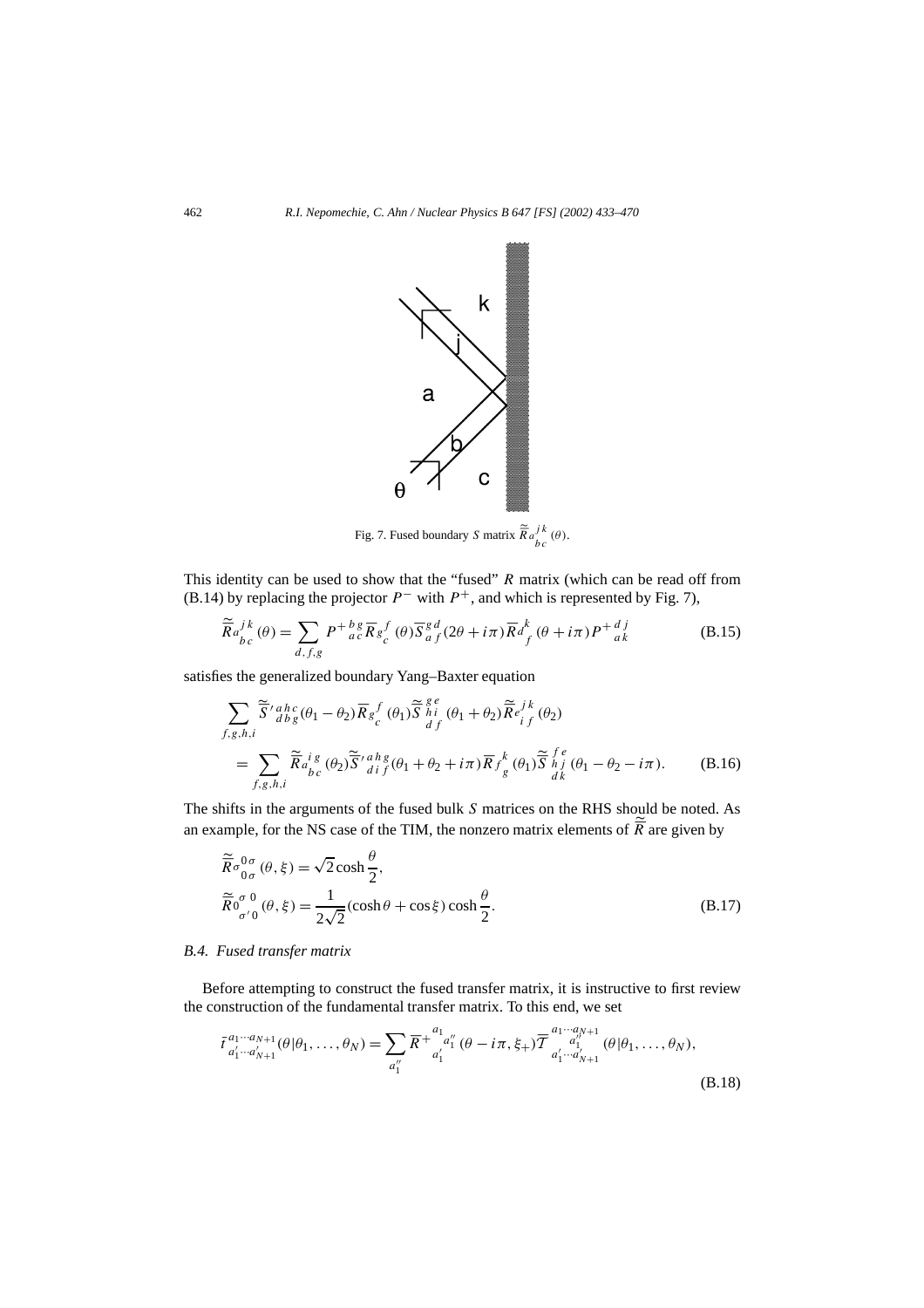where  $\overline{\mathcal{T}}$  is defined by

$$
\overline{\mathcal{T}}^{a_1 \cdots a_{N+1}}_{a'_1 \cdots a'_{N+1}} (\theta | \theta_1, \ldots, \theta_N) = \sum_{\substack{a''_2, \ldots, a''_{N+1} \\ a''_2, \ldots, a''_{N+1}}} \left\{ \overline{\mathcal{T}}^{a''_1 \cdots a''_{N+1}}_{a'_1 \cdots a'_{N+1}} (\theta | \theta_1, \ldots, \theta_N) \, \overline{R}^{a''_{N+1}}_{a'_{N+1}} (\theta, \xi -) \right. \\
 \times \left. \widehat{\mathcal{T}}^{a_1 \cdots a_{N+1}}_{a''_1 \cdots a''_{N+1}} (\theta | \theta_1, \ldots, \theta_N) \right\}, \tag{B.19}
$$

and the monodromy matrices  $\overline{T}$  and  $\overline{\overline{T}}$  are given by

$$
\overline{T}^{a_1 \cdots a_{N+1}}_{a'_1 \cdots a'_{N+1}} (\theta | \theta_1, \dots, \theta_N) = S^{a'_1 a_2}_{a_1 a'_2} (\theta - \theta_1) \cdots S^{a'_N a_{N+1}}_{a_N a'_{N+1}} (\theta - \theta_N),
$$
\n
$$
\widehat{T}^{a_1 \cdots a_{N+1}}_{a'_1 \cdots a'_{N+1}} (\theta | \theta_1, \dots, \theta_N) = S^{a'_{N+1} a_N}_{a'_N a_{N+1}} (\theta + \theta_N) \cdots S^{a'_2 a_1}_{a'_1 a_2} (\theta + \theta_1).
$$
\n(B.20)

The boundary matrix  $\overline{R}$  in (B.19) is assumed to obey the boundary Yang–Baxter equation (A.10), which implies that  $\overline{\overline{T}}$  obeys

$$
\sum_{c_1, b_1, \dots, b_{N+1}} \overline{S}^{ec_1}_{a''_1 a'_1}(\theta_1 - \theta_2) \overline{T}^{b_1 \cdots b_{N+1}}_{a'_1 \cdots a'_{N+1}}(\theta_1) \overline{S}^{c_1 d_1}_{a''_1 b_1}(\theta_1 + \theta_2) \overline{T}^{a_1 \cdots a_{N+1}}_{b_1 \cdots b_{N+1}}(\theta_2)
$$
\n
$$
= \sum_{c_1, b_1, \dots, b_{N+1}} \overline{T}^{b_1 \cdots b_{N+1}}_{a'_1 \cdots a'_{N+1}}(\theta_2) \overline{S}^{ec_1}_{a''_1 b_1}(\theta_1 + \theta_2) \overline{T}^{a_1 \cdots a_{N+1}}_{b_1 \cdots b_{N+1}}(\theta_1) \overline{S}^{c_1 d_1}_{a''_1 a_1}(\theta_1 - \theta_2). \tag{B.21}
$$

However, the matrix  $\overline{R}$ <sup>+</sup> in (B.18) is not yet specified. Indeed, following Sklyanin [25], the requirement that the transfer matrix obey the commutativity property  $(3.14)$  determines the relation which  $\overline{R}$ <sup>+</sup> should satisfy. In this way, we find (using also the properties (A.1)–  $(A.3)$ ) that

$$
\overline{R}^{+c}_{\ b}a\left(\theta,\xi_{+}\right) = \overline{R}^{a}{}_{b}^{c}\left(-\theta,\xi_{+}\right),\tag{B.22}
$$

where  $\overline{R}a_b^c(\theta, \xi)$  obeys (A.10). The result (B.18), (B.22) coincides with the expression (3.13) for the (reduced) fundamental open-chain transfer matrix.

We follow a similar strategy to construct the fused transfer matrix  $\tilde{\vec{t}}$ . We set

$$
\tilde{\tau}_{a'_1 \cdots a'_{N+1}}^{a_1 \cdots a_{N+1}}(\theta | \theta_1, \ldots, \theta_N) = \sum_{a''_1, b''_1, c''_1} \tilde{\overline{R}}^{+ \frac{a_1 c''_1}{a'_1 a''_1}} a''_1 (\theta - i\pi, \xi_+) \tilde{\overline{T}}_{a''_1, b''_1, c''_1} \tilde{\tau}_{a'_1 \cdots a'_{N+1}}^{a_1 \cdots a_{N+1}}(\theta | \theta_1, \ldots, \theta_N),
$$
\n(B.23)

where  $\overline{\overline{T}}$  is defined by

$$
\widetilde{\mathcal{T}} \, \frac{a_1 \cdots a_{N+1}}{a_1^{\prime \prime} \cdots a_{N+1}^{\prime \prime}} \, (\theta | \theta_1, \ldots, \theta_N) \n= \sum_{\substack{a_2^{\prime \prime} \ldots, a_{N+1}^{\prime \prime} \\ b_{N+1}^{\prime \prime}, c_{N+1}^{\prime \prime}}} \left\{ \widetilde{\mathcal{T}} \, \frac{a_1^{\prime \prime} \cdots a_{N+1}^{\prime \prime}}{a_1^{\prime \prime} \cdots a_{N+1}^{\prime \prime}} \, (\theta | \theta_1, \ldots, \theta_N) \n\qquad \qquad \times \widetilde{\mathcal{R}} \, a_{N+1}^{\prime \prime} \cdots a_{N+1}^{\prime \prime}} \, (\theta, \xi) \widetilde{\mathcal{T}} \, \frac{a_1^{\prime \prime \prime} \cdots a_{N+1}^{\prime \prime}}{a_1^{\prime \prime \prime} \cdots a_{N+1}^{\prime \prime}} \, (\theta, \xi) \widetilde{\mathcal{T}} \, \frac{a_1^{\prime \prime \prime} \cdots a_{N+1}^{\prime \prime \prime}}{a_1^{\prime \prime \prime} \cdots a_{N+1}^{\prime \prime}} \, (\theta + i \pi | \theta_1, \ldots, \theta_N) \right\}, \quad (B.24)
$$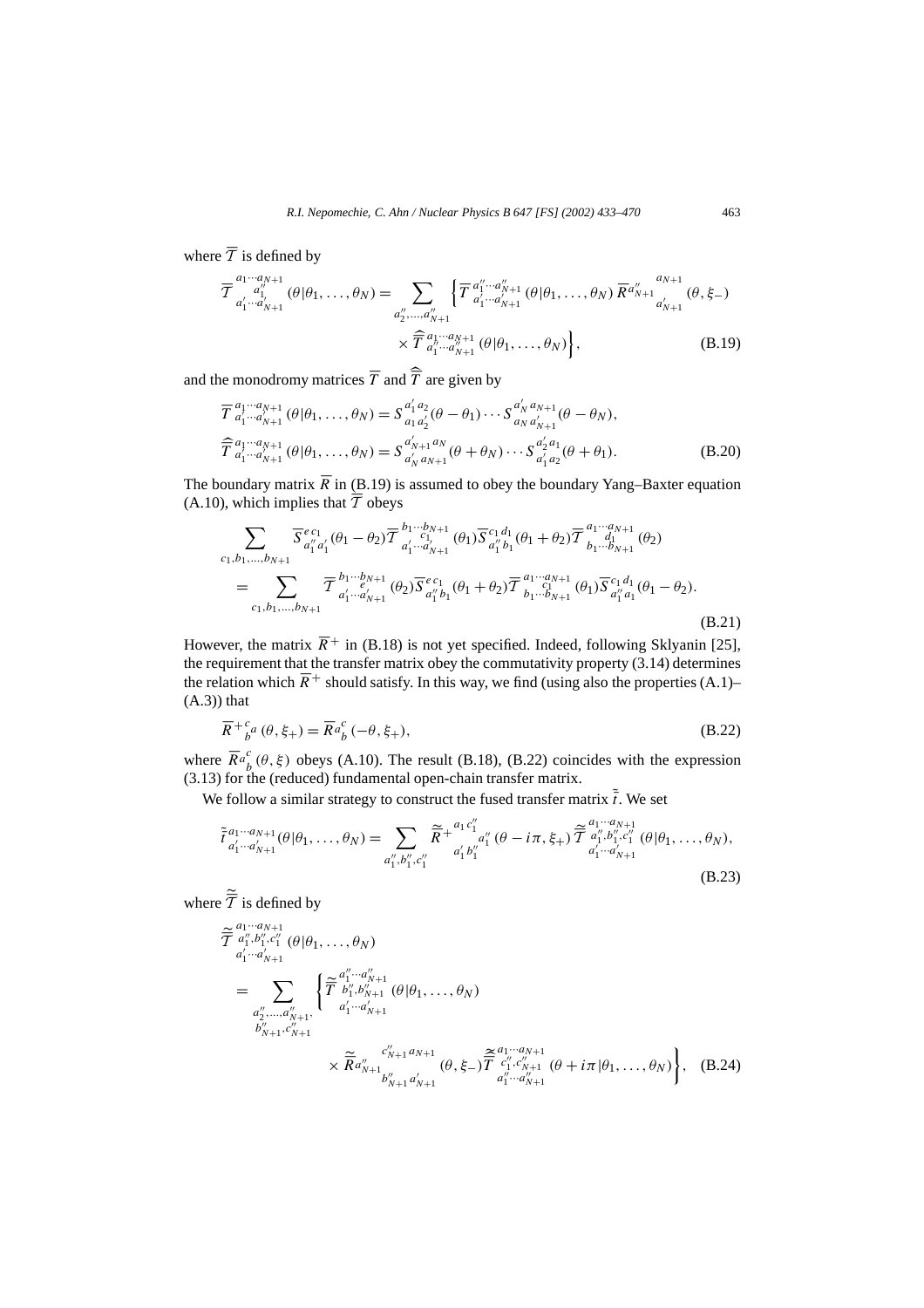where the fused monodromy matrices  $\overline{T}$  and  $\overline{T}$  are given by

$$
\widetilde{\overline{T}}^{a_1 \cdots a_{N+1}}_{b_1, b_{N+1}} (\theta | \theta_1, \dots, \theta_N) = \sum_{b_2, \dots, b_N} \widetilde{\overline{S}}^{a'_1 a_2}_{b_1 b_2} (\theta - \theta_1) \cdots \widetilde{\overline{S}}^{a'_N a_{N+1}}_{b_N b_{N+1}} (\theta - \theta_N),
$$
\n
$$
\widetilde{\overline{T}}^{a_1 \cdots a'_{N+1}}_{b_1, b_{N+1}} (\theta | \theta_1, \dots, \theta_N)
$$
\n
$$
\widetilde{\overline{T}}^{a_1 \cdots a'_{N+1}}_{a'_1 \cdots a'_{N+1}}
$$
\n
$$
= \sum_{b_2, \dots, b_N} \widetilde{\overline{S}}^{a'_N a'_{N+1} b_N a_{N+1}}_{b_{N+1} a_N} (\theta + \theta_N) \cdots \widetilde{\overline{S}}^{a'_2 b_1 a_2}_{a'_1 b_2 a_1} (\theta + \theta_1).
$$
\n(B.25)

We determine the relation obeyed by  $\overline{R}$ <sup>+</sup> from the requirement that the fused transfer matrix (B.23) commute with the fundamental transfer matrix (B.18), (B.22),

$$
[t(\theta|\theta_1,\ldots,\theta_N),\,\tilde{\bar{t}}(\theta'|\theta_1,\ldots,\theta_N)]=0.
$$
 (B.26)

With the help of the relation obeyed by  $\overline{\overline{T}}$ 

$$
\sum_{\substack{g,h,i,\\ \alpha'_1,\dots,\alpha'_{N+1}}} \tilde{S}'^{aha_1}_{dbg}(\theta_1 - \theta_2) \overline{T}^{a'_1 \cdots a'_{N+1}}_{a_1 \cdots a_{N+1}}(\theta_1) \tilde{S}^{ge}_{hi}(\theta_1 + \theta_2) \tilde{T}^{b_1 \cdots b_{N+1}}_{a'_1 \cdots a'_{N+1}}(\theta_2)
$$
\n
$$
a'_1, \dots, a'_{N+1}
$$
\n
$$
= \sum_{\substack{g,h,i,\\ \alpha'_1,\dots,\alpha'_{N+1}}} \tilde{T}^{a'_1 \cdots a'_{N+1}}_{a_1 \cdots a_{N+1}}(\theta_2) \tilde{S}'^{aha'_1}_{dif}(\theta_1 + \theta_2 + i\pi)
$$
\n
$$
\times \overline{T}^{b_1 \cdots b_{N+1}}_{a'_1 \cdots a'_{N+1}}(\theta_1) \tilde{S}^{fe}_{hi}(\theta_1 - \theta_2 - i\pi), \qquad (B.27)
$$

we obtain the following equation for  $\overline{R}$ <sup>+</sup>

$$
\sum_{b,d,f,g} \tilde{\overline{S}}_{\substack{f|d\\j}}^{g|k} (\theta_2 - \theta_1) \overline{R} + \frac{d}{m} g (\theta_1 - i\pi, \xi_+) \tilde{\overline{S}}'_{\substack{j\\j}}^{a} f^d (\theta_1 - \theta_2 + 2i\pi)
$$
\n
$$
\times \tilde{\overline{R}} + \frac{ec}{db} (\theta_2 - i\pi, \xi_+)
$$
\n
$$
= \sum_{b,d,f,g} \tilde{\overline{R}} + \frac{db}{ml} k (\theta_2 - i\pi, \xi_+) \tilde{\overline{S}}_{\substack{j\\j\\d}}^{gk} (\theta_1 - \theta_2 + i\pi)
$$
\n
$$
\times \overline{R} + \frac{e}{d} g (\theta_1 - i\pi, \xi_+) \tilde{\overline{S}}'_{\substack{j\\j\\c}}^{a} f^e (\theta_2 - \theta_1 + i\pi).
$$
\n(B.28)

That is, this relation guarantees the commutativity (B.26). This relation is satisfied by

$$
\widetilde{\overline{R}} + {}_{c}^{k}{}_{a}^{j} (\theta - i\pi, \xi_{+})
$$
\n
$$
= \sum_{d,f,g} P + {}_{c}^{k}{}_{d} \overline{R}_{g} f (i\pi - \theta, \xi_{+}) \overline{S}_{f}^{g}{}_{d}^{d} (-2\theta + i\pi) \overline{R}_{f}^{k}{}_{f}^{k} (-\theta, \xi_{+}) P + {}_{ka}^{d}{}_{i}.
$$
\n(B.29)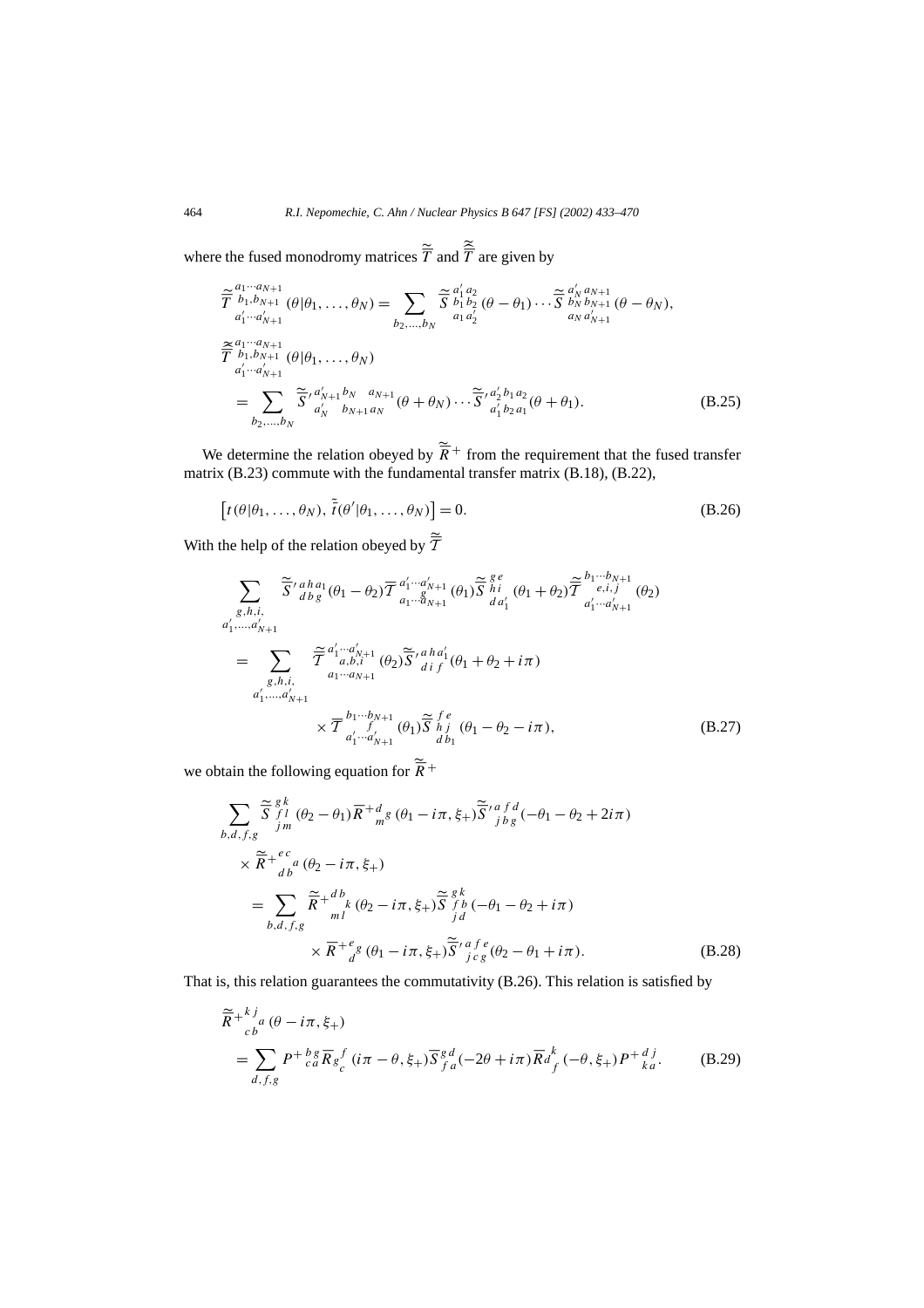For the NS case of the TIM, the nonzero matrix elements of  $\tilde{\overline{R}}$ <sup>+</sup> are given by

$$
\widetilde{\overline{R}} + \frac{\sigma_0}{\sigma_0} \sigma (\theta - i\pi, \xi_+) = \sqrt{2} \cosh \frac{\theta}{2},
$$
\n
$$
\widetilde{\overline{R}} + \frac{0 \sigma_0}{0 \sigma'} (\theta - i\pi, \xi_+) = \frac{1}{2\sqrt{2}} (\cosh \theta + \cos \xi_+) \cosh \frac{\theta}{2}.
$$
\n(B.30)

To summarize, the fused transfer matrix  $\tilde{t}$  is given by (B.23)–(B.25), where the fused matrices  $\overline{S}$ ,  $\overline{S}'$ ,  $\overline{R}$  and  $\overline{R}$ <sup>+</sup> are given by (B.8), (B.11), (B.15) and (B.29), respectively. For the NS case of the TIM, the nonzero matrix elements of the fused transfer matrix are as follows: for  $N =$  even,

$$
\tilde{t}_{\sigma_1 0 \sigma_2 \cdots 0 \sigma_{\frac{N}{2}+1}}^{\sigma_1 0 \sigma_2 \cdots 0 \sigma_{\frac{N}{2}+1}}(\theta | \theta_1, \dots, \theta_N) = 2 \cosh^2 \frac{\theta}{2} \left( \prod \cosh \right),
$$
\n
$$
\tilde{t}_{0 \sigma_1 0 \sigma_2 \cdots \sigma_{\frac{N}{2}} 0}^{\sigma_1 0 \sigma_2 \cdots \sigma_{\frac{N}{2}} 0}(\theta | \theta_1, \dots, \theta_N)
$$
\n
$$
= \frac{1}{2} (\cosh \theta + \cos \xi_+)(\cosh \theta + \cos \xi_-) \cosh^2 \frac{\theta}{2} \left( \prod \cosh \right) \tag{B.31}
$$

and for  $N =$  odd,

$$
\tilde{t}_{\sigma_1 0 \sigma_2 \cdots \sigma_{\frac{N+1}{2}}}^{\sigma_1 0 \sigma_2 \cdots \sigma_{\frac{N+1}{2}}} 0^{(\theta|\theta_1, \dots, \theta_N)} = (\cosh \theta + \cos \xi - \cosh^2 \frac{\theta}{2} \left( \prod \cosh \right),
$$
\n
$$
\tilde{t}_{0 \sigma_1 0 \cdots 0 \sigma_{\frac{N+1}{2}}}^{\sigma_1 0 \cdots 0 \sigma_{\frac{N+1}{2}}} (\theta|\theta_1, \dots, \theta_N) = (\cosh \theta + \cos \xi + \cosh^2 \frac{\theta}{2} \left( \prod \cosh \right),
$$
\n(B.32)

where  $(\prod \cosh)$  denotes

$$
\left(\prod \cosh\right) = \prod_{j=1}^{N} \cosh\left(\frac{1}{2}(\theta - \theta_j)\right) \cosh\left(\frac{1}{2}(\theta + \theta_j)\right).
$$
 (B.33)

As also discussed in Section 4, for a given a transfer matrix (either fundamental  $\bar{t}^{a_1\cdots a_{N+1}}_{a' a''}$  $a_1 \cdots a_{N+1}$  or fused  $\tilde{t}^{a_1 \cdots a_{N+1}}_{a'_1 \cdots a'_{N+1}}$  $a_1^{(1)} \cdots a_{N+1}^{(N+1)}$ , it is convenient to define the following four "sectors":

$$
N = \text{even} - \text{sector I:} \quad a_1, a'_1, a_{N+1}, a'_{N+1} \in \{-1, +1\},
$$
\n
$$
N = \text{even} - \text{sector II:} \quad a_1 = a'_1 = a_{N+1} = a'_{N+1} = 0,
$$
\n
$$
N = \text{odd} - \text{sector I:} \quad a_1, a'_1 \in \{-1, +1\}, \quad a_{N+1} = a'_{N+1} = 0,
$$
\n
$$
N = \text{odd} - \text{sector II:} \quad a_1 = a'_1 = 0, \quad a_{N+1}, a'_{N+1} \in \{-1, +1\}.
$$
\n(B.34)

The results (B.31), (B.32) show that, within each sector, the fused transfer matrix is proportional to the adjacency-inclusive identity matrix,

$$
\tilde{\bar{t}}^{(\alpha)}(\theta|\theta_1,\ldots,\theta_N) = g^{(\alpha)}(\theta)\mathbb{I}^{(\alpha)},\tag{B.35}
$$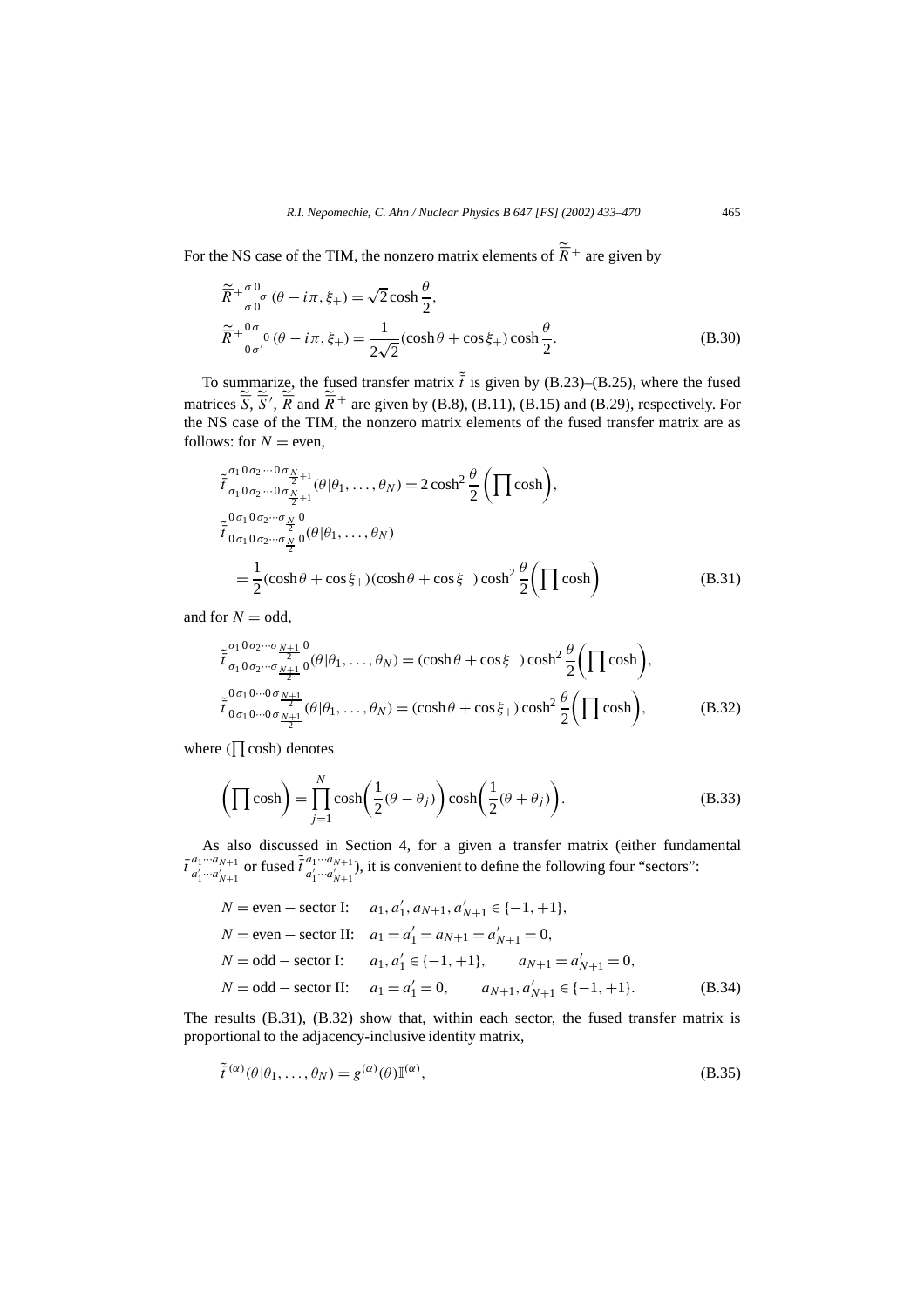where  $\alpha$  runs over the four sectors (B.34), and  $g^{(\alpha)}(\theta)$  is given by

$$
g^{(\alpha)}(\theta) = \cosh^2 \frac{\theta}{2} \prod_{j=1}^N \cosh\left(\frac{1}{2}(\theta - \theta_j)\right) \cosh\left(\frac{1}{2}(\theta + \theta_j)\right)
$$
  

$$
\times \begin{cases} 2, \\ \frac{1}{2}(\cosh \theta + \cos \xi_+) (\cosh \theta + \cos \xi_-), \\ (\cosh \theta + \cos \xi_-), \\ (\cosh \theta + \cos \xi_+), \end{cases}
$$
(B.36)

respectively. This is a nontrivial property of the TIM. The supersymmetric sinh-Gordon model enjoys [22] a similar property.

#### *B.5. Fusion formula and quantum determinants*

We now derive the important "fusion formula", from which the TIM inversion identity is obtained. To this end, we first note that  $\overline{T}$  (B.24) can be expressed as the fusion of the corresponding fundamental quantities  $\overline{\mathcal{T}}$  (B.19),

$$
\widetilde{\overline{T}}^{a_1 \cdots a_{N+1}}_{a'_1 \cdots a'_{N+1}} (\theta | \theta_1, \ldots, \theta_N)
$$
\n
$$
= \sum_{b_1, \ldots, b_{N+1}, \atop f_1, g_1} \left\{ P^{+ \frac{b''_1 f_1}{a''_1 a'_1} \frac{b_1 \cdots b_{N+1}}{a'_1 \cdots a'_{N+1}}} (\theta | \theta_1, \ldots, \theta_N) \overline{S}^{f_1 g_1}_{a''_1 b_1} (2\theta + i\pi) \right. \\
\times \overline{T}^{a_1 \cdots a_{N+1}}_{b_1 \cdots b_{N+1}} (\theta + i\pi | \theta_1, \ldots, \theta_N) P^{+ \frac{g_1 c''_1}{a_1 a''_1}}.
$$
\n(B.37)

We next observe that the reduced bulk *S* matrix obeys

$$
\sum_{c} \overline{S}_{c\,d}^{a\,b} (i\pi - 2\theta) \overline{S}_{c\,d'}^{a\,b} (i\pi + 2\theta) = \delta_{d,d'} \zeta_d(\theta) A_{a\,d} A_{b\,d},\tag{B.38}
$$

where, for the TIM, the scalar factor  $\zeta_d(\theta)$  is given by

$$
\zeta_0(\theta) = \frac{1}{2}\cosh\theta, \qquad \zeta_{\pm 1}(\theta) = 2\cosh\theta. \tag{B.39}
$$

Using also Eqs. (B.29) and (B.21), we obtain the desired fusion formula<sup>14</sup>

$$
\tilde{\tau}_{a'_1 \cdots a'_{N+1}}^{a_1 \cdots a_{N+1}}(\theta) = \zeta_{a'_1}(\theta) \sum_{a''_1, \dots, a''_N} \tilde{\tau}_{a'_1 \cdots a'_N}^{a''_1 \cdots a''_N}(\theta) \tilde{\tau}_{a''_1 \cdots a''_N}^{a_1 \cdots a_N}(\theta + i\pi) - \tilde{\Delta}_{a'_1 \cdots a'_{N+1}}^{a_1 \cdots a_{N+1}}(\theta), \tag{B.40}
$$

<sup>&</sup>lt;sup>14</sup> We save writing by suppressing the dependence of the transfer matrix, etc. on the inhomogeneity parameters  $\theta_1, \ldots, \theta_N$ .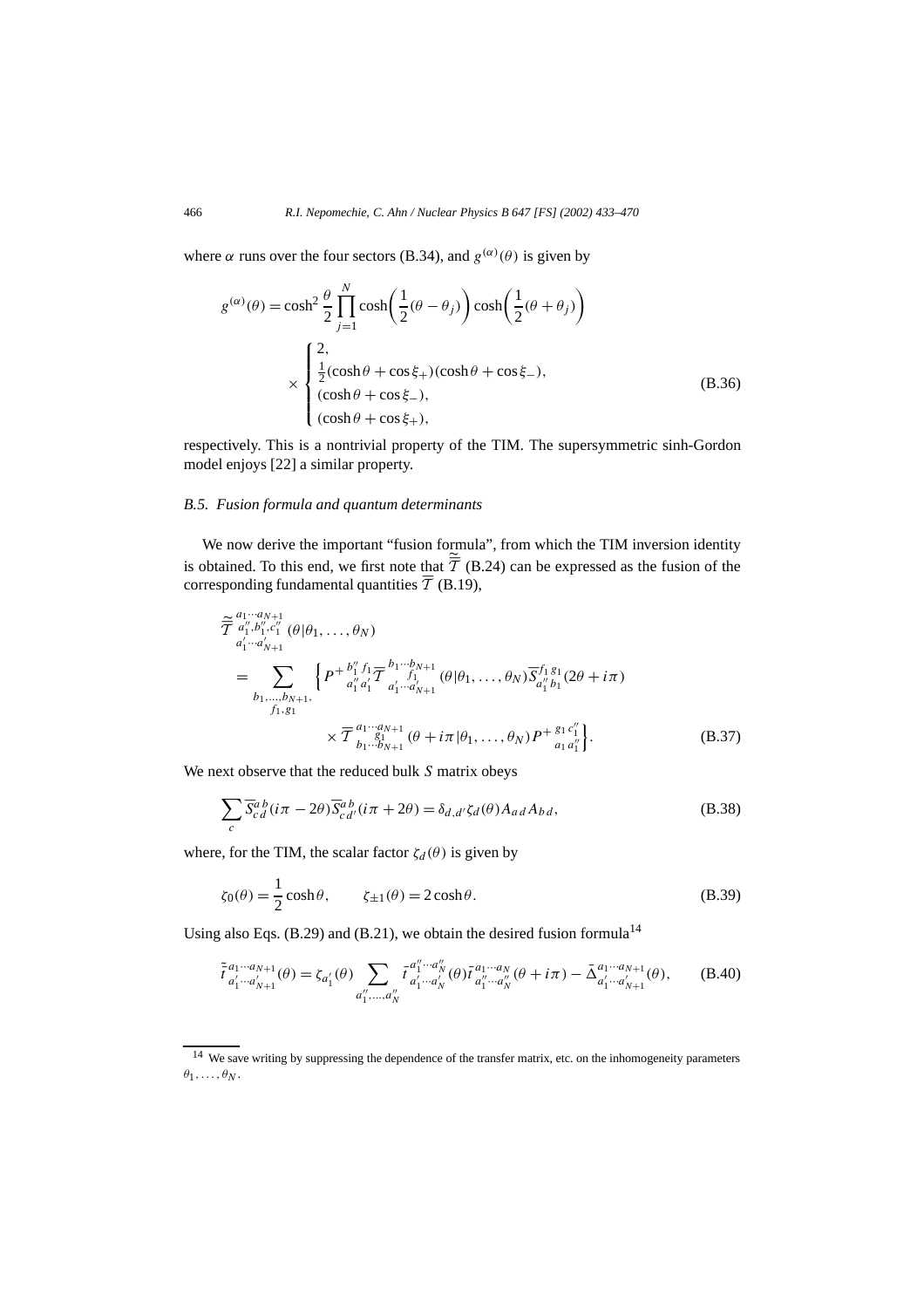where the quantum determinant  $[27,44]$   $\overline{\Delta}(\theta)$  of the transfer matrix is given by

$$
\bar{\Delta}_{a'_{1} \cdots a'_{N+1}}^{a_{1} \cdots a_{N+1}}(\theta)
$$
\n
$$
= \sum_{\substack{f_{1}, \ldots, f_{N+1}, \\ b,c,d,j,k}} \left\{ \delta\big(\overline{R}^{+}(\theta, \xi_{+})\big)_{a'_{1}c}^{a_{1}d} f_{1} \delta\big(\overline{R}(\theta, \xi_{-})\big) f_{N+1} \big|_{b a'_{N+1}}^{j a_{N+1}} P^{-k d}_{j a_{1}}
$$
\n
$$
\times \delta\big(\overline{T}(\theta)\big)_{b a'_{1} \cdots a'_{N+1}}^{c} \delta\big(\overline{T}(\theta)\big)_{j f_{1} \cdots f_{N+1}}^{k a_{1} \cdots a_{N+1}} \right\},
$$
\n(B.41)

where the quantum determinants of the monodromy matrices are defined by

$$
\delta(\overline{T}(\theta))_{b a'_{1} \cdots a'_{N+1}}^{c a_{1} \cdots a_{N+1}}
$$
\n
$$
= \sum_{b_{1},...,b_{N+1}} P^{-c b_{1}} \overline{T}^{b_{1} \cdots b_{N+1}}_{a_{1} a'_{1}}(\theta) \overline{T}^{a_{1} \cdots a_{N+1}}_{b_{1} \cdots b_{N+1}}(\theta + i\pi) P^{-b_{N+1} b}_{a_{N+1} a'_{N+1}},
$$
\n
$$
\delta(\overline{\overline{T}}(\theta))_{b a'_{1} \cdots a'_{N+1}}^{c a_{1} \cdots a_{N+1}}
$$
\n
$$
= \sum_{b_{1},...,b_{N+1}} P^{-c b_{1}} \overline{\overline{T}}^{b_{1} \cdots b_{N+1}}_{a'_{1} a_{1}^{T} a'_{1} \cdots a'_{N+1}}(\theta) \overline{\overline{T}}^{a_{1} \cdots a_{N+1}}_{b_{1} \cdots b_{N+1}}(\theta + i\pi) P^{-b} \overline{a'_{N+1}}_{a'_{N+1} a_{N+1}},
$$
\n(B.42)

and the quantum determinants of the boundary matrices are defined by

$$
\delta(\overline{R}(\theta, \xi_{-})) a_{bc}^{j k}
$$
\n
$$
= \sum_{d,f,g} P^{-b} g \overline{R}_{g} f(\theta) \overline{S}_{af}^{g d} (2\theta + i\pi) \overline{R}_{f}^{k} (\theta + i\pi) P^{-d} j_{ak},
$$
\n
$$
\delta(\overline{R}^{+}(\theta, \xi_{+}))_{cb}^{k j_{a}}
$$
\n
$$
= \sum_{d,f,g} P^{-b} g \overline{R}_{g} f(i\pi - \theta, \xi_{+}) \overline{S}_{fa}^{g d} (-2\theta + i\pi) \overline{R}_{f}^{k} (-\theta, \xi_{+}) P^{-d} j_{ka}.
$$
\n(B.43)

We now proceed to evaluate the quantum determinants for the TIM. With the help of the identity

$$
\sum_{f,g} P^{-b}{}_{ac}^{g} \overline{S}^{c}{}_{g}^{f}(\theta) \overline{S}^{g}{}_{af}^{j}(\theta + i\pi) P^{-f}{}_{jd}^{k} = i\sqrt{2} \sinh \frac{\theta}{2} P^{-b}{}_{ac}^{j} P^{-c}{}_{jd}^{k},
$$
 (B.44)

we find that the quantum determinants of the monodromy matrices are given by

$$
\delta(\overline{T}(\theta))_{b\,a'_1\cdots a'_{N+1}}^{c\,a_1\cdots a_{N+1}} \n= \left(i\sqrt{2}\sinh\frac{\theta}{2}\right)^N P^{-c\,a_2}_{a_1\,a'_1} P^{-a'_1\,a_3}_{a_2\,a'_2} \cdots P^{-a'_N}_{a_{N+1}\,a'_{N+1}}, \n\delta(\widehat{\overline{T}}(\theta))_{b\,a'_1\cdots a'_{N+1}}^{c\,a_1\cdots a_{N+1}} \n= \left(i\sqrt{2}\sinh\frac{\theta}{2}\right)^N P^{-c\,a'_2}_{a_1\,a'_1} P^{-a_1\,a'_3}_{a_2\,a'_2} \cdots P^{-a_N}_{a_{N+1}\,a'_{N+1}}.
$$
\n(B.45)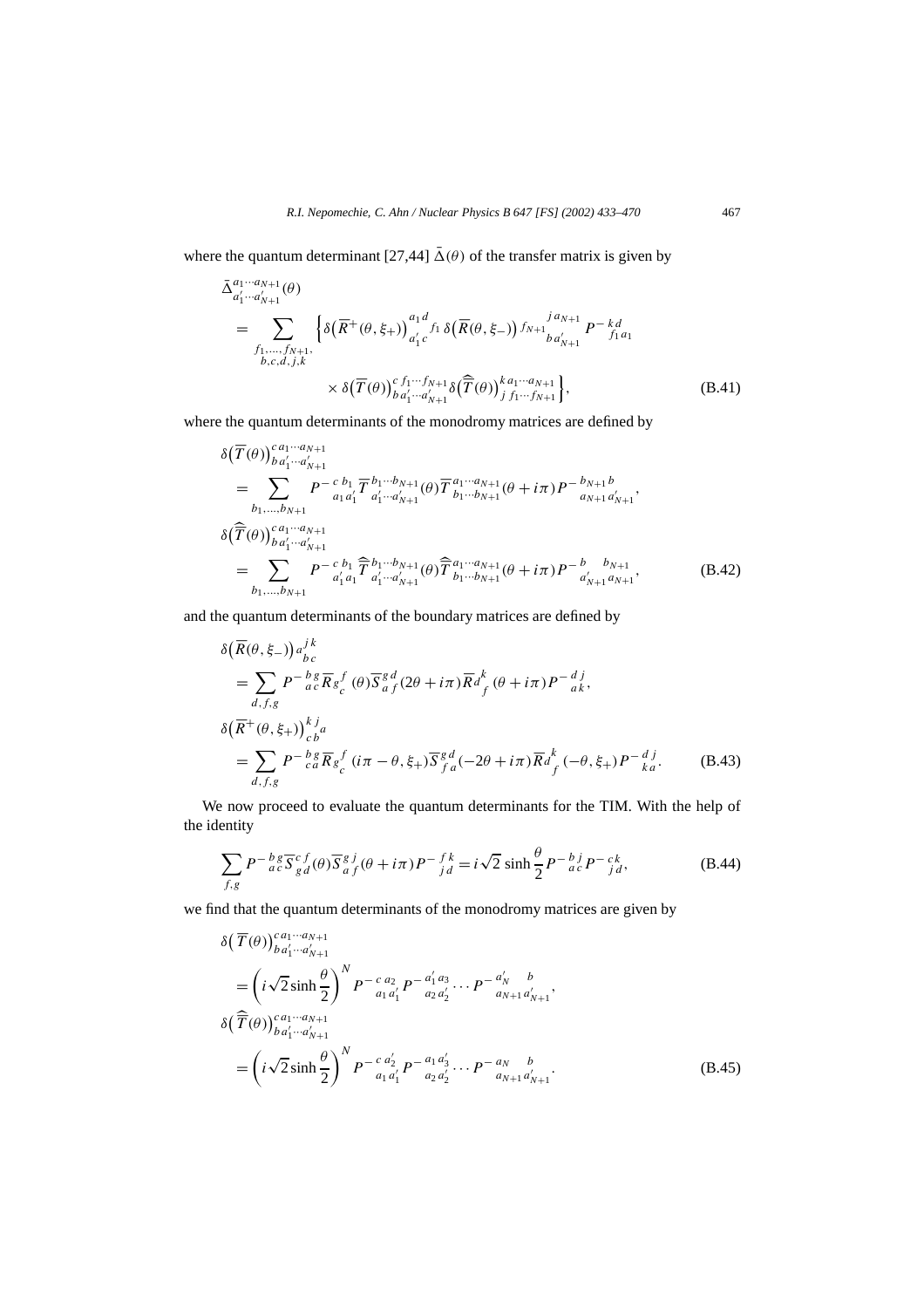Moreover, for the NS case, the quantum determinants of the boundary matrices have the following nonzero matrix elements

$$
\delta(\overline{R}(\theta,\xi_{-})) - \sigma_{0\sigma}^{0\sigma} = i\sqrt{2} \sinh \frac{\theta}{2},
$$
  
\n
$$
\delta(\overline{R}(\theta,\xi_{-}))\sigma_{\sigma'0}^{\sigma=0} = \pm \frac{i}{2\sqrt{2}}(\cos \xi_{-} - \cosh \theta) \sinh \frac{\theta}{2}, \quad \sigma = \pm \sigma';
$$
\n(B.46)

and

$$
\delta\left(\overline{R}^+(\theta,\xi_+)\right)_{\sigma 0}^{\sigma 0-\sigma} = -i\sqrt{2}\sinh\frac{\theta}{2},
$$
  
\n
$$
\delta\left(\overline{R}^+(\theta,\xi_+)\right)_{0\sigma/0}^{0\sigma} = \pm\frac{i}{2\sqrt{2}}(\cosh\theta - \cos\xi_+)\sinh\frac{\theta}{2}, \quad \sigma = \pm\sigma'. \tag{B.47}
$$

We conclude that the quantum determinant  $\bar{\Delta}(\theta)$  for the NS case of the TIM is given by

$$
\bar{\Delta}^{(\alpha)}(\theta) = h^{(\alpha)}(\theta) \, \mathbb{I}^{(\alpha)},\tag{B.48}
$$

where  $\alpha$  runs over the four sectors (B.34), and  $h^{(\alpha)}(\theta)$  is given by

$$
h^{(\alpha)}(\theta) = \sinh^2 \frac{\theta}{2} \prod_{j=1}^N \sinh\left(\frac{1}{2}(\theta - \theta_j)\right) \sinh\left(\frac{1}{2}(\theta + \theta_j)\right)
$$
  

$$
\times \begin{cases} 2, \\ \frac{1}{2}(\cosh \theta - \cos \xi_+) (\cosh \theta - \cos \xi_-), \\ (\cosh \theta - \cos \xi_-), \\ (\cosh \theta - \cos \xi_+), \end{cases}
$$
(B.49)

respectively. Substituting this result, together with the result (B.35), (B.36) into the fusion formula (B.40), we finally arrive at the inversion identity (4.6)–(4.8).

#### **Note added**

It was pointed out in [47] that the bulk *S* matrix (2.4) should be rescaled by a minus sign. Moreover, it was pointed out in [48] that the amplitude  $P(\theta)$  (2.14) should be rescaled by the factor *i* tanh $(\frac{i\pi}{4} - \frac{\theta}{2})$ , in order that it have a simple (rather than double) pole at  $\theta = \frac{i\pi}{2}$ for  $\xi = \frac{\pi}{2}$ . Similarly, the amplitudes (2.26) should also be rescaled by this factor. The effect on the TBA computation is to produce an additional contribution  $\frac{1}{2\pi L}[2\Phi(\theta)]$  in (5.10),  $(5.13)$ , and inside the brackets multiplying  $L_1$  in  $(5.22)$ . However, since this additional contribution to the boundary entropy does not depend on the boundary parameter, it does not change (5.23) or any of the discussion which follows. We are grateful to L. Chim for bringing [48] to our attention.

#### **References**

[1] A.B. Zamolodchikov, Al.B. Zamolodchikov, Ann. Phys. 120 (1979) 253;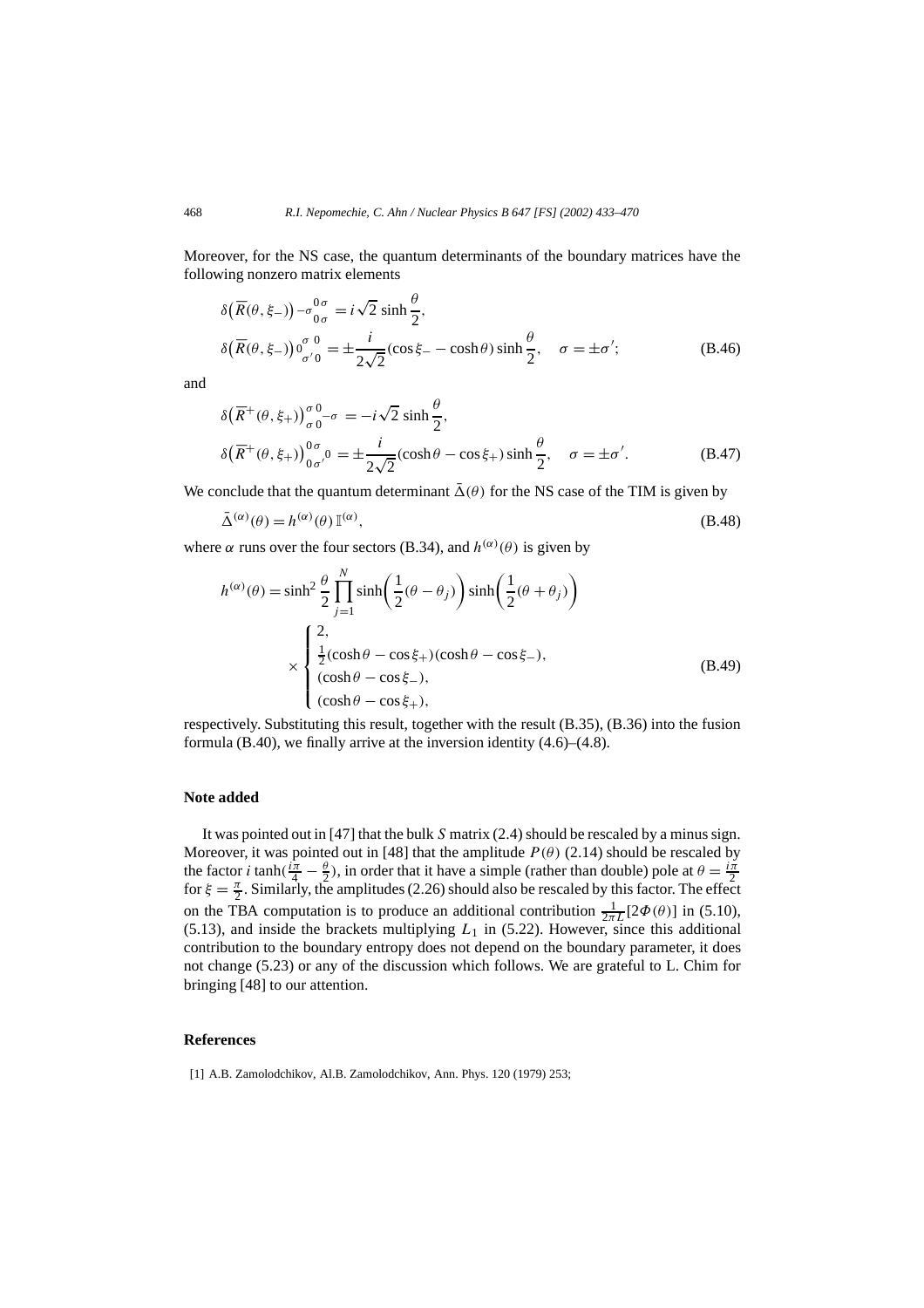A.B. Zamolodchikov, Sov. Sci. Rev. A 2 (1980) 1.

- [2] S. Ghoshal, A.B. Zamolodchikov, Int. J. Mod. Phys. A 9 (1994) 3841.
- [3] A.A. Belavin, A.M. Polyakov, A.B. Zamolodchikov, Nucl. Phys. B 241 (1984) 333.
- [4] A.B. Zamolodchikov, Al.B. Zamolodchikov, Sov. Sci. Rev. A 10 (1989) 269; P. Ginsparg, in: Fields, Strings and Critical Phenomena, Elsevier, Amsterdam, 1989; P. Di Francesco, P. Mathieu, D. Sénéchal, Conformal Field Theory, Springer, 1997.
- [5] E. Eichenherr, Phys. Lett. B 151 (1985) 26;
	- M. Bershadsky, V. Knizhnik, M. Teitelman, Phys. Lett. B 151 (1985) 31;
	- D. Friedan, Z. Qiu, S.H. Shenker, Phys. Lett. B 151 (1985) 37;
	- A.B. Zamolodchikov, R.G. Pogosyan, Sov. J. Nucl. Phys. 47 (1988) 929;
	- A.B. Zamolodchikov, Rev. Math. Phys. 1 (1990) 197.
- [6] A.B. Zamolodchikov, JETP Lett. 46 (1987) 160;
	- A.B. Zamolodchikov, in: Advanced Studies in Pure Mathematics, Vol. 19, 1989, p. 641.
- [7] A.B. Zamolodchikov, Fractional-spin integrals of motion in perturbed conformal field theory, in: H. Guo, Z. Qiu, H. Tye (Eds.), Fields, Strings and Quantum Gravity, Gordon and Breach, New York, 1989.
- [8] L. Chim, Int. J. Mod. Phys. A 11 (1996) 4491.
- [9] R.I. Nepomechie, Int. J. Mod. Phys. A 17 (2002) 3809.
- [10] R.J. Baxter, Exactly Solved Models in Statistical Mechanics, Academic Press, 1982.
- [11] G.E. Andrews, R.J. Baxter, P.J. Forrester, J. Stat. Phys. 35 (1984) 193.
- [12] C. Ahn, D. Bernard, A. LeClair, Nucl. Phys. B 346 (1990) 409.
- [13] C. Ahn, W.M. Koo, Nucl. Phys. B 468 (1996) 461; C. Ahn, W.M. Koo, J. Phys. A 29 (1996) 5845.
- [14] Z. Bajnok, L. Palla, G. Takacs, Nucl. Phys. B 644 (2002) 509.
- [15] P. Di Vecchia, S. Ferrara, Nucl. Phys. B 130 (1977) 93; J. Hruby, Nucl. Phys. B 131 (1977) 275.
- [16] R.I. Nepomechie, Phys. Lett. B 509 (2001) 183.
- [17] C.N. Yang, C.P. Yang, J. Math. Phys. 10 (1969) 1115.
- [18] Al.B. Zamolodchikov, Nucl. Phys. B 342 (1990) 695.
- [19] Al.B. Zamolodchikov, Nucl. Phys. B 358 (1991) 497.
- [20] A. LeClair, G. Mussardo, H. Saleur, S. Skorik, Nucl. Phys. B 453 (1995) 581.
- [21] P. Dorey, I. Runkel, R. Tateo, G. Watts, Nucl. Phys. B 578 (2000) 85.
- [22] C. Ahn, R.I. Nepomechie, Nucl. Phys. B 586 (2000) 611.
- [23] J.L. Cardy, Nucl. Phys. B 324 (1989) 581.
- [24] I. Affleck, A.W.W. Ludwig, Phys. Rev. Lett. 67 (1991) 161.
- [25] E.K. Sklyanin, J. Phys. A 21 (1988) 2375.
- [26] M. Karowski, Nucl. Phys. B 153 (1979) 244; P.P. Kulish, N.Yu. Reshetikhin, E.K. Sklyanin, Lett. Math. Phys. 5 (1981) 393.
- [27] P.P. Kulish, E.K. Sklyanin, in: Lecture Notes in Physics, Vol. 151, Springer, 1982, p. 61.
- [28] L. Mezincescu, R.I. Nepomechie, J. Phys. A 25 (1992) 2533.
- [29] E. Date, M. Jimbo, T. Miwa, M. Okado, Lett. Math. Phys. 12 (1986) 209; E. Date, M. Jimbo, T. Miwa, M. Okado, Lett. Math. Phys. 14 (1987) 97; E. Date, M. Jimbo, A. Kuniba, T. Miwa, M. Okado, Nucl. Phys. B 290 (1987) 231; E. Date, M. Jimbo, A. Kuniba, T. Miwa, M. Okado, in: Advanced Studies in Pure Mathematics, Vol. 16, 1988, p. 17.
- [30] R.E. Behrend, P.A. Pearce, D.L. O'Brien, J. Stat. Phys. 84 (1996) 1.
- [31] Y.-K. Zhou, Nucl. Phys. B 458 (1996) 504.
- [32] F. Lesage, H. Saleur, P. Simonetti, Phys. Lett. B 427 (1998) 85.
- [33] I. Affleck, J. Phys. A 33 (2000) 6473.
- [34] K. Graham, I. Runkel, G.M.T. Watts, Renormalisation group flows of boundary theories, hep-th/0010082.
- [35] G. Feverati, P.A. Pearce, F. Ravanini, Phys. Lett. B 534 (2002) 216.
- [36] H. Saleur, Lectures on non-perturbative field theory and quantum impurity problems, given at Les Houches 1998, cond-mat/9812110.
- [37] J.A. Harvey, D. Kutasov, E.J. Martinec, On the relevance of tachyons, hep-th/0003101.